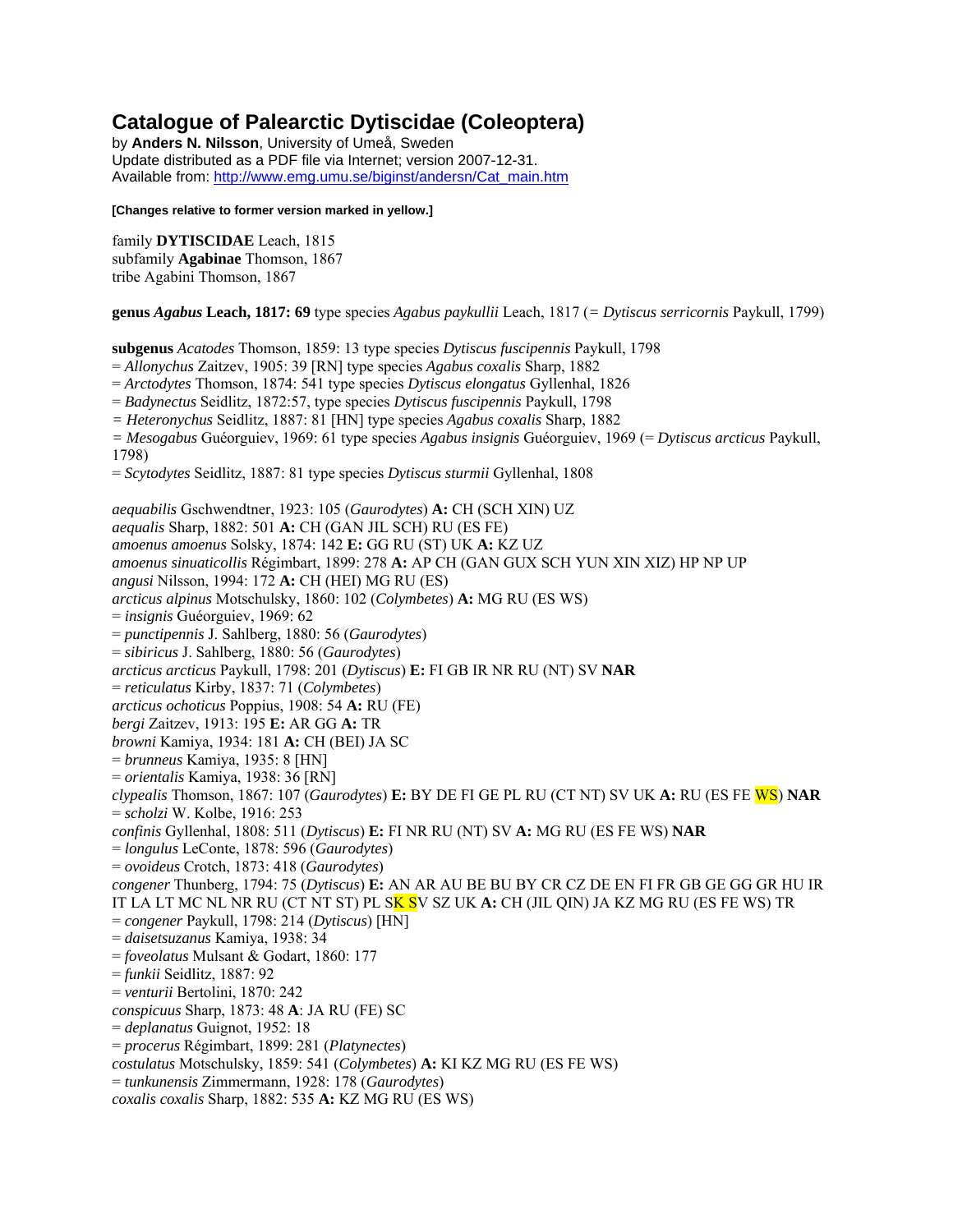= *splichali* Reitter, 1899: 196 *coxalis ermaki* Zaitzev, 1953: 259 (*Gaurodytes*) **E:** RU (NT) **A:** RU (ES FE WS) **NAR** *coxalis schmidti* Zaitzev, 1913: 197 **E:** AR GG TR *discolor* Harris, 1828: 164 *(Colymbetes)* **E:** FI NR RU (NT) SV **A:** RU (ES FE) **NAR** *= levanderi* Hellén, 1929: 40 *elongatus* Gyllenhal, 1826: 169 (*Dytiscus*) **E:** FI NR RU (NT) SV **A:** RU (ES WS) **NAR** = *bryanti* Carr, 1930: 278 *fulvipennis* Régimbart, 1899: 277 **A:** CH (HEB HUB JIX SCH SHN SHX TAI) *= chinensis* Zimmermann, 1919: 211 (*Gaurodytes*) *fuscipennis* Paykull, 1798: 209 (*Dytiscus*) **E:** AU BY CZ DE EN FI GE HU LA LT NR PL RU (CT NT ST) SK SV UK **A:** KZ RU (ES FE WS) **NAR** = *eversmanni* Ballion, 1855: 237 = *fossarum* Germar, 1824: 29 (*Dytiscus*) = *obscurior* J. Sahlberg, 1875: 170 (*Acatodes*) *granulatus* Falkenström, 1936: 95 (*Gaurodytes*) **A:** CH (SCH) *hummeli* Falkenström, 1936: 2 (*Gaurodytes*) **A:** CH (SCH TAI) *inexspectatus* Nilsson, 1990: 157 **A:** RU (ES WS) **NAR** *infuscatus* Aubé, 1838: 330 **E:** FI NR RU (NT) **A:** MG RU (ES FE WS) **NAR** = *dubiosus* Poppius, 1905: 20 = *gelidus* U. Sahlberg, 1906: 15 *japonicus continentalis* Guéorguiev, 1970: 259 [RN] **A:** CH (FUJ GUX HEB HUB JIA JIX LIA SCH TAI YUN) RU (FE) SC **ORR** = *falkenstromi* Zaitzev, 1953: 254 [HN] (*Gaurodytes*) *japonicus ezo* Nakane, 1989: 23 **A:** CH (TAI) JA RU (FE) *japonicus japonicus* Sharp, 1873: 50 **A:** JA *japonicus shiroumanus* Nakane, 1959: 98 (*Gaurodytes*) **A:** JA *kaszabi* Guéorguiev, 1972: 37 **A:** MG *kokoosson* Feng, 1936: 8 **A:** CH (SHX) *lapponicus* Thomson, 1867: 108 (*Gaurodytes*) **E:** FI FR IT NR RU (NT) SP SV SZ **A:** RU (ES FE WS) TR = *obovatus* J. Sahlberg, 1875: 176 (*Gaurodytes*) = *obscuripennis* J. Sahlberg, 1875: 177 (*Gaurodytes*) *matsumotoi* Satô & Nilsson, 1990: 193 **A:** JA RU (FE) *moestus* Curtis, 1835: lx (*Colymbetes*) **E:** FI RU (NT) **A:** RU (ES FE WS) **NAR** = *borealis* Sharp, 1882: 513 = *nigripalpis* J. Sahlberg, 1880: 56 *mucronatus* Falkenström, 1936: 89 (*Gaurodytes*) **A:** CH (SCH SHA) *pseudoclypealis* Scholz, 1933: 74 **E:** BY FI LA PL RU (CT NT ST) **A:** WS = *haraldi* Håkan Lindberg, 1933: 121 *regimbarti* Zaitzev, 1906: 174 **A:** CH (BEI GAN GUI HEB HEI JIX LIA SCH SHA SHN SHX XIZ YUN) NC *rufipennis* Gschwendtner, 1933: 163 (*Gaurodytes*) **A:** CH (FUJ) *setulosus* J. Sahlberg, 1895: 39 (*Gaurodytes*) **E:** FI LA NR RU (CT NT ST) SV UK *slovzovi* J. Sahlberg, 1880: 59 (*Gaurodytes*) **E:** KZ **A:** RU (ES WS) *sturmii* Gyllenhal in Schönherr, 1808: 18 (*Dytiscus*) **E:** AU BE BH BU BY CR CZ DE EN FI FR GB GE GG IR IT LA LT LU NL NR PL RU (CT NT ST) SK SL SP SV SZ UK **A:** KZ RU (ES WS) TR = *fallax* Munster, 1932: 85 = *goedelii* A. Villa & G.B. Villa, 1833: 33 (*Colymbetes*) *suoduogangi* ŠÄastný & Nilsson, 2003: 212 **A:** CH (YUN) *thomsoni* J. Sahlberg, 1871: 407 (*Gaurodytes*) **E:** FI NR RU (NT) SV **A:** RU (ES FE WS) **NAR**  = *coriaceus* J. Sahlberg, 1875: 174 (*Gaurodytes*) *tibetanus* Zaitzev, 1908: 425 **A:** CH (QIN) *turcmenus* Guignot, 1957: 93 **A:** KI CH (XIN) *zetterstedti* Thomson, 1856: 216 **E:** FI NR RU (NT) SV **A:** RU (ES FE WS) **NAR** = *browni* Leech, 1938: 126 [HN]

**subgenus** *Agabus* Leach, 1817: 69 type species *Agabus paykullii* Leach, 1817 (= *Dytiscus serricornis* Paykull, 1799)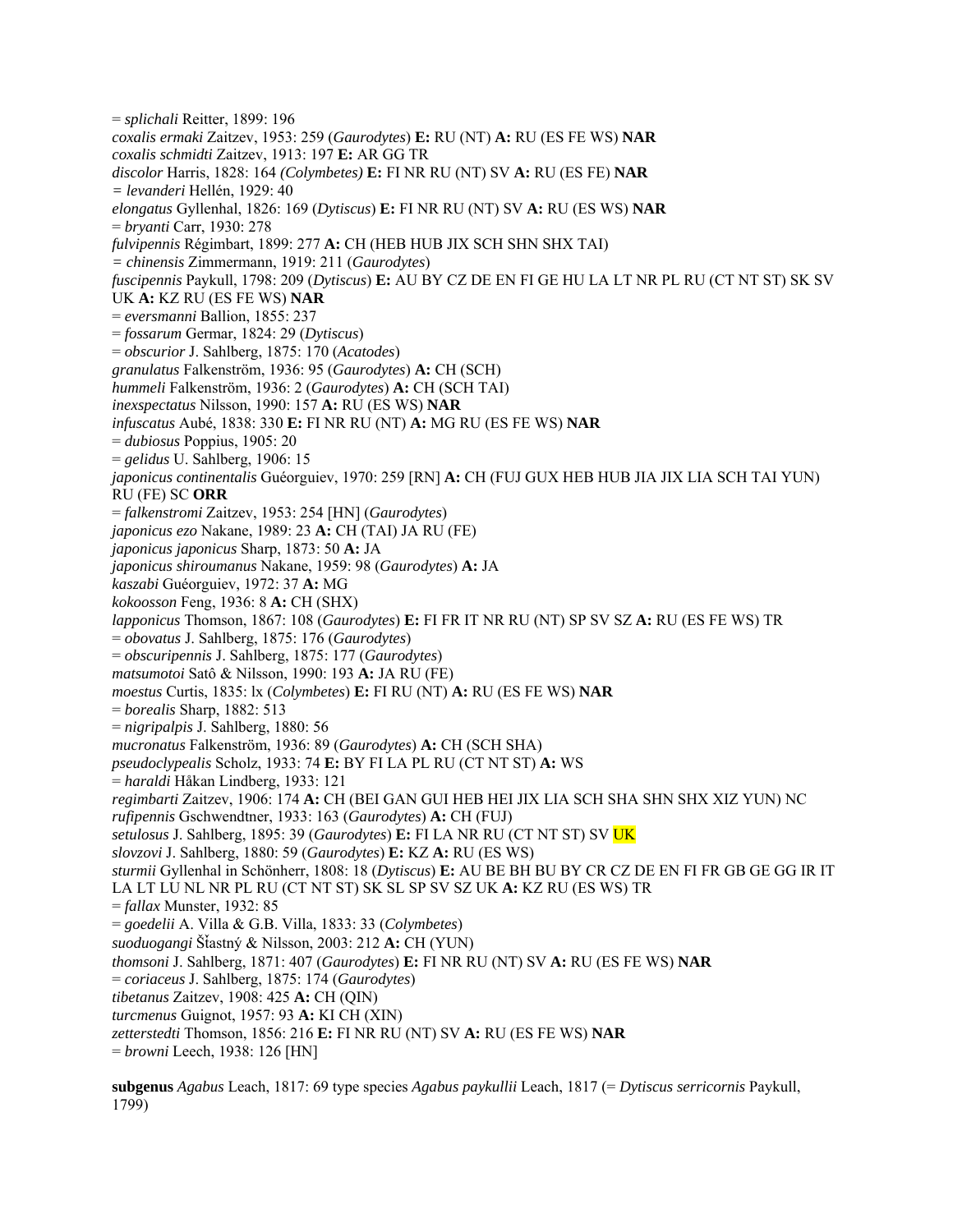= *Apator* Semenov, 1899: 512 type species *Agabus kessleri* Hochhuth, 1871 (= *Colymbetes bifarius* Kirby, 1837) = *Carrhydrus* Fall, 1922: 35 type species *Carrhydrus crassipes* Fall, 1922 = *Eriglenus* Thomson, 1859: 14 type species *Dytiscus abbreviatus* Fabricius, 1787 (= *Dytiscus undulatus* Schrank, 1776) = *Neonecticus* Guignot, 1951: 84 type species *Agabus disintegratus* Crotch, 1873 *amnicola* J. Sahlberg, 1880: 58 (*Gaurodytes*) **A:** RU (ES) **NAR**  = *triton* Fall, 1922: 17 *bifarius* Kirby, 1837: 71 (*Colymbetes*) **E:** BY RU (CT NT ST) UK **A:** RU (Siberia) **NAR**  = *kessleri* Hochhuth, 1871: 238 *clavicornis* Sharp, 1882: 536 **A:** CH (HEI) MG RU (ES FE) **NAR**  = *verus* Brown, 1931: 115 *fulvaster* Zaitzev, 1906: 26 **E:** KZ RU (ST) **A:** KZ MG RU (ES WS) *jacobsoni* Zaitzev, 1905: 225 **E:** RU (NT) **A:** RU (FE) *labiatus* Brahm, 1790: 27 (*Dytiscus*) **E:** AL AR AU BE BH BU BY CR CZ DE EN FI FR GB GE GG HU IR IT LA LT MC MD NL NR PL PT RU (CT NT ST) SK SL SP SV SZ UK YU **A:** KZ RU (ES WS) TR = *assimilis* Sturm, 1834: 112 (*Colymbetes*) = *femoralis* Paykull, 1798: 215 (*Dytiscus*) = *femoralis* Gravenhorst, 1807: 102 (*Dytiscus*) = *hochhuti* Zaitzev, 1908: clx = *impressus* Zoubkoff, 1833: 317 (*Colymbetes*) = *transcaucasicus* Zaitzev, 1927: 28 *lineatus* Gebler, 1848: 75 **E:** KZ MD RU (CT ST) UK **A:** KZ RU (ES WS) = *desertorum* Morawitz, 1863: 169 *luteaster* Zaitzev, 1906: 27 **E:** RU (NT) **A:** RU (ES FE WS) *mandsuricus* Guignot, 1956: 396 (*Ilybius*) **A:** CH (HEI) RU (FE) = *charini* Lafer, 1988: 54 (*Eriglenus*) *pallens* Poppius, 1905: 22 **E:** RU (NT) **A:** KZ MG RU (ES FE WS) **NAR**  = *hudsonicus* Leech, 1938: 123 = *mongolicus* Guéorguiev, 1968: 27 = *zaitzewi* Poppius, 1909: 12 *poppiusi* Nilsson, 2003: 97 **A:** RU (ES) *serricornis* Paykull, 1799: 49 (*Dytiscus*) **E:** FI NR RU (NT) SV **A:** RU (ES WS) = *clavatus* Latreille, 1804: 166 (*Dytiscus*) = *minor* J. Sahlberg, 1875: 170 = *paykullii* Leach, 1817: 72 [RN] *uliginosus* Linnaeus, 1761: 216 (*Dytiscus*) **E:** AU BE BY CR CZ DE EN FI FR GB GE HU IC IT LA LT LU NL NR PL RO RU (CT NT ST) SK SL SV SZ UK YU = *aeratus* Stephens, 1828: 79 (*Colymbetes*) = *dispar* Bold, 1849: xxiv = *reichei* Aubé, 1837: 138 = *uliginosus* O.F. Müller, 1776:71 (*Dyticus*) [HN] *undulatus* Schrank, 1776: 70 (*Dytiscus*) **E:** AB AL AR AU BE BH BU BY CR CZ DE EN FR GB GE GG HU IT LA LT LU NL NR PL RU (CT ST) SK SL SV SZ UK **A:** KI = *abbreviatus* Fabricius, 1787: 191 (*Dytiscus*) = *imperfectus* Meier, 1899: 98 = *interruptus* Schilsky, 1888: 183 = *pictus* Meier, 1899: 98 = *ruficeps* Ménétriés, 1832: 141 (*Colymbetes*) *uralensis* Nilsson & Petrov, 2006: 162 **E:** RU (CT) **A:** KZ RU (ES) *vereschaginae* Angus, 1984: 193 **A:** RU (ES WS) *zimmermanni* Scholz, 1920: 15 **E:** BU GR RO RU (ST) UK **A:** TR

**subgenus** *Gaurodytes* Thomson, 1859: 14 type species *Dytiscus bipustulatus* Linnaeus, 1767 = *Agabinectes* Guignot, 1932: 525 type species *Dytiscus brunneus* Fabricius, 1798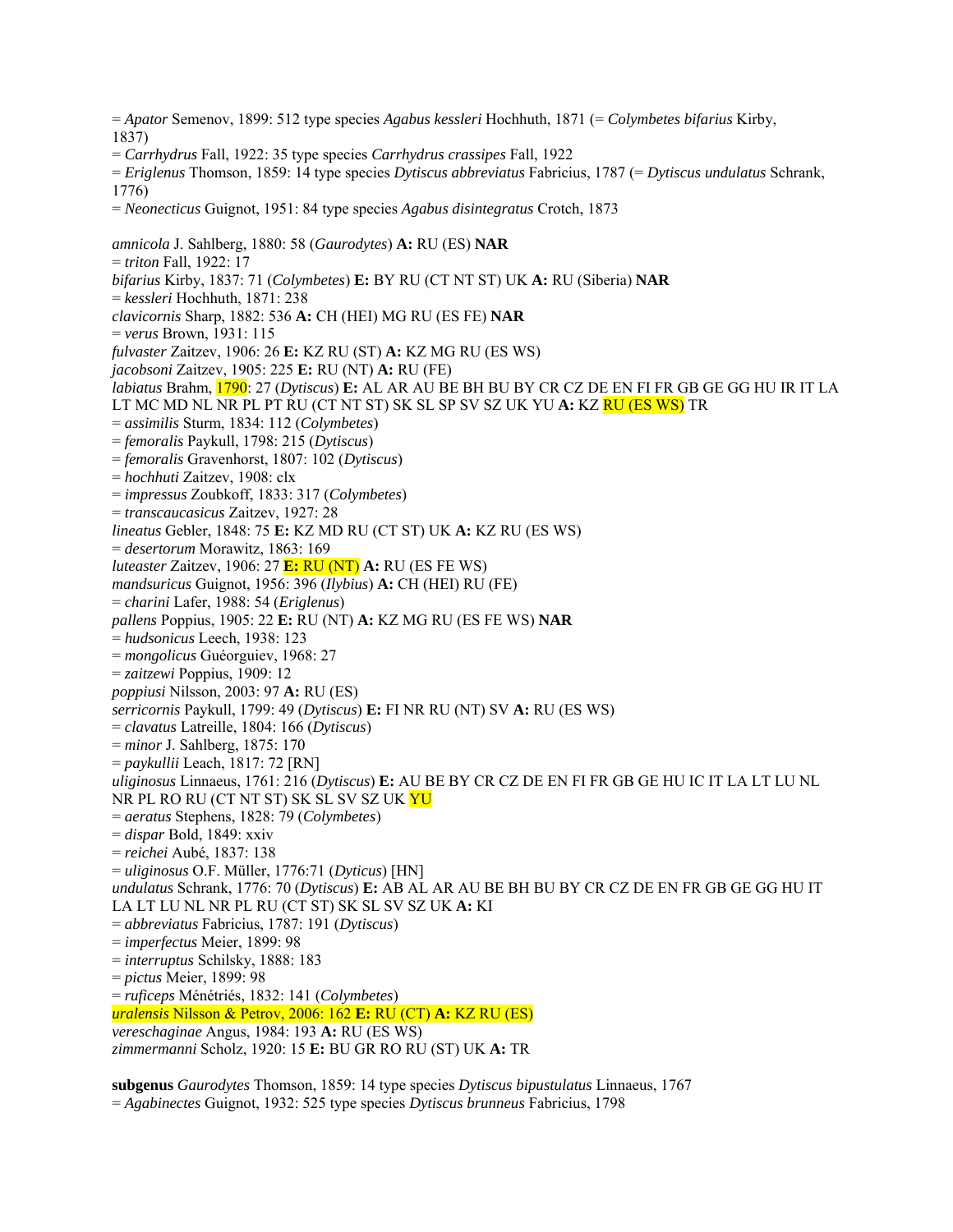= *Dichodytes* Thomson, 1886: x type species *Gaurodytes angusticollis* J. Sahlberg, 1871 (= *Agabus = adpressus* Aubé, 1837)

- = *Dichonectes* Guignot, 1945: 21 type species *Dytiscus biguttatus* Olivier, 1795
- = *Gabinectes* Guignot, 1931: 202 type species *Dytiscus brunneus* Fabricius, 1798
- = *Metronectes* Sharp, 1882: 491 type species *Agabus aubei* Perris, 1869
- = *Necticus* Hope, 1838: 131 [HN] type species *Dytiscus bipustulatus* Linnaeus, 1767
- = *Xanthodytes* Seidlitz, 1887: 81 type species *Dytiscus nebulosus* Forster, 1771

*adpressus* Aubé, 1837: 169 **E:** FI NR RU (NT) SV **A:** KZ MG RU (ES WS) **NAR**  = *angusticollis* J. Sahlberg, 1871: 408 (*Gaurodytes*) = *haeffneri* Aubé, 1837: 170 = *sahlbergi* Sharp, 1882: 517 = *solus* Leech, 1949: 248 = *subquadratus* Motschulsky, 1860: 102 (*Colymbetes*) *adustus* Guignot, 1954: 223 **A:** IN KA *affinis* Paykull, 1798: 211 (*Dytiscus*) **E:** AU BE BY CR CZ DE EN FI FR GB GE HU IR IT LA LT LU NL NR PL RU (CT NT) SK SV SZ UK **A:** JA (Hokkaido) RU (ES FE WS) = *branchiatus* Babington, 1832: 329 (*Colymbetes*) = *guttulus* Schönherr, 1808: 19 (*Dytiscus*) *africanus* Pederzani & Schizzerotto, 1998: 88 **N:** TU *alexandrae* Ribera, Hernando & Aguilera, 2001:256 **N:** MO *alinae* Lafer, 1988: 58 (*Gaurodytes*) **A:** RU (FE) *aubei* Perris, 1869: 6 **E:** FR (Corse) IT (Elba) = *parallelipennis* Desbrochers des Loges, 1871: 337 *basalis* Gebler, 1829: 65 (*Colymbetes*) **A:** CH (XIN) KI KZ MG RU (WS) TD UZ = *abnormicollis* Ballion, 1871: 329 = *pallidipennis* Jakovlev, 1897: 40 [HN] = *songoricus* Gebler, 1859: 450 [RN] (*Colymbetes*) *biguttatus* Olivier, 1795: 26 (*Dytiscus*) **E:** AB AL AR AU BE BH BU BY CR CZ FR GB GE GG GR HU IR IT LS LU MC NL PL PT RO RU (CT ST) SK SL SP SZ UK YU **N:** AG CI EG LB MO TU **A:** AF CH (SCH XIN) CY HP IN IQ IS JO KA KI LE PA RU (WS) SA SI SY TM TR UZ = *alligator* Normand, 1933: 299 = *annulatus* Zoubkoff, 1833: 318 (*Colymbetes*) = *concii* Franciscolo, 1942: 137 = *consanguineus* Wollaston, 1864: 81 = *fontinalis* Stephens, 1828: 66 (*Colymbetes*) = *impressus* Guignot, 1932:540 [HN] = *indicus* Régimbart, 1899: 272 = *melas* Aubé, 1837: 168 = *nigricollis* Zoubkoff, 1833: 317 (*Colymbetes*) = *nitidus* Fabricius, 1801: 265 (*Dytiscus*) = *nubiensis* Régimbart, 1895: 154 = *olivieri* Zaitzev, 1908: 121 [RN] = *pauper* Schilsky, 1888: 184 = *picicornis* Stephens, 1828: 66 (*Colymbetes*) = *silesiacus* Letzner, 1844: 170 = *subaquilus* Gozis, 1912: 60 *biguttulus* Thomson, 1867: 110 (*Gaurodytes*) **E:** BY EN FI GE LA NR PL RU (CT NT) SV UK **A:** MG RU (ES WS) = *boreellus* J. Sahlberg, 1871: 409 (*Gaurodytes*) = *ovalis* J. Sahlberg, 1875: 178 (*Gaurodytes*) *binotatus* Aubé, 1837: 161 **E:** FR (Corse) IT *bipustulatus* Linnaeus, 1767: 667 (*Dytiscus*) **E:** AB AL AN AR AU AZ BE BH BU BY CR CZ DE EN FA FI FR GB GE GG GR HU IC IR IT LA LS LT LU MC NL NR PL PT RO RU (CT NT ST) SK SL SP SV SZ TR UK YU **N:** AG LB MO TU **A:** AF CH (XIN) CY IN IS KI KZ LE RU (WS) SY TD TR UZ "Manchuria" **AFR**  = *abdominalis* Costa, 1847: 134 (*Colymbetes*)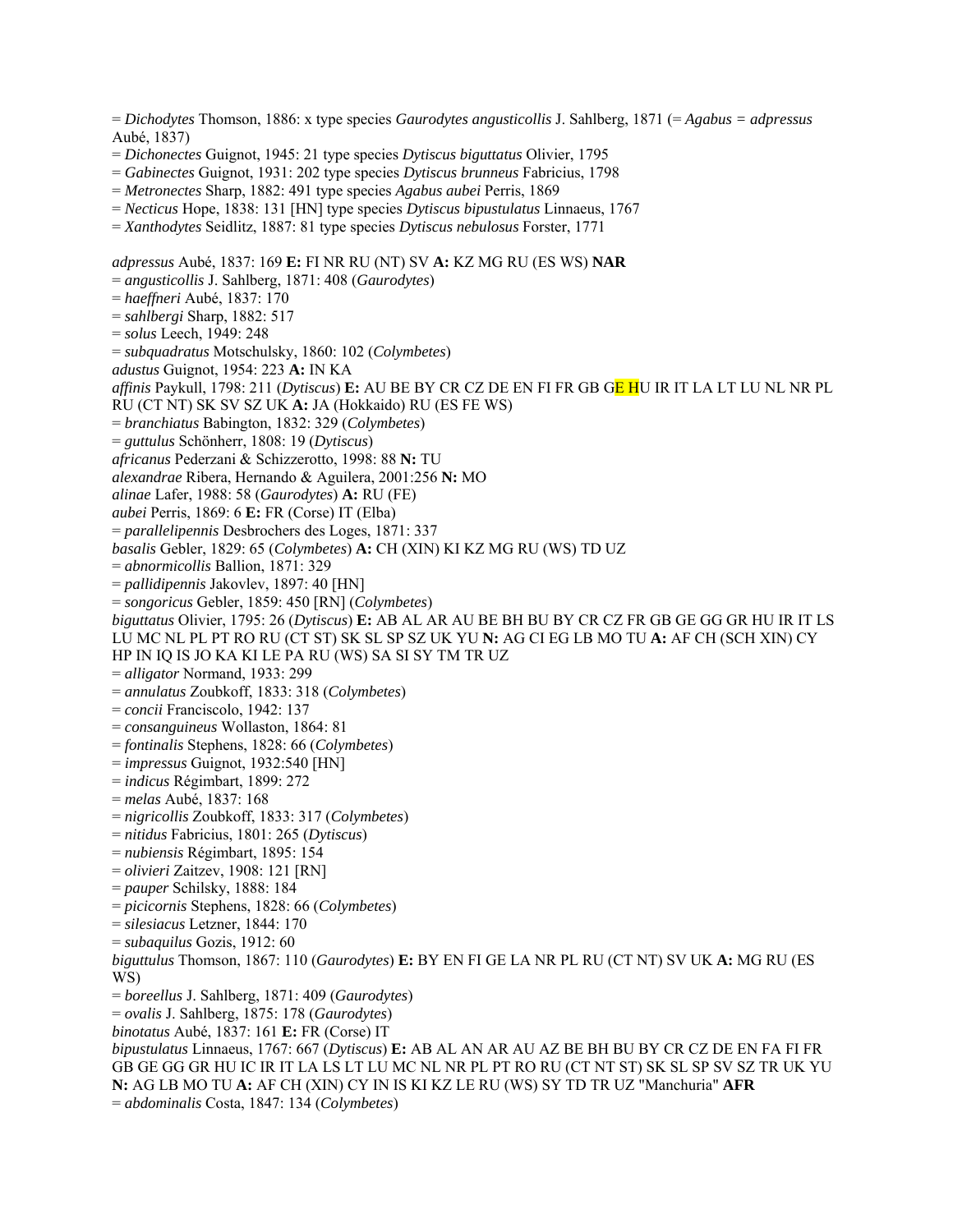= *acuductus* Marsham, 1802: 416 (*Dytiscus*) = *alpestris* Heer, 1837: 53 = *alpicola* Zaitzev, 1927: 24 = *alticola* Bruneau de Miré & Legros, 1963: 875 = *bipustulatus* O.F. Müller, 1776:71 (*Dyticus*) [HN] = *callosus* Thomson, 1884: 1031 (*Gaurodytes*) = *carbonarius* Fabricius, 1801: 263 [HN] (*Dytiscus*) = *dolomitanus* Scholz, 1935: 37 = *falcozi* Guignot, 1932: 557 = *immaculatus* Schrank, 1781: 201 (*Dytiscus*) = *kiesenwetterii* Seidlitz, 1887: 88 = *latus* Gebler, 1841: 371 (*Colymbetes*) = *luctuosus* Geoffroy, 1785: 67 (*Dyticus*) = *maurus* Zimmermann, 1919: 209 (*Gaurodytes*) = *peyerimhoffi* Bruneau de Miré & Legros, 1963: 875 = *picipennis* J. Sahlberg, 1903: 5 = *pyrenaeus* Fresneda & Hernando, 1989: 35 = *regalis* Pétri, 1903: 49 = *remotus* J. Sahlberg, 1913: 45 = *sexualis* Reiche, 1857: ix = *snowdonius* Newman, 1833: 55 (*Colymbetes*) = *solieri* Aubé, 1837: 183 *blatta* Jakovlev, 1897: 39 **A:** CH (QIN XIN) KI = *piceus* Jakovlev, 1897: 40 *brandti* Harold, 1880: 148 **A:** CH (BEI HEB JIL LIA QIN SCH YUN) MG RU (FE) = *jeholensis* Kamiya, 1935: 8 *brunneus* Fabricius, 1798: 64 (*Dytiscus*) **E:** BE FR GB GE GR IT PT SP SZ **N:** AG LB MO TU **A:** SY = *castaneus* Gyllenhal, 1808: 21 (*Dytiscus*) = *ferrugineus* Stephens, 1828: 79 (*Colymbetes*) *caraboides* Sharp, 1882: 494 **E:** BU GG MC UK **A:** IN LE SY TR = *merkli* Régimbart, 1884: xix *cephalotes* Reiche, 1861: 202 **E:** FR (Corse) *conspersus* Marsham, 1802: 427 (*Dytiscus*) **E:** AB AL AR BE BU CR DE FR GB GE GG GR HU IR IT MC NL PL PT RU (ST) SP SV UK YU **N:** AG CI EG LB MO TU **A:** AF CH (QIN XIN XIZ ZHE) CY HP IN IQ JO KA KI KU KZ LE PA RU (WS) SI SY TD TM TR UZ = *bulgaricus* Csiki, 1943: 214 (*Gaurodytes*) = *corsicus* Guignot, 1932: 571 = *gougeletii* Reiche, 1863: 474 = *luniger* Kolenati, 1845: 82 = *nebulosus* Schiødte, 1841: 467 [HN] = *perlautus* Gozis, 1912: 53 = *subnebulosus* Stephens, 1828: 72 (*Colymbetes*) *debilipes* Régimbart, 1899: 273 **A:** HP KA NP PA SD UP **ORR**  = *skarduensis* Guignot, 1958: 30 = *subsericatus* Régimbart, 1899: 274 *dichrous* Sharp, 1878: 169 **A:** AF CH (SCH XIN) KI KZ MG RU (ES) "Baluchistan" = *lederii* Seidlitz, 1887: 94 = *luteolus* Régimbart, 1899: 275 *didymus* Olivier, 1795: 26 (*Dytiscus*) **E:** AU BE BH BU BY CZ DE FR GB GE GR IT LU NL PL PT SL SP SV SZ UK YU **N:** AG MO TU **A:** IS LE SY TR = *chalybaeus* J. Sahlberg, 1903: 12 = *vitreus* Paykull, 1798: 217 (*Dytiscus*) *dilatatus* Brullé, 1832: 127 (*Colymbetes*) **E:** BU GG GR IT MC RU (ST) TR UK **N:** AG EG MO TU **A:** CY IQ IS KI LE SI SY TR UZ = *balcanicus* Hlisnikovský, 1955: 101 = *castaneus* Sharp, 1882: 500 [HN]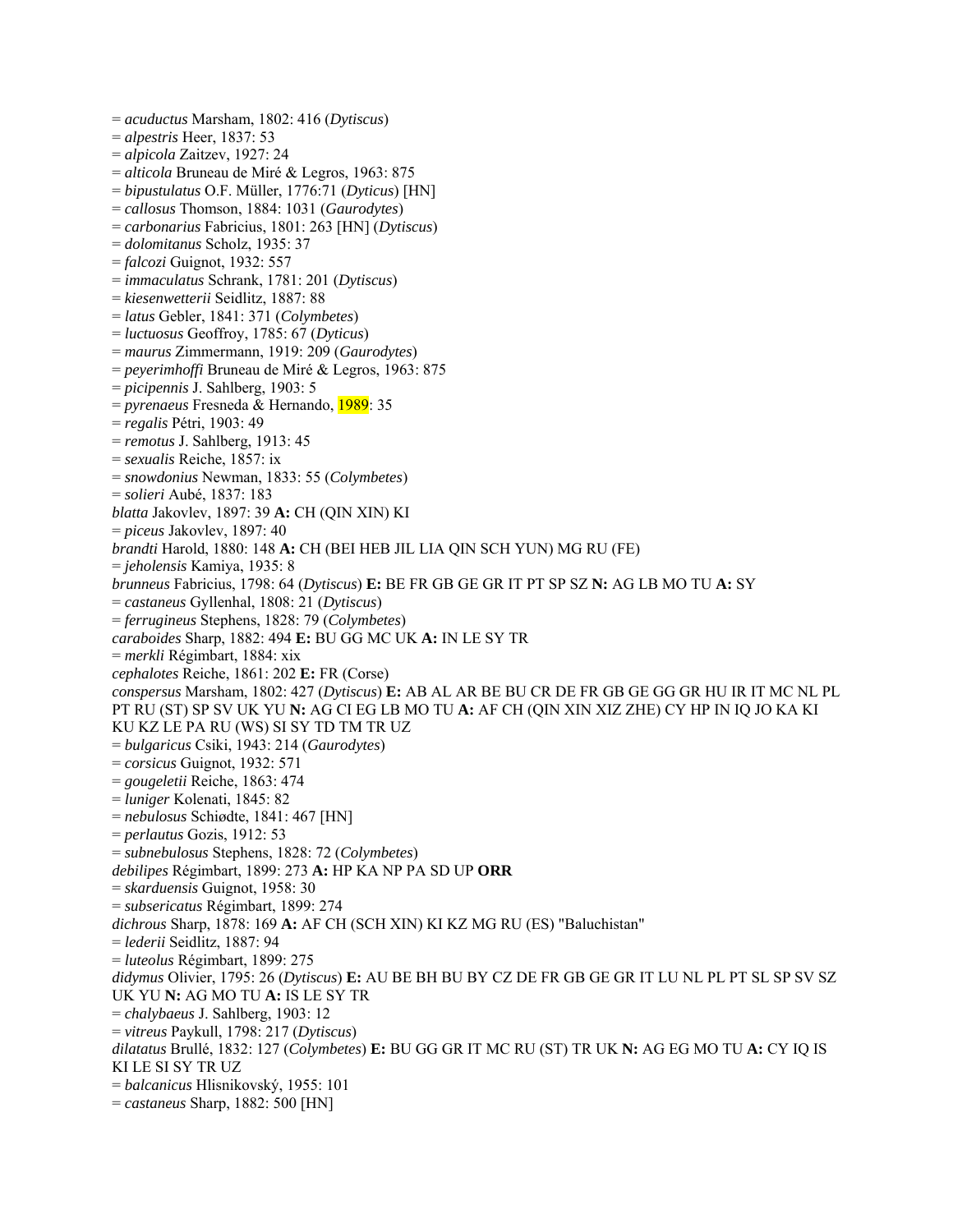= *gory* Aubé, 1837: 162 *faldermanni* Zaitzev, 1927: 22 **E:** AB **A:** IN IS LE SY TR = *iranicus* Guéorguiev, 1965: 257 = *palaestinus* Zimmermann, 1934: 164 (*Gaurodytes*) *freudei* Guéorguiev, 1975: 97 **A:** KA NP UP *friedrichi* Falkenström, 1936: 91 (*Gaurodytes*) **A:** CH (GAN SCH) KI *glacialis* Hochhuth, 1846: 218 **E:** AB AR GG RU (ST) **A:** IN TR = *armeniacus* Sharp, 1882: 497 = *inguttatus* Reitter, 1908: 223 *glazunovi* Zaitzev, 1953: 228 (*Gaurodytes*) **A:** AF UZ *godmanni* Crotch, 1867: 385 **E:** AZ *guttatus baudii* Seidlitz, 1887: 85 **E:** IT *guttatus guttatus* Paykull, 1798: 211 (*Dytiscus*) **E:** AN AU BE BH BU BY CR CZ DE EN FI FR GB GE HU IR IT LS LU MC NL NR PL RO RU (CT NT ST) SK SL SP SV SZ UK YU **A:** HP RU (WS) TR = *nigripes* Costa, 1847: 97 (*Colymbetes*) = *picinus* Marsham, 1802: 428 (*Dytiscus*) = *septemseriatus* J. Sahlberg, 1875: 180 (*Gaurodytes*) = *severior* Gozis, 1912: 63 = *signatus* Grimmer, 1841: 32 (*Colymbetes*) = *styriacus* Sharp, 1882: 496 *heydeni* Wehncke, 1872: 135 **E:** PT SP **N:** MO = *parvulus* Fresneda & Hernando, 1989: 14 *kholini* Nilsson, 1994: 45 **A:** CH (JIL) RU (FE) *laferi* Nilsson, 1994: 47 **A:** CH (HEI) RU (FE) *lobonyx* Guignot, 1952: 17 **A:** CH (QIN SCH) SD *longissimus* Régimbart, 1899: 275 **A:** CH (SCH) SD *maderensis* Wollaston, 1854: 85 **N:** MR *melanarius* Aubé, 1837: 180 **E:** AU BE BH BU BY CZ DE EN FI FR GB GE HU IT LT LU NL NR PL RU (CT NT) SK SV SZ UK YU = *frigidus* Schiødte, 1841: 477 = *kotschyi* Letzner, 1849: 95 = *tarsatus* Zetterstedt, 1838: 132 (*Dyticus*) = *tatricus* Roubal, 1938: 19 *nebulosus* Forster, 1771: 56 (*Dytiscus*) **E:** AB AL AR AU BE BH BU CR CZ DE EN FR GB GE GG GR HU IR IT LA LT LU MA MC NL NR PL PT RU (CT ST) SK SL SP SV SZ YU **N:** AG CI EG LB MO MR TU **A:** CY IN IS JO LE SY TM TR = *abdominalis* Ragusa, 1887: 7 [HN] = *bipunctatus* Fabricius, 1787: 190 [HN] (*Dytiscus*) = *immaculatus* Gschwendtner, 1927: 92 [HN] (*Gaurodytes*) = *mixtus* Guignot, 1949: 6 = *naevius* Gmelin, 1790: 1957 (*Dytiscus*) = *nigromaculatus* Goeze, 1777: 625 (*Dytiscus*) = *notatus* Bergsträsser, 1778: 31 (*Dytiscus*) = *pratensis* Schaufuss, 1882: 620 = *ragusai* Zaitzev, 1908: 123 [RN] = *rugosipennis* Guignot, 1932: 568 = *tesselatus* Geoffroy, 1785: 68 (*Dyticus*) *nevadensis* Håkan Lindberg, 1939: 32 **E:** SP *ommani* Zaitzev, 1908: 424 **A**: CH (QIN) *paludosus* Fabricius, 1801: 266 (*Dytiscus*) **E:** AR AU BE BH BU BY CR CZ DE EN FI FR GB GE GG GR HU IR IT LA LT LU NL NR PL PT RU (CT NT ST) SK SL SP SV SZ UK YU **A:** RU (WS) TR = *marginalis* Sharp, 1882: 502 = *pallidipennis* Laporte, 1835: 103 (*Colymbetes*) = *politus* Marsham, 1802: 419 (*Dytiscus*) *picotae* Foster & Bilton, 1997: 113 **E:** PT *ramblae* Millán & Ribera, 2001:109 **E:** SP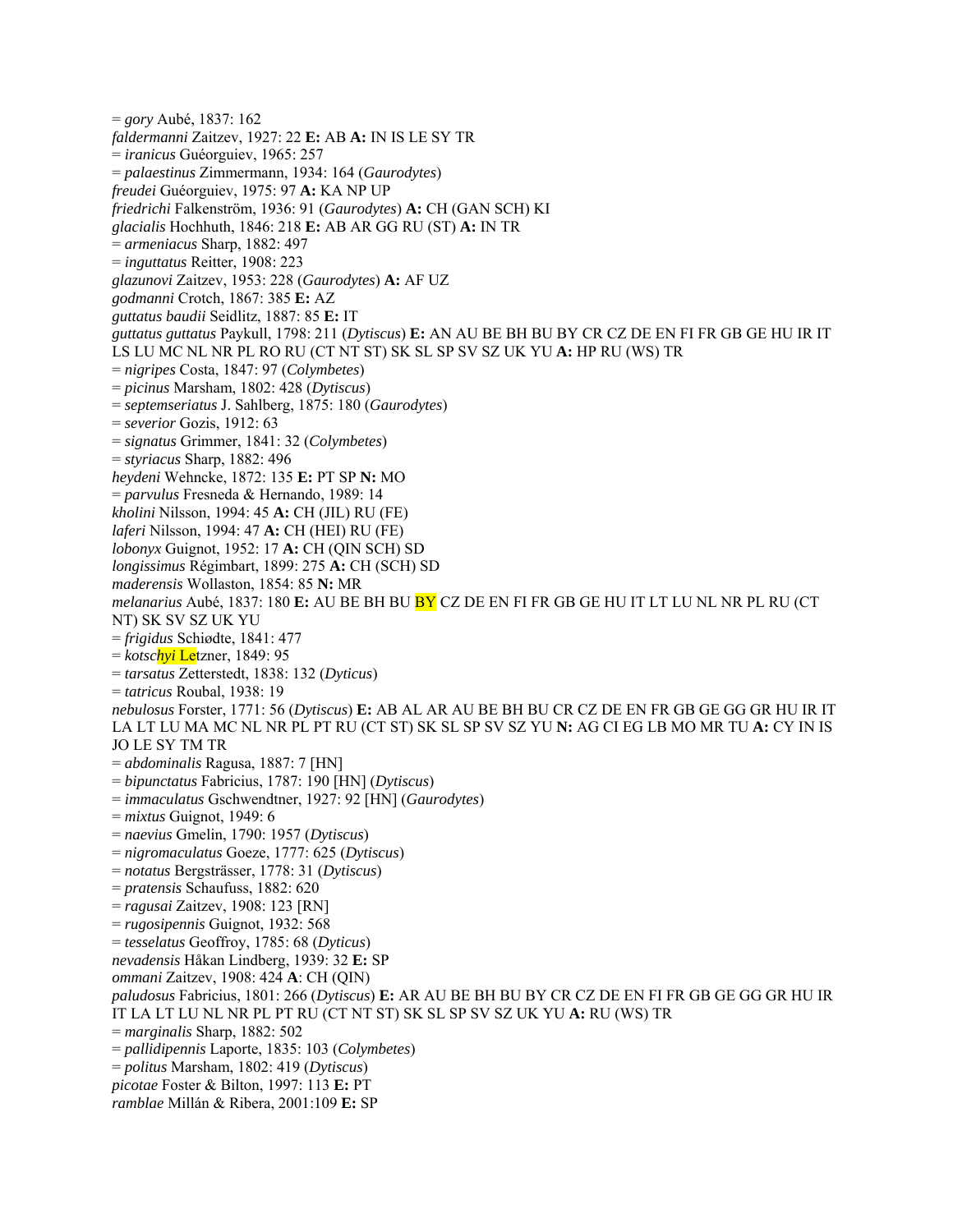*rufulus* Fairmaire, 1859: 272 **E:** FR (Corse) IT (Sardegna) = *marginicollis* Fairmaire, 1860: 631 = *rotundatus* Wehncke, 1872: 136 *safei* Abdul-Karim & Ali, 1986: 277 **A:** IQ *sikhotealinensis* Lafer, 1988: 56 (*Gaurodytes*) **A:** RU (FE) *solskii* Jakovlev, 1897: 40 **A:** AF IN KA KI PA TM UZ *striolatus* Gyllenhal, 1808: 508 (*Dytiscus*) **E:** AU BE BY CR CZ DE EN FI FR GB GE HU IT LA LT NL PL RU (CT NT) SK SV UK = *costatus* Gerhardt, 1910: 42 = *rectus* Babington, 1841: 53 (*Colymbetes*) *svenhedini* Falkenström, 1932: 192 (*Gaurodytes*) **A:** CH (XIN) MG *taiwanensis* Nilsson & Wewalka, 1994: 993 **A:** CH (TAI) *tristis* Aubé, 1838: 356 **E:** RU (NT) **A:** RU (ES FE WS) **NAR**  = *atratus* Mannerheim, 1853: 157 = *crotchi* Zaitzev, 1905: 212 = *dubius* Mannerheim, 1843: 221 = *kurilensis* Kamiya, 1938: 35 = *piceu*s Zaitzev, 1905: 212 [HN] = *piceolus* Zaitzev, 1908: 123 [RN] *udege* Nilsson, 1994: 170 **A:** CH (JIL) NC RU (FE) *unguicularis* Thomson, 1867: 101 (*Eriglenus*) **E:** AU BE BY CZ DE EN FI FR GB GE IR LA LU NL PL RU (CT NT ST) SK SV UK **A:** RU (ES WS) *winkleri* Gschwendtner, 1923: 104 (*Gaurodytes*) **A:** AF CH (XIN) KA KI KZ TD UZ = *pamiricus* Guignot, 1955: 274 *wollastoni* Sharp, 1882: 531 **N:** MR = *dissimilis* Falkenström, 1938: 13 [HN] (*Gaurodytes*) = *falkenstromi* J.Balfour-Browne, 1944: 352 [RN] *yakutiae* Nilsson & Larson, 1990: 229 **A:** RU (ES FE)

#### **genus** *Hydronebrius* **Jakovlev, 1897: 37** type species *Agabus cordaticollis* Reitter, 1896

*amplicollis* Toledo, 1994: 207 **A:** CH (SCH YUN) *cordaticollis* Reitter, 1896: 233 (*Agabus*) **A:** TD UZ *kashmirensis* Vazirani, 1964: 145 (*Amphizoa*) **A:** KA = *guignoti* Vazirani, 1970: 346 *mattheyi mattheyi* Brancucci, 1980: 171 **A:** PA *mattheyi nepalensis* Brancucci, 1980: 174 **A:** NP

**genus** *Hydrotrupes* **Sharp, 1882: 491** type species *Hydrotrupes palpalis* Sharp, 1882

*chinensis* Nilsson, 2003: 280 **A:** CH (ANH)

**genus** *Ilybiosoma* **Crotch, 1873: 398** type species *Ilybius regularis* LeConte, 1852

= *Nebriogabus* Guignot, 1936: 187 type species *Agabus discicollis* Ancey, 1882

= *Ranagabus* J.Balfour-Browne, 1939: 106 type species *Agabus kermanense* J. Balfour-Browne, 1939

*kermanense* J. Balfour-Browne, 1939: 107 (*Agabus*) **A:** IN

**genus** *Ilybius* **Erichson, 1832: 18** type species *Dytiscus fenestratus* Fabricius, 1781

= *Agabidius* Seidlitz, 1887: 97 type species *Ilybius cinctus* Sharp, 1882: 560

= *Asternus* Guignot, 1931: 202 type species *Dytiscus chalconatus* Panzer, 1796

= *Hyobius* Gistel, 1856: 354 type species *Dytiscus fenestratus* Fabricius, 1781

= *Idiolybius* Gozis, 1886: 8 type species *Dytiscus fenestratus* Fabricius, 1781

= *Ilybidius* Guignot, 1948: 169 type species *Ilybius discedens* Sharp, 1882: 557

= *Ilyobius* Gemminger & Harold, 1868: 451 type species *Dytiscus fenestratus* Fabricius, 1781

= *Parasternus* Guignot, 1936: 186 type species *Agabus subtilis* Erichson, 1837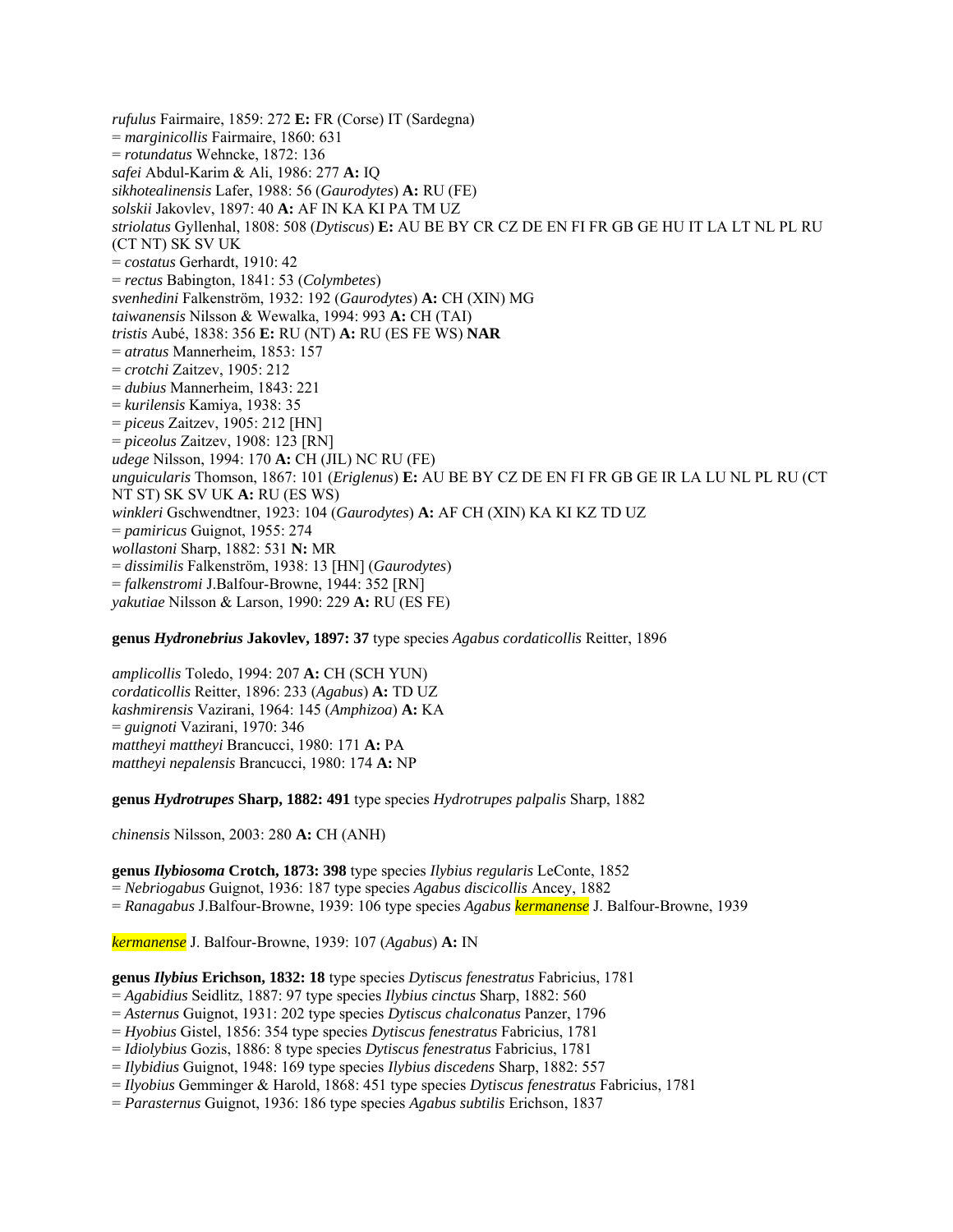*aenescens* Thomson, 1870: 125 **E:** AU BE BY CZ DE EN FI FR GB GE IR IT LA LT LU NL NR PL RU (CT NT) SK SV SZ UK **A:** KZ RU (WS) = *kiesenwetteri* Kraatz, 1872: 166 *albarracinensis* Fery, 1986: 345 (*Agabus*) **E:** FR PT SP = *maestroae* Fresneda & Hernando, 1987: 67 (*Agabus*) *angustior* Gyllenhal, 1808: 500 (*Dytiscus*) **E:** BY DE EN FI GE LA LT NR PL RU (NT) SV **A:** MG RU (ES FE WS) **NAR**  *anjarum* Nilsson, 1999: 36 **A:** CH (HEI) JA RU (ES FE) *apicalis* Sharp, 1873: 51 **A:** CH (BEI GAN HEI HUB JIA JIL JIX LIA SCH SHA SHG SHN) JA RU (FE) SC = *intermediatus* Feng, 1936: 10 *ater* De Geer, 1774: 401 (*Dytiscus*) **E:** AB AL AU BE BH BU BY CR CZ DE EN FI FR GB GE GG GR HU IR IT LA LS LT LU NL NR PL RU (CT NT ST) SK SL SP SV SZ UK **A:** IN RU (ES WS) = *ater* Panzer, 1796: 38/15 [HN] (*Dytiscus*) = *ungularis* LeConte, 1862: 521 (*Colymbetes*) *balkei* Fery & Nilsson, 1993: 103 *(Agabus)* **A:** RU (ES FE WS) *bedeli* Zaitzev, 1908: 121 [RN] (*Agabus*) **N:** AG TU = *politus* Reiche, 1861: 369 [HN] (*Agabus*) *chalconatus* Panzer, 1796: 38/t.17 (*Dytiscus*) **E:** AU BE BH BU CR CZ DE EN FI FR GB GE GR HU IR IT LA LT LU MC MD NL PL PT RU (ST) SK SL SP SV SZ UK YU **N:** AG MO **A:** IN IS SY TM TR = *aterrimus* Stephens, 1828: 79 (*Colymbetes*) = *fuscoaenescens* Régimbart, 1878: cxlviii (*Agabus*) = *nigroaeneus* Marsham, 1802: 428 (*Dytiscus*) *chishimanus* Kôno, 1944: 80 **A:** CH (HEI JIL) RU (ES FE) = *weymarni* J. Balfour-Browne, 1947: 446 *cinctus* Sharp, 1882: 560 **E:** AB GG RU (ST) UK **A:** CH (GAN GUX HEB HEI HUB JIA JIL LIA SCH SHA TIA XIN YUN) KZ MG RU (ES) UZ = *angustulus* Régimbart, 1899: 289 = *chinensis* Csiki, 1901: 102 *crassus* Thomson, 1856: 224 **E:** AU BE CZ DE EN FI GE LT NR PL RU (CT NT) SK SV SZ UK **A:** RU (WS) *dettneri* Fery, 1986: 342 (*Agabus*) **E:** PT SP *discedens* Sharp, 1882: 557 **A:** RU (FE) **NAR**  *erichsoni* Gemminger & Harold, 1868: 454 *(Agabus)* **E:** AB BY DE EN FI GE HU IT LA LT NR PL RU (CT NT) SV SZ **A:** IN JA KZ MG RU (ES FE WS) **NAR**  = *cincticollis* Mäklin, 1881: 22 = *lutosus* Crotch, 1873: 419 [HN] (*Gaurodytes*) *fenestratus* Fabricius, 1781: 294 (*Dytiscus*) **E:** AU BE BH BU BY CR CZ DE EN FI FR GB GE HU IT LA LS LT LU NL NR PL RU (CT NT ST) SK SL SV SZ UK YU **A:** KI RU (ES WS) = *aeneus* Panzer, 1796: 38/t.16 [HN] (*Dytiscus*) = *ciliatus* Olivier, 1791: 311 (*Dytiscus*) = *prescotti* Mannerheim, 1829: 21 (*Colymbetes*) *fuliginosus fuliginosus* Fabricius, 1792: 191 (*Dytiscus*) **E:** AB AN AR AU BE BH BU BY CR CZ DE EN FI FR GB GE GG GR HU IR IT LA LS LT LU MC MD NL NR PL RU (CT NT ST) SK SL SP SV SZ UK YU **N:** MO **A:** IN KZ MG RU (WS) TR = *lacustris* Panzer, 1796: 38/t.14 [HN] (*Dytiscus*) = *pirinicus* Guéorguiev, 1957: 25 *fuliginosus turcestanicus* Gschwendtner, 1934: 74 **A:** CH (XIN) KZ *guttiger* Gyllenhal, 1808: 499 (*Dytiscus*) **E:** AU BE BY CR CZ DE EN FI FR GB GE HU IR IT LA LS LT LU NL NR PL RU (CT NT) SL SV SZ UK **A:** RU (WS) = *immunis* Stephens, 1828: 81 (*Colymbetes*) = *kiesenwetteri* Wehncke, 1872: 136 [HN] = *quadrinotatus* Stephens, 1828: 83 (*Colymbetes*) *hozgargantae* Burmeister, 1983: 133 (*Agabus*) **E:** SP **N:** MO *hulae* Wewalka, 1984: 137 (*Agabus*) **A:** IS SY TR *jaechi* Fery & Nilsson, 1993: 94 (*Agabus*) **E:** GR TR *lagabrunensis* Schizzerotto & Fery, 1990: 148 (*Agabus*) **E:** IT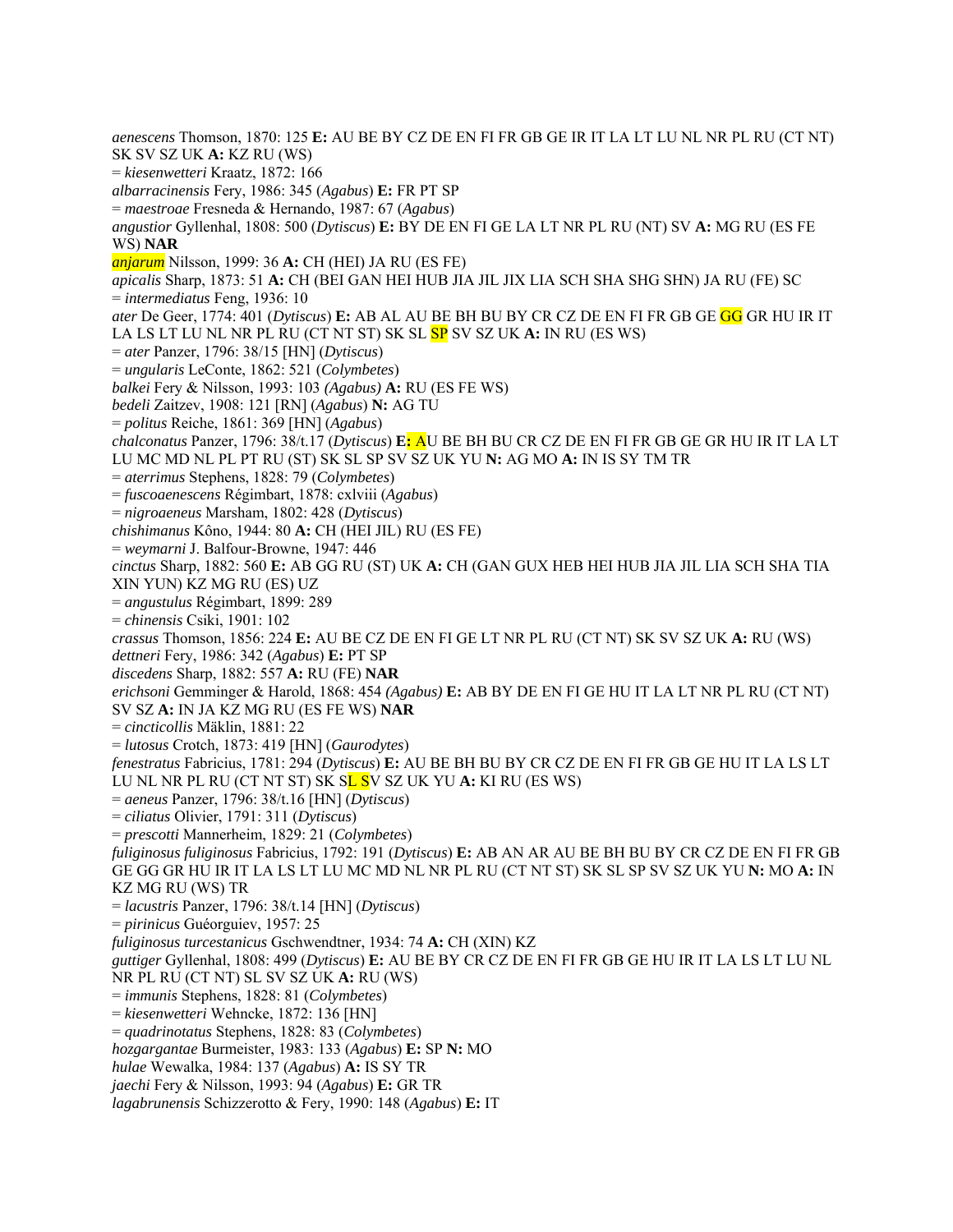*lateralis* Gebler, 1832: 40 (*Colymbetes*) **A:** CH (HEI) MG RU (ES FE) = *limbatus* Sharp, 1882: 557 *lenensis* Nilsson, 2000: 31 [RN] **A:** RU (ES WS) "Manchuria" = *aenescens* Poppius, 1905: 18 [HN] (*Agabus*) *lenkoranensis* Fery & Nilsson, 1993: 95 (*Agabus*) **E:** AB **A:** IN *meridionalis* Aubé, 1837: 126 **E:** FR IT PT SP **N:** MO = *hispanicus* Sharp, 1873: 260 *minakawai* Nilsson & Ribera, 2007: 162 **A:** RU (FE) *montanus* Stephens, 1828: 76 (*Colymbetes*) **E:** BE DE FR GB GE IR IT LT LU NL PL PT RU (ST) SP **N:** AG MO = *melanocornis* Zimmermann, 1915: 223 (*Agabus*) *nakanei* Nilsson, 1994: 58 **A:** JA RU (FE) *neglectus* Erichson, 1837: 158 (*Agabus*) **E:** AU BE BY CZ DE EN FR GE HU LA LT LU NL PL RU (CT NT ST) SK SV SZ UK *obtusus* Sharp, 1882: 558 **A:** CH (SCH) MG RU (ES) *opacus* Aubé, 1837: 173 (*Agabus*) **E:** FI NR RU (NT) SV **A:** MG RU (ES FE WS) **NAR** = *gelidus* Fall, 1926: 142 [HN] (*Agabus*) = *mimmi* J. Sahlberg, 1875: 182 (*Gaurodytes*) [HN] = *mimmii* J. Sahlberg, 1874: xiv (*Gaurodytes*) = *pseudoconfertus* Wallis, 1926: 90 (*Agabus*) = *rufinus* Marseul, 1882: 28 (*Agabus*) = *sachalinensis* Kamiya, 1938: 37 (*Agabus*) = *sharpi* Jacobson, 1908: 430 [RN] (*Agabus*) = *sibericus* Sharp, 1882: 519 [HN] (*Agabus*) *ovalis* Gschwendtner, 1934: 74 **A:** RU (ES) *pederzanii* Fery & Nilsson, 1993: 95 (*Agabus*) **E:** IT *picipes* Kirby, 1837: 71 (*Colymbetes*) **E:** FI NR SV **A:** RU (WS) **NAR**  *poppiusi* Zaitzev, 1907: 208 **A:** CH (SCH) MG RU (ES) *pseudoneglectus* Franciscolo, 1972: 84 (*Agabus*) **E:** BU CR GR IT YU = *skiathos* Hinterseher, 1981: 87 (*Agabus*) *quadriguttatus* Lacordaire, 1835: 316 (*Colymbetes*) **E:** AU BE BU BY CR CZ DE EN FI FR GB GE GG GR HU IR IT LA LS LT LU NL NR PL RO RU (CT NT ST) SK SL SP SV SZ UK YU **A:** IN TR = *obscurus* Marsham, 1802: 414 [HN] (*Dytiscus*) = *sexdentatus* Schiødte, 1841: 487 *samokovi* Fery & Nilsson, 1993: 91 (*Agabus*) **E:** BU *satunini* Zaitzev, 1913: 196 (*Agabus*) **E:** GG RU (ST) **A:** RU (WS) TR *similis* Thomson, 1856: 225 **E:** BY DE EN FI FR GE HU LA LT NR RU (CT NT) PL SV UK = *ovatus* Hochhuth, 1871: 237 *subaeneus* Erichson, 1837: 156 **E:** AB AR AU BE BY CR CZ DE EN FI FR GB GE GG HU IR IT LA LT LU MD NL NR PL RU (CT NT ST) SK SV SZ UK **A:** KZ MG RU (ES WS) **NAR**  = *badenii* Wehncke, 1872: 164 = *chalybeatus* C.G Thomson, 1860: 48 = *lapponicus* Scholz, 1917: 251 = *suffusus* Crotch, 1873: 411 = *viridiaeneus* Crotch, 1873: 411 *subtilis* Erichson, 1837: 157 (*Agabus)* **E:** AU BY CZ DE EN FI FR GE HU IT LA LT NR PL RU (CT NT) SK SV UK **A:** RU (ES WS) = *altaicus* Gebler, 1848: 73 *vittiger* Gyllenhal, 1827: 379 (*Dytiscus*) **E:** FI NR RU (NT) SV **A:** RU (WS) **NAR**  *wasastjernae* C.R. Sahlberg, 1824: 167 (*Dyticus*) **E:** AU BY CZ DE FI GB GE LA LT NR PL RU (CT NT) SV UK **A:** RU (WS) **NAR**  = *kenaiensis* Fall, 1926: 141 (*Agabus*) = *palustris* Wallis, 1926: 92 (*Agabus*) *wewalkai* Fery & Nilsson, 1993: 85 (*Agabus*) **A:** TR

**genus** *Platambus* **Thomson, 1859: 14** type species *Dytiscus maculatus* Linnaeus, 1758 = *Agabinus* Crotch, 1873:397 type species *Colymbetes glabrellus* Motschulsky, 1859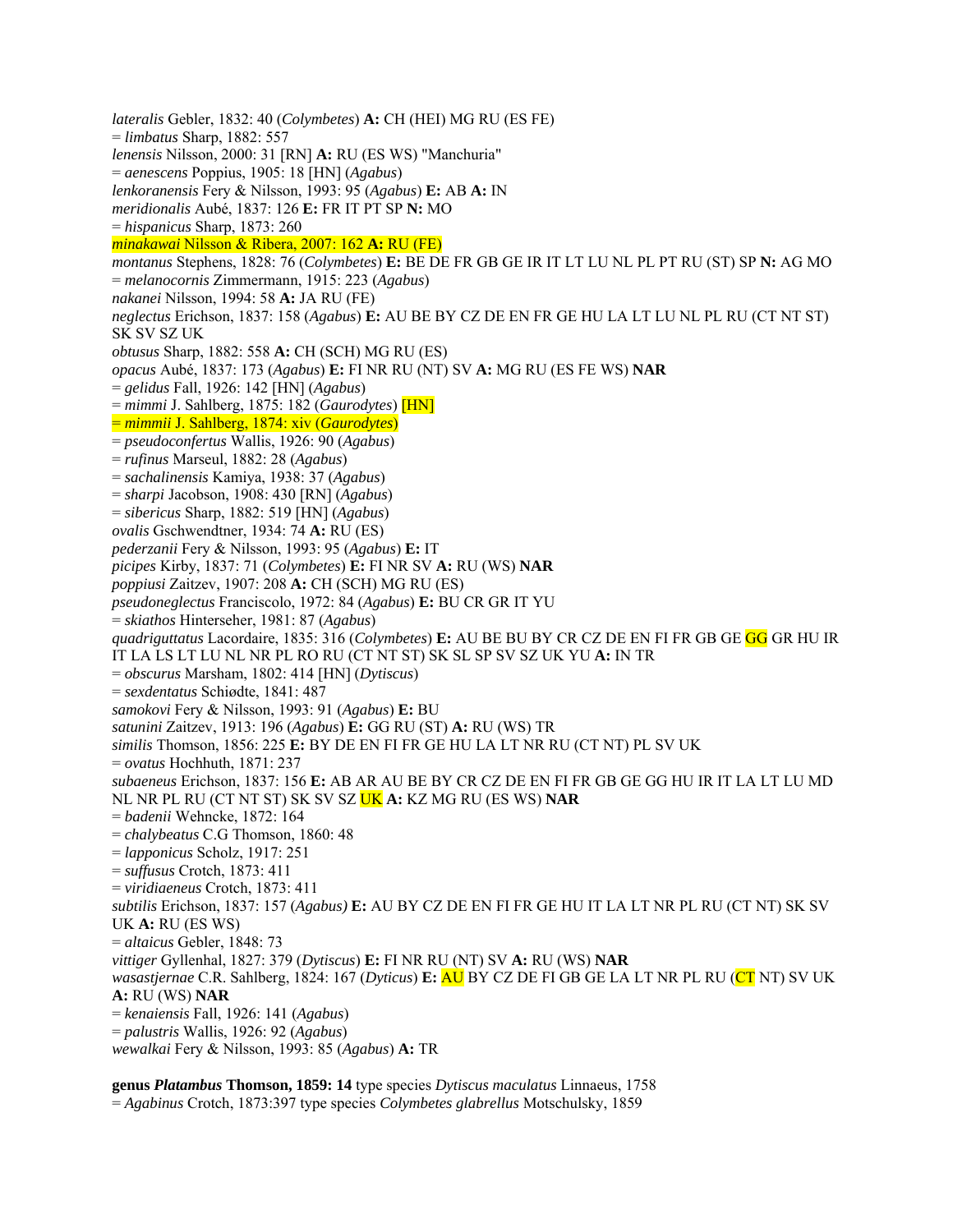*= Agraphis* Guignot, 1954: 199 type species *Agraphis confossa* Guignot, 1954 (=*Agabus sawadai* Kamiya, 1932)

- = *Allogabus* Guignot, 1954:199 type species *Agabus americanus* Aubé, 1838
- = *Anagabus* Jakovlev, 1897: 38 type species *Anagabus semenovi* Jakovlev, 1897
- *= Colymbinectes* Falkenström, 1936a: 97 type species *Colymbinectes ater* Falkenström, 1936
- = *Neoplatynectes* Vazirani, 1970: 305 type species *Platynectes princeps* Régimbart, 1888
- = *Paraplatynectes* Vazirani, 1970: 305 type species *Platynectes guttula* Régimbart, 1899
- = *Stictogabus* Guignot, 1948: 167 type species *Agabus angulicollis* Régimbart, 1899

*angulicollis* Régimbart, 1899: 273 (*Agabus*) **A:** CH (BEI HEB NMO SCH SHA SHX XIZ) *ater* Falkenström, 1936: 97 (*Colymbinectes*) **A:** CH (GUI SCH YUN) *balfourbrownei* Vazirani, 1965: 28 **A:** CH (YUN) NP UP **ORR**  *biswasi* Vazirani, 1965: 32 **A:** NP UP *dabieshanensis* Nilsson, 2003: 266 **A:** CH (ANH) *denticulatus* Nilsson, 2003: 270 **A:** CH (SCH) *excoffieri* Régimbart, 1899: 281 **A:** CH (GAN GUI HEB HUN SCH SHN YUN XIZ ZHE) **ORR**  *fimbriatus* Sharp, 1884: 445 **A:** CH (JIL GAN HEB SCH) JA RU (FE) SC = *kansouis* Feng, 1936: 9 *guttulus* Régimbart, 1899: 283 (*Platynectes*) **A:** CH (SHG) *heteronychus* Nilsson, 2003: 271 **A:** CH (GUA) *ikedai* Nilsson, 1997: 635 (*Agabus*) **A:** JA *insolitus* Sharp, 1884: 444 (*Agabus*) **A:** JA *kempi* Vazirani, 1970: 330 (*Agraphis*) **A:** BT NP SD *khukri* Brancucci, 1990: 240 **A:** NP *koreanus* Nilsson, 1997: 636 (*Agabus*) **A:** RU (FE) SC *lindbergi* Guéorguiev, 1963: 218 **A:** AF HP PA UP **ORR**  = *guignoti* Vazirani, 1965: 27 *lineatus* Gschwendtner, 1935: 62 **A:** AP BT NP PA UP **ORR** *lunulatus* Fischer von Waldheim, 1829: 26 (*Colymbetes*) **E:** AB AR GG GR RU (ST) TR **N:** EG **A:** IN LE TR = *sinuatus* Aubé, 1837: 148 (*Agabus*) *maculatus* Linnaeus, 1758: 412 (*Dytiscus*) **E:** AL AN AR AU BE BH BU BY CR CZ DE EN FI FR GB GE GG GR HU IT LA LS LT LU MC NL NR PL RO SK SL SP RU (CT NT ST) SV SZ UK YU **A:** IN MG RU (WS) TR = *biocellatus* O.F. Müller, 1776: 72 (*Dytiscus*) = *cantalicus* Pic, 1912: 57 = *caucasicus* Zaitzev, 1927: 18 = *escalerai* Régimbart, 1900: 121 = *glacialis* Graells, 1858: 42 [HN] (*Agabus*) = *graellsi* Gemminger & Harold, 1868: 455 [RN] (*Agabus*) = *hebraicus* Geoffroy, 1785: 70 (*Dyticus*) = *inornatus* Schilsky, 1888: 183 = *ornatus* Herbst, 1784: 125 (*Dytiscus*) = *pulchellus* Heer, 1839: 149 (*Colymbetes*) *micropunctatus* Nilsson, 2003: 269 **A:** CH (GUA) *nepalensis* Guéorguiev, 1968: 42 (*Stictogabus*) **A:** AP BT NP SD = *bhutanensis* Wewalka, 1975: 157 *optatus* Sharp, 1884: 445 (*Agabus*) **A:** CH (FUJ JIX) JA = *miyamotoi* Nakane, 1959: 95 (*Gaurodytes*) *pictipennis* Sharp, 1873: 49 (*Agabus*) **A:** JA RU (FE) "Korea" *princeps* Régimbart, 1888: 615 (*Platynectes*) A: CH (GUA HKG YUN) **ORR**  *punctatipennis* Brancucci, 1984: 153 **A:** CH (FUJ GUA JIX) *satoi* Brancucci, 1982: 226 **A:** BT NP *sawadai* Kamiya, 1932: 6 (*Agabus*) **A:** JA = *confossus* Guignot, 1954: 200 (*Agraphis*) *schaefleini* Brancucci, 1988: 188 **A:** CH (YUN) **ORR**  *schillhammeri* Wewalka & Brancucci, 1995: 99 **A:** CH (GUI HUB HUN SCH SHA) *semenowi* Jakovlev, 1897: 38 (*Anagabus*) **A:** KI TD *sogdianus* Jakovlev, 1897: 39 (*Anagabus*) **A:** AF KA KI NP PA TD UZ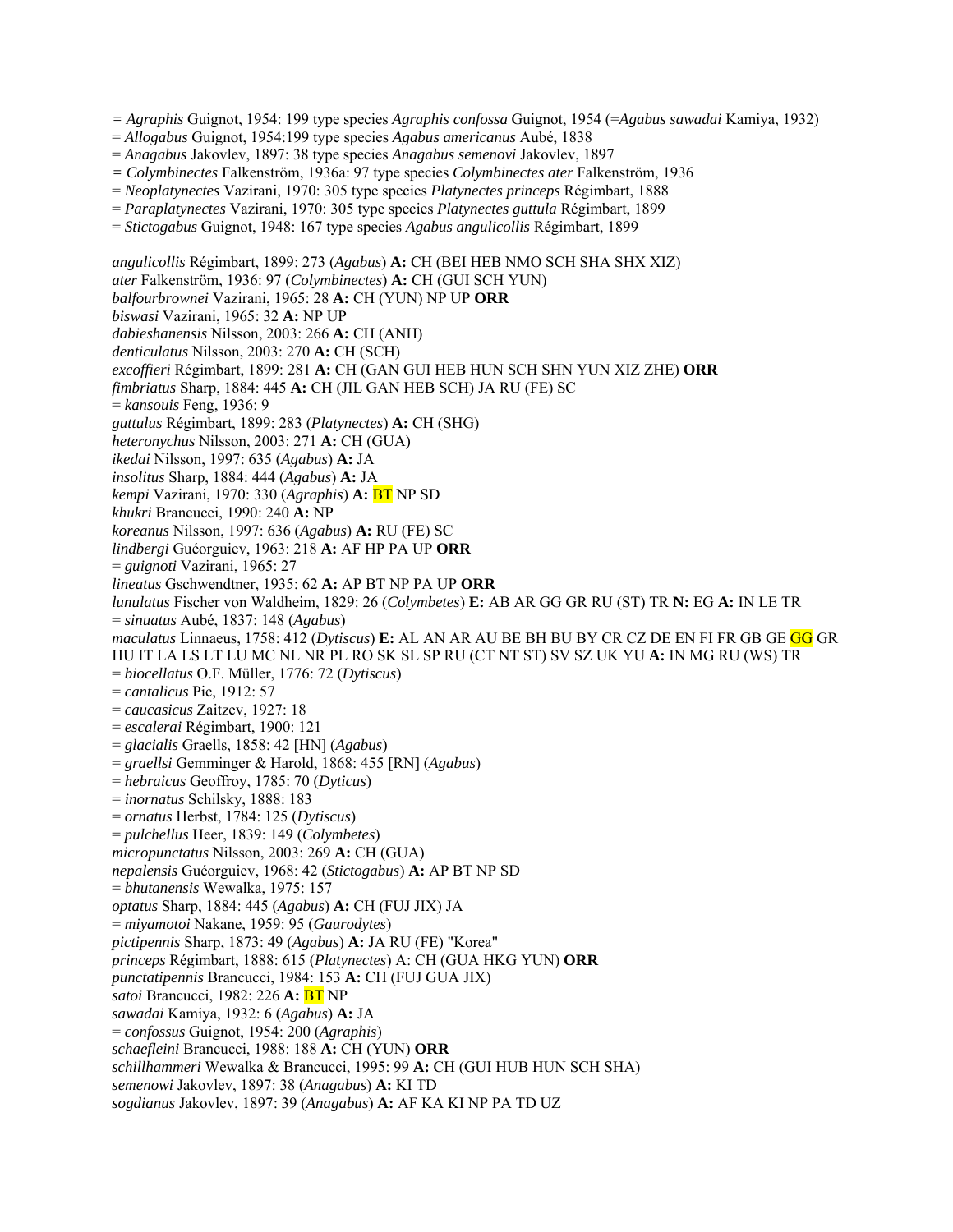= *holzschuhi* Wewalka, 1975: 155 = *jucundus* Guignot, 1954: 222 (*Agabus*) = *ledouxi* Legros, 1977: 14 (*Anagabus*) = *limbibasis* Reitter, 1900: 226 (*Anagabus*) = *vatelloides* Régimbart, 1899: 270 (*Agabus*) *striatus* Zeng & Pu, 1992: 482 (*Hydronebrius*) **A:** CH (SCH YUN) *stygius* Régimbart, 1899: 279 (*Agabus*) **A**: CH (BEI HEB JIL LIA SCH SHN YUN) JA SC *= jilanzhui* Wewalka & Brancucci, 1995: 98 *= nakanei* Nilsson, 1997: 631 (*Agabus*) *ussuriensis* Nilsson, 1997: 632 (*Agabus*) **A:** CH (FUJ HEB JIL LIA) NC RU (FE) SC *wewalkai* Brancucci, 1982: 120 **A:** KA *wittmeri* Wewalka, 1975: 158 **A:** BT NP **ORR**  *yaanensis* Nilsson, 2003: 272 **A:** CH (SCH)

**genus** *Platynectes* **Régimbart, 1879: 454** type species *Agabus decemnotatus* Aubé, 1838

**subgenus** *Gueorguievtes* Vazirani, 1976: 170 type species *Agabus dissimilis* Sharp, 1873 = *Metaplatynectes* Guéorguiev, 1978: 271 type species *Dytiscus decempunctatus* Fabricius, 1775

*babai* Satô, 1982: 3 **A:** CH (TAI) *chujoi* Satô, 1982: 1 **A:** JA (Ryukyu Islands) *deletus* Régimbart, 1899: 287 **A:** JA *dissimilis* Sharp, 1873: 50 (*Agabus*) **A:** CH (ANH FUJ GUA GUI HUN JIX SHA SHX ZHE) *gemellatus* Štastný, 2003: 235 **A:** CH (FUJ GUA GUI GUX HKG JIX MAC TAI) *hainanensis* Nilsson, 1998: 110 **A:** CH (HAI) *kashmiranus kashmiranus* J.Balfour-Browne, 1944: 352 [RN] **A:** AF BT CH (XIZ) HP KA NP PA SD UP **ORR** = *lineatus* Redtenbacher, 1844: 503 [HN] (*Colymbetes*) *kashmiranus lemberki* ŠÄastný, 2003: 230 **A:** CH (YUN) *major* Nilsson, 1998: 114 **A:** CH (YUN) **ORR**  *mazzoldii* ŠÄastný, 2003: 240 **A:** CH (YUN) **ORR** *nanlingensis* ŠÄastný, 2003: 236 **A:** CH (FUJ GUA) *rihai* Štastný, 2003: 243 **A:** CH (SHN) *wewalkai* ŠÄastný, 2003: 224 **A:** NP

subfamily **Colymbetinae** Erichson, 1837 tribe Colymbetini Erichson, 1837

**genus** *Colymbetes* **Clairville, 1806: 188** type species *Dytiscus striatus* Linnaeus, 1758 = *Cymatopterus* Dejean, 1833: 54 type species *Dytiscus fuscus* Linnaeus, 1758

*dahuricus* Aubé, 1837: 99 **A:** CH (JIL) MG RU (ES FE) **NAR** = *obscuratus* Mannerheim, 1853: 154 (*Cymatopteru*s) = *seminiger* LeConte, 1862: 522 *dolabratus* Paykull, 1798: 204 (*Dytiscus*) **E:** FI IC NR RU (NT) SV **A:** RU (ES FE WS) **NAR**  = *drewseni* LeConte, 1862: 523 = *groenlandicus* Aubé, 1838: 233 = *thomsoni* Sharp, 1882: 628 *= tolli* Zaitzev, 1907: 209 = *triseriatus* Kirby, 1837: 73 *fuscus* Linnaeus, 1758: 411 (*Dytiscus*) **E:** AR AU BE BH BU BY CR CZ DE EN FI FR GB GE GR HU IR IT KZ LA LS LT LU MA MC NL NR PL PT RU (CT NT ST) SK SL SP SV SZ TR UK YU **N:** AG EG LB MO TU **A:**  AF CH (XIZ) CY IN IS KA KZ LE RU (WS) SI SY TR UZ = *affinis* Stein, 1881: 222 = *semirufus* Zimmermann, 1921: 89 = *transversestriatus* DeGeer, 1774: 399 (*Dytiscus*) *koenigi* Zaitzev, 1927: 30 **E:** GG **A:** IN TR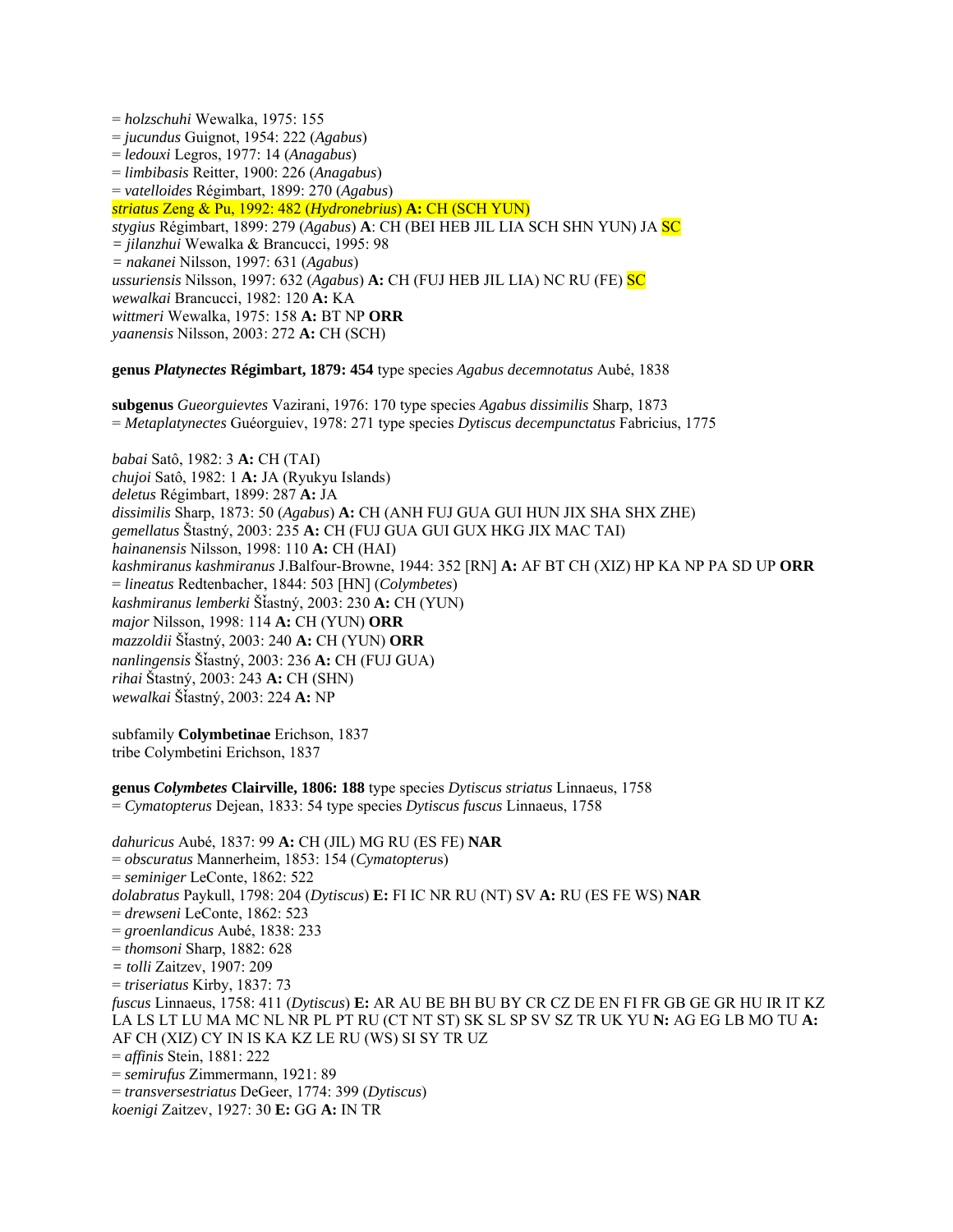*magnus* Feng, 1936: 12 **A:** CH (HEI TIA) *mesepotamicus* Abdul-Karim & Ali, 1986: 278 **A:** IQ *minimus* Zaitzev, 1908: 420 **A:** CH (QIN XIZ) *paykulli* Erichson, 1837: 149 **E:** BY DE EN FI GE LA LT NL NR PL RU (CT NT) SV UK **A:** RU (ES KZ WS) *piceus* Klug, 1834: t.33: 6 **N:** EG **A:** IN IQ KU SA SI YE = *procerus* Sharp, 1882: 631 = *simplex* Walker, 1871: 11 *pseudostriatus* Nilsson, 2002:191 **A:** CH (HEI) JA RU (ES FE) *schildknechti* Dettner, 1983: 39 **E:** FR IT PT SP **N:** AG LB MO TU *semenowi* Jakovlev, 1896: 176 (*Cymatopterus*) **E:** AB GG RU (ST) **A:** AF CH (XIN XIZ) IN KZ TM = *kokujewi* Jakovlev, 1896: 180 (*Cymatopterus*) *striatus* Linnaeus, 1758: 411 (*Dytiscus*) **E:** BE BH BY CR CZ DE EN FI FR GE HU KZ LA LT NR PL RU (CT NT ST) SK SL SV UK **A:** KZ RU (ES WS) = *bogemanni* Gyllenhal, 1813: 687 (*Dytiscus*) *substrigatus* Sharp, 1882: 630 **A:** SA YE *tschitscherini* Jakovlev, 1896: 177 (*Cymatopterus*) **A:** CH (XIN) *vagans* Sharp, 1882: 630 **A:** IN KU

**genus** *Meladema* **Laporte, 1835: 98** type species *Meladema coriacea* Laporte, 1835

*coriacea* Laporte, 1835: 98 **E:** BU FR GR IT MA PT SP **N:** AG CI LB MO TU **A:** TR *imbricata* Wollaston, 1871: 220 (*Scutopterus*) **N:** CI *lanio* Fabricius, 1775: 231 (*Dytiscus*) **N:** MR = *lowei* Gray in Griffith, 1831: 284 (*Colymbetes*)

**genus** *Melanodytes* **Seidlitz, 1887: 24** type species *Dytiscus pustulatus* Rossi, 1792

*pustulatus* Rossi, 1792: 68 (*Dytiscus*) **E:** AL BU CR FR GR IT

**genus** *Rhantus* **Dejean, 1833: 54** type species *Colymbetes pulverosus* Stephens, 1828 (= *Colymbetes suturalis* W.S. MacLeay, 1825)

**subgenus** *Nartus* Zaitzev, 1907: 103 type species *Dytiscus grapii* Gyllenhal, 1808 = *Ilybiomorphus* Porta, 1923: 259 type species *Dytiscus grapii* Gyllenhal, 1808 = *Rantogiton* Gozis, 1910: 6 type species *Dytiscus grapii* Gyllenhal, 1808

*grapii* Gyllenhal, 1808: 505 (*Dytiscus*) **E:** AU BH BU BY CR CZ DE EN FI FR GB GE HU IR IT LA LT NL NR PL RO RU (CT NT ST) SK SL SV SZ UK YU = *niger* Lacordaire in Boisduval & Lacordaire, 1835: 314 *(Colymbetes)* 

**subgenus** *Rhantus* Dejean, 1833: 54 type species *Colymbetes pulverosus* Stephens, 1828 (*= Colymbetes suturalis* W.S. MacLeay, 1825)

*bistriatus* Bergsträsser, 1778: 42 (*Dytiscus*) **E:** AL AU BE BH BU BY CR CZ DE EN FI FR GB GE GR HU IT KZ LA LT NL PL SK RU (CT NT ST) SV SZ UK **A:** IN MG RU (WS) TM

= *aberratus* Gemminger & Harold, 1868: 448

= *nigropunctatus* Motschulsky, 1860: 302

*= pericaspius* Guignot, 1956: 398

*consputus* Sturm, 1834: 83 (*Colymbetes*) **E:** AU BH CZ FR GE HU PL RO RU (CT ST) SK SL **A:** RU (WS)

= *dressleri* Zimmermann, 1920:200

= *luteicollis* Gebler, 1848: 72

*erraticus* Sharp, 1884: 446 **A:** JA RU (FE)

*exsoletus* Forster, 1771: 57 (*Dytiscus*) **E:** AU BE BH BY CR DE EN FI FR GB GE IR IT LA LT LU MD NL NR PL PT RU (CT NT ST) SK SL SV SZ UK YU **A:** RU (ES WS) TM

= *adspersus* Panzer, 1796: 38/t.18 (*Dytiscus*)

= *collaris* Paykull, 1798: 200 [HN] (*Dytiscus*)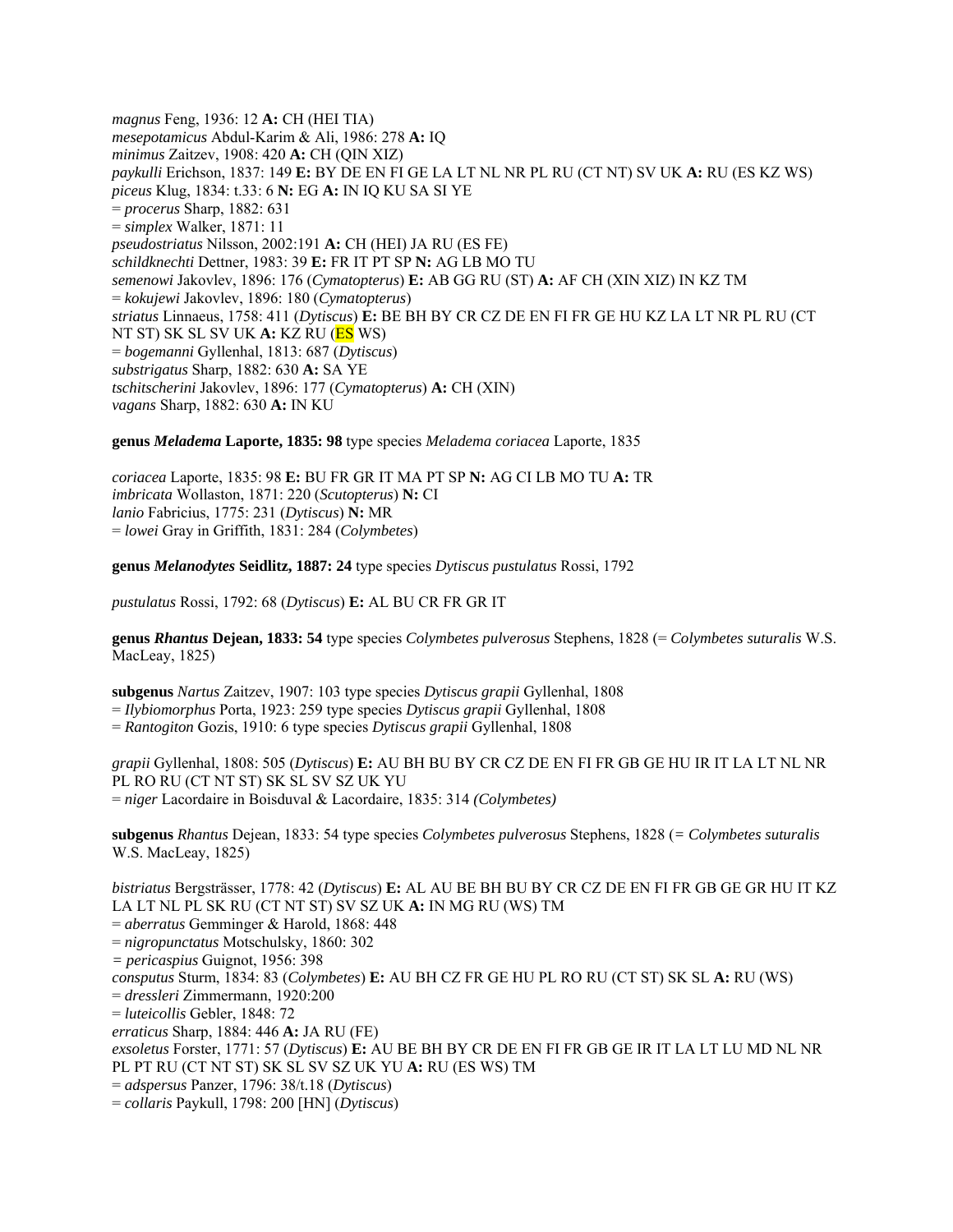= *insolatus* Gebler, 1829: 66 (*Colymbetes*) = *melanopterus* Zetterstedt, 1828: 211 (*Dyticus*) = *nigriventris* Newbery & Sharp, 1915 [HN] = *oculatus* Herbst, 1784: 125 (*Dytiscus*) *fennicus* Huldén, 1982: 125 **E:** BY FI RU (CT NT ST) SV *formosanus* Kamiya, 1938: 42 **A:** CH (TAI) *friedrichi* Falkenström, 1936: 227 **A:** RU (SCH) *frontalis* Marsham, 1802: 425 (*Dytiscus*) **E:** AB AR AU BE BH BY CR CZ DE EN FI FR GB GE GG HU IR IT KZ LA LS LT LU MD NL NR PL RU (CT NT ST) SK SL SV SZ UK YU **A:** KZ MG RU (ES WS) TR = *flavicollis* Eschscholtz, 1818: 458 (*Dytiscus*) = *gyllenhalii* Laporte, 1840: 162 (*Colymbetes*) = *punctatus* Hoppe, 1795: 32 [HN] (*Dytiscus*) = *semicirculatus* Schneider, 1898: 51 = *suturalis* Lacordaire, 1835: 311 [HN] = *vermicularis* Fauvel, 1889:82 = *virgulatus* Illiger, 1806: 225 (*Dyticus*) *gogonensis* Wewalka, 1975: 160 **A:** BT *hispanicus* Sharp, 1882: 622 **E:** FR PT SP **N:** AG EG MO *includens* Walker, 1871: 11 **N:** EG **A:** IS SA SI SY YE **AFR**  = *aulicus* Omer-Cooper, 1931: 789 = *elevatus* Sharp, 1882: 609 = *pictiventris* Régimbart, 1905: 208 *incognitus* Scholz, 1927: 147 **E:** BY LA PL RU (CT NT) SK UK *latitans* Sharp, 1882: 621 **E:** AU BE BU BY CR CZ EN FR GE HU IT LA LT MD NL PL RU (CT ST) SK SL SZ UK **A:** KZ RU (ES WS) *notaticollis* Aubé, 1837: 107 (*Colymbetes*) **E:** AU BY CZ DE EN FI FR GE GG IT LA LT MD NR PL RO RU (CT NT) SK SV SZ **A:** CH (HEI JIL) JA MG RU (ES FE WS) = *infuscatus* Erichson, 1837: 151 *(Colymbetes)*  = *nigriventris* Motschulsky, 1860: 101 = *vibicicollis* Hochhuth, 1846: 216 (*Colymbetes*) *ovalis* Gschwendtner, 1936: 371 **A:** BT NP SD *pederzanii* Toledo & Mazzoldi, 1996: 237 **A:** CH (SCH) *rufus* Zimmermann, 1922: 20 **A:** KI RU (WS) = *subparallelus* Scholz, 1927: 146 *sexualis* Zimmermann, 1919: 219 **A:** CH (XIZ) HP NP SD *sikkimensis* Régimbart, 1899: 306 **A:** BT CH (HEB SCH YUN) HP NP PA SD **ORR**  = *punjabensis* Vazirani, 1970: 355 *suturalis* W.S. MacLeay, 1825: 31 (*Colymbetes*) **E:** AB AR AU AZ BE BH BU BY CR CZ DE EN FI FR GB GE GG GR HU IR IT LA LS LT LU MA MC NL NR PL PT RU (CT ST) SK SL SP SV SZ UK YU **N:** EG LB MO **A:** AF CH (BEI FUJ GAN GUA GUI GUX HEB HEI HUB JIA JIL LIA MAC NMO QIN SCH SHN SHX TAI XIZ YUN ZHE) CY HP IN IQ IS JA KA KI KU KZ MG NC NP PA RU (ES FE WS) SA SC SD SI TD TM TR UZ **AUR ORR**  = *annamita* Régimbart, 1899: 309 = *australis* Aubé, 1838: 236 (*Colymbetes*) = *birmanicus* Vazirani, 1970: 352 = *bramardi* Guignot, 1942: 87 = *chinensis* Falkenström, 1936: 228 = *dispar* Régimbart, 1899: 308 = *flaviventris* Schilsky, 1908:600 = *hypochlorus* Gozis, 1911: 36 = *montrouzieri* Lucas, 1860: 243 (*Colymbetes*) = *morneri* Falkenström, 1937: 41

- = *neoguineensis* Guéorguiev & Rocchi, 1993: 149
- = *pulverosus* Stephens, 1828: 69 (*Colymbetes)*
- = *punctatus* Geoffroy, 1785: 70 [HN] (*Dyticus*)
- = *regimbarti* Jakovlev, 1896: 182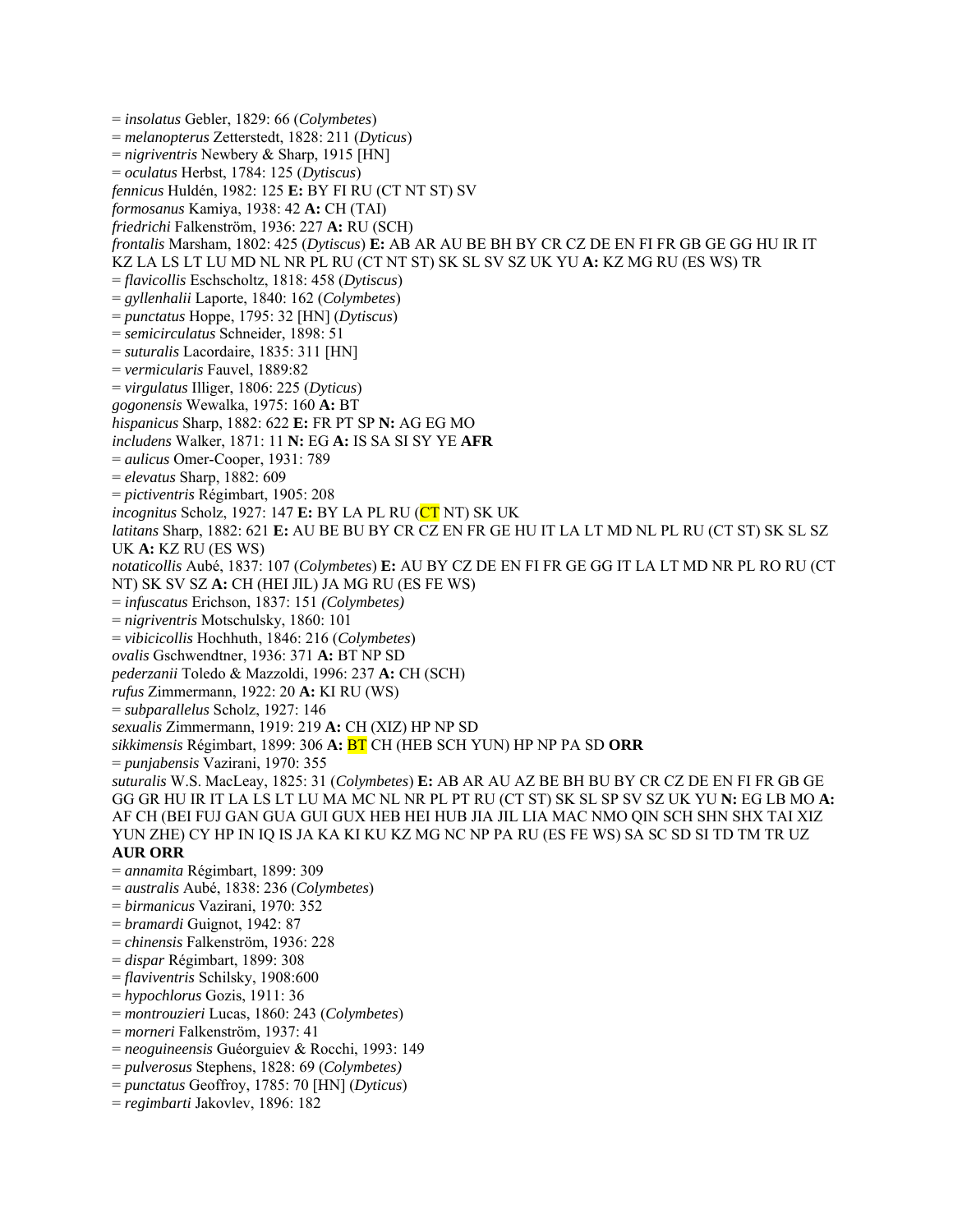= *ruficollis* Schilsky, 1908:600 = *rufimanus* White, 1846: 6 (*Colymbetes*) = *sharpi* Jakovlev, 1896: 183 *suturellus* Harris, 1828: 164 (*Colymbetes*) **E:** AU BE BU BY CR CZ DE EN FI FR GB GE HU IR IT LA LT LU MD NL NR PL RU (CT NT) SK SV UK YU **A:** RU (ES FE WS) **NAR**  = *semilineatus* Fleischer, 1898: 25 = *subopacus* Mannerheim, 1853: 157 (*Agabus*) = *zimmermanni* Wallis, 1933: 274 *taprobanicus* Sharp, 1890: 346 **A:** HP NP PA UP **ORR**  *thibetanus* Régimbart, 1899: 307 **A:** CH (HUB JIX SCH) = *aequimarginatus* Falkenström, 1936: 232 = *laticollis* Régimbart, 1899: 308 *vermiculatus* Motschulsky, 1860: 101 **A:** CH (HEI) MG RU (ES) *yessoensis* Sharp, 1891: 6 **A:** CH (FUJ HUN JIX LIA) JA SC

subfamily **Copelatinae** Branden, 1885 tribe Copelatini Branden, 1885

**genus** *Aglymbus* **Sharp, 1882: 596** type species *Copelatus rufipes* Brullé, 1838

*gestroi* Sharp, 1882: 597 **N:** EG **A:** IS OM SA SI **AFR** 

**genus** *Copelatus* **Erichson, 1832: 18** type species *Dytiscus posticatus* Fabricius, 1801 = *Exocelina* Broun, 1886: 938 type species *Exocelina advena* Broun, 1886 (=*Celina australis* Clark, 1863)

*atrosulcatus* Régimbart, 1906: 251 **A:** YE **AFR**  *bacchusi* Wewalka, 1981: 66 **A:** UP *bangalorensis* Vazirani, 1970: 311 **A:** CH (GUX SHG YUN) NP **ORR**  *erichsonii* Guérin-Méneville, 1849: 270 **N:** EG **AFR**  = *formosus* Wollaston, 1867: 34 *filiformis* Sharp, 1882: 563 **A:** "Himalaya" **ORR**  *freudei* Guignot, 1954: 72 **A:** BT **ORR**  *ibrahimi* Zalat, Saleh, Angus & Kaschef, 2000:15 **N:** EG *imasakai* Matsui & Kitayama, 2000:95 **A:** JA (Ryukyu Islands) *indicus* Sharp, 1882: 582 **A:** UP **ORR**  *japonicus* Sharp, 1884: 445 **A:** CH (FUJ HUB SCH TAI YUN) JA SC = *chinensis* Régimbart, 1899: 298 = *collocallosus* Falkenström, 1932: 192 *kammuriensis* Tamu & Tsukamoto, 1955: 73 **A:** JA *koreanus* Mori, 1932: 49 **A:** SC *minutissimus* J.Balfour-Browne, 1939: 79 **A:** JA **ORR**  *nakamurai* Guéorguiev, 1970: 258 **A:** JA = *hasegawai* Satô, 1988: 123 *oblitus* Sharp, 1882: 582 **A:** CH (HKG MAC TAI) JA **ORR** *= andamanicus* Régimbart, 1899: 302 = *ryukyuensis* Satô, 1961: 8 = *subfasciatus* Zimmermann, 1919: 76 = *tokaraensis* Nakane, 1963: 25 *ogasawarensis* Kamiya, 1932: 6 **A:** JA *parallelus* Zimmermann, 1920: 226 **A:** JA *pulchellus* Klug, 1834: t.33/7 (*Agabus*) **A:** IQ SA SI **AFR**  = *africanus* Sharp, 1882: 583 = *basalis* Boheman, 1848: 244 = *discoideus* Sharp, 1882: 582 = *marginipennis* Laporte, 1835: 102 (*Colymbetes*) = *obtusus* Boheman, 1848: 242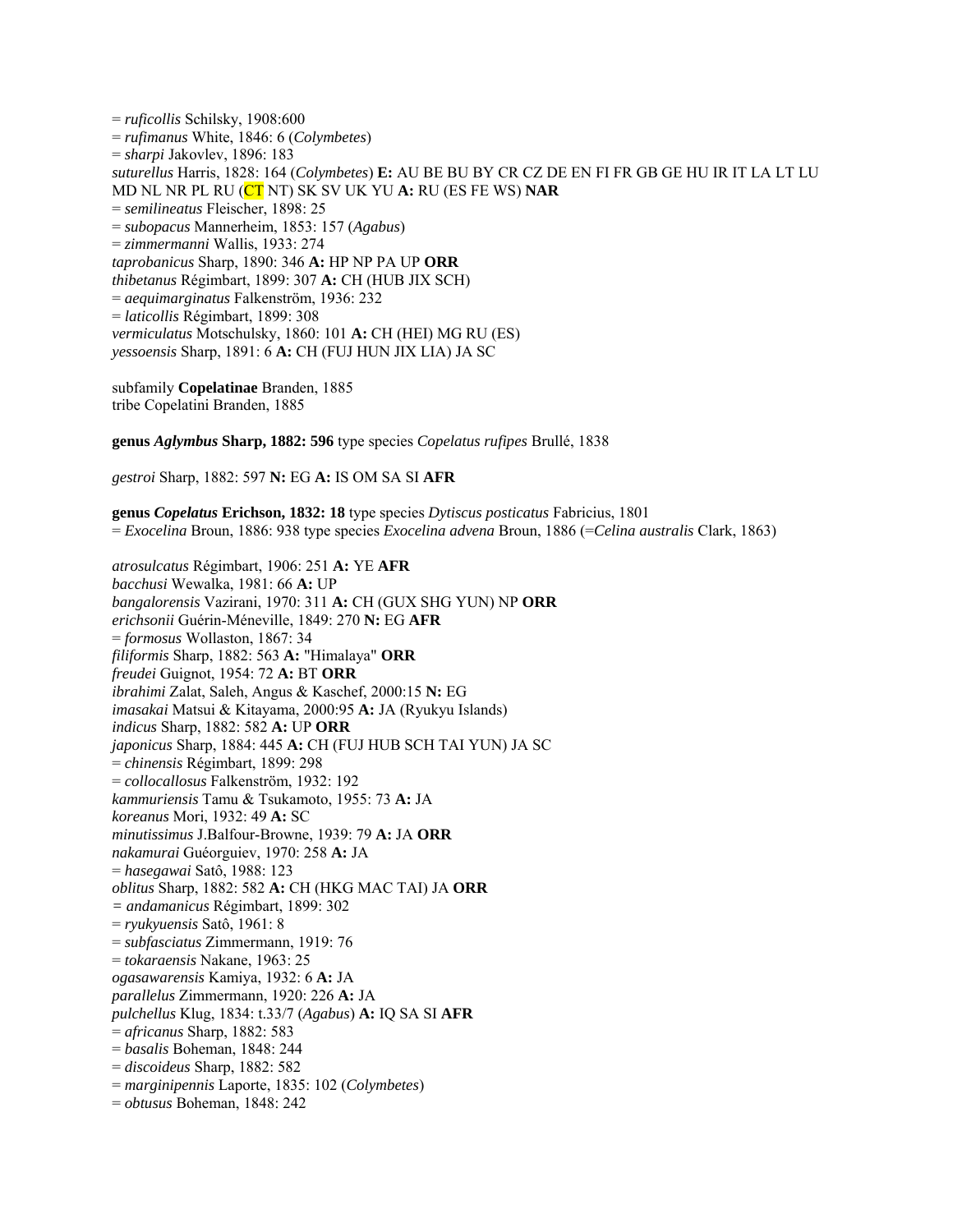= *strigulosus* Sharp, 1882: 582 *rimosus* Guignot, 1952: 27 **A:** CH (YUN) *sociennus* J.Balfour-Browne, 1952: 26 **A:** CH (HKG MAC TAI) NP *takakurai* Satô, 1985: 63 **A:** CH JA *tenebrosus* Régimbart, 1880: 210 **A:** CH (FUJ MAC TAI YUN) JA **ORR**  = *hisamatsui* Satô, 1961: 8 = *pusillus* Sharp, 1882: 580 *teranishii* Kamiya, 1938: 27 **A:** JA = *multistriolatus* Guignot, 1956: 490 *tomokunii* Satô, 1985: 63 **A:** JA *weymarni* J. Balfour-Browne, 1947: 440 **A:** CH (HEI LIA SHG) JA RU (FE) SC *zimmermanni* Gschwendtner, 1934: 143 **A:** CH (ZHE) JA

**genus** *Lacconectus* **Motschulsky, 1855: 83** type species *Lacconectus fulvescens* Motschulsky, 1855 = *Paralacconectus* Vazirani, 1970: 304 type species *Lacconectus scholzi* Gschwendtner, 1922

*arunachal* Brancucci, 2006: 61 **A:** AP

*basalis* Sharp, 1882: 598 **A:** CH (TAI YUN) **ORR**  *formosanus* Kamiya, 1938: 29 (*Platynectes*) **A:** CH (FUJ TAI) **ORR** *hainanensis* Hendrich, 1998: 102 **A:** CH (HAI) *holzschuhi* Brancucci, 1986: 104 **A:** NP SD *klausnitzeri* Brancucci, 2006: 59 **A:** AP *kubani* Brancucci, 2003: 98 **A:** CH (YUN) **ORR** *laccophiloides* Zimmermann, 1928: 175 **A:** CH (GUA) **ORR**  = *kurosawai* Satô, 1979: 39 *maoyangensis* Brancucci, 2003: 103 **A:** CH (HAI) *menglunensis* Brancucci, 2003: 100 **A:** CH (YUN) *meyeri* Brancucci, 2003: 101 **A:** CH (YUN) **ORR** *nepalensis* Brancucci, 1989: 108 **A:** NP *nicolasi* Brancucci, 1986: 119 **A:** AP BT NP SD **ORR**  *ovalis* Gschwendtner, 1936: 369 **A:** AP *pseudonicolasi* Brancucci, 2003: 106 **A:** CH (YUN) **ORR** *sikkimensis* Brancucci, 1989: 109 **A:** SD *similis* 1986: 109 **A:** CH (YUN) **ORR** *tonkinoides* Brancucci, 1986: 127 **A:** CH (GUA YUN) **ORR**

**genus** *Liopterus* **Dejean, 1833: 54** type species *Dytiscus oblongus* Illiger, 1801 = *Pelocatus* Zaitzev, 1908: 121 [RN] type species *Dytiscus oblongus* Illiger, 1801

*atriceps* Sharp, 1882: 569 (*Copelatus*) **E:** FR IT PT SP **N:** AG MO TU *haemorrhoidalis* Fabricius, 1787: 191 (*Dytiscus*) **E:** AB AR AU BE BH BU BY CR CZ DE EN FI FR GB GE GG GR HU IR IT LA LS LT LU MC NL PL RU (CT NT ST) SK SL SP SV SZ UK YU **N:** AG **A:** IN IS TD TM TR = *agilis* Fabricius, 1792: 194 (*Dytiscus*) = *oblongus* Illiger, 1801: 72 *(Dytiscus)*  = *ruficollis* Schaller, 1783: 313 [HN] (*Dytiscus*) = *schalleri* Gmelin, 1790: 1952 (*Dytiscus*)

**genus** *Papuadytes* Balke, 1998: 305, type species *Copelatus rivulus* Balke, 1998

*shizong* Balke & Bergsten, 2003: 90 (*Copelatus*) **A:** CH (YUN)

subfamily **Dytiscinae** Leach, 1815 tribe Aciliini Thomson, 1867

**genus** *Acilius* **Leach, 1817: 69** type species *Dytiscus sulcatus* Linnaeus, 1758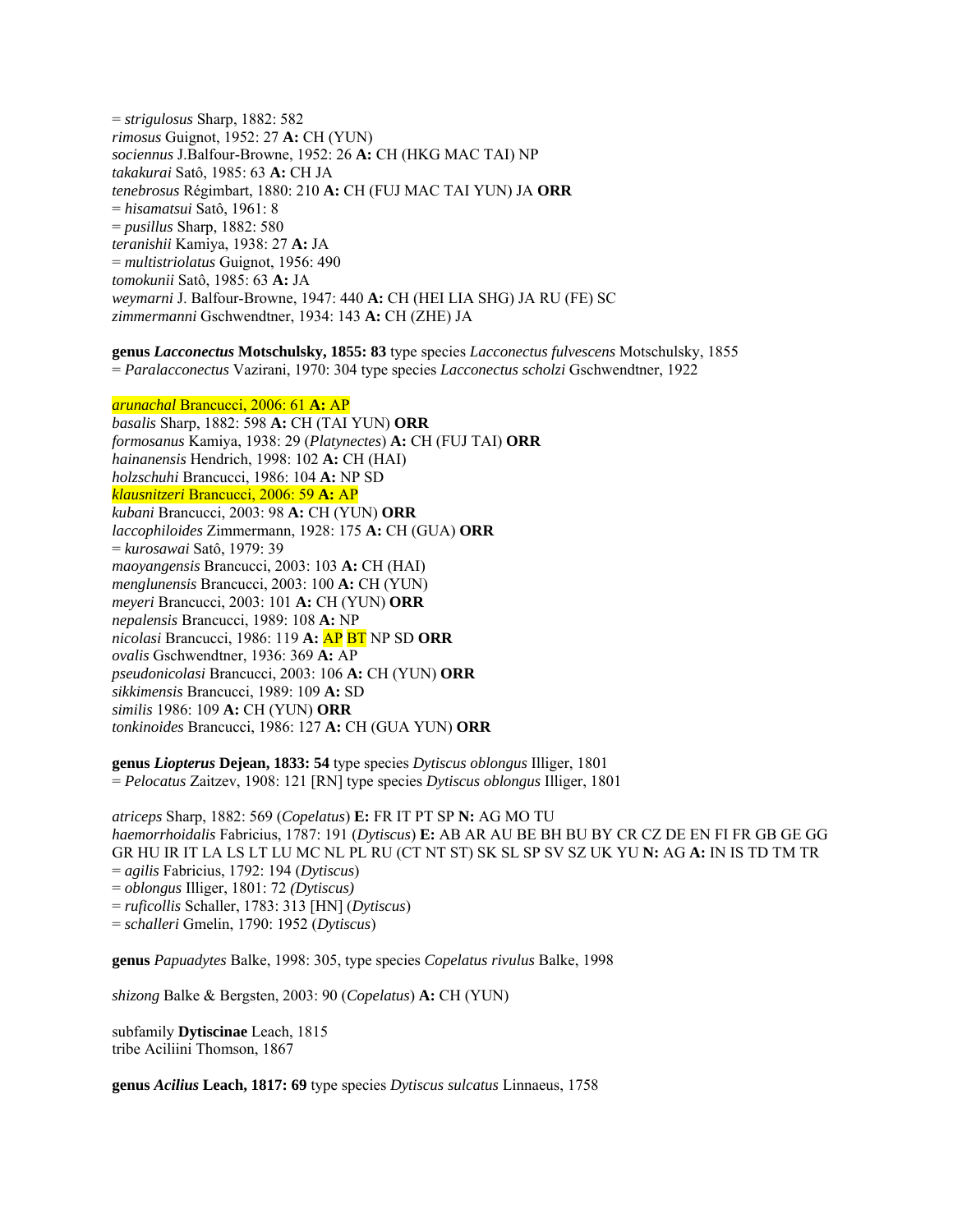**subgenus** *Acilius* Leach, 1817: 69 type species *Dytiscus sulcatus* Linnaeus, 1758 = *Heteroelytrus* Ádám, 1993: 81 [RN] type species *Dytiscus sulcatus* Linnaeus, 1758

*canaliculatus* Nicolai, 1822: 29 (*Dytiscus*) **E:** AU BE BH BU BY CR CZ DE EN FI FR GB GE HU IR IT LA LT LU NL NR PL RU (CT NT ST) SK SL SV SZ UK **A:** CH (JIL) KZ RU (ES FE WS) = *caliginosus* Curtis, 1825: 63 = *dispar* Lacordaire, 1835: 306 = *kotulae* Ulanowski, 1884: 6 = *laevisulcatus* Motschulsky, 1845: 30 = *subimpressus* Motschulsky, 1845: 30 = *sulcatoaffinis* Hummel, 1822: 7 (*Dyticus*) = *sulcipennis* C.R. Sahlberg, 1824: 157 (*Dyticus*) = *xantischius* Gozis, 1911: 20 *japonicus* Brinck, 1939: 168 **A:** JA *kishii* Nakane, 1963: 26 **A:** JA *sinensis* Peschet, 1915: 288 **A:** CH (SCH YUN) = *guerryi* Olsoufieff, 1925: 90 *sulcatus* Linnaeus, 1758: 412 (*Dytiscus*) **E:** AB AL AR AU BE BH BU BY CR CZ DE EN FI FR GB GE GG HU IR IT LA LS LT LU NL NR PL PT RU (CT NT ST) SK SL SP SV SZ UK YU **N:** AG **A:** KZ RU (ES FE WS) TR = *blancki* Peyerimhoff, 1927: 79 = *brevis* Aubé, 1837: 70 = *fasciatus* DeGeer, 1774: 397 (*Dytiscus*) = *punctatus* Scopoli, 1763: 97 (*Dytiscus*) = *scopolii* Gmelin, 1790: 1954 (*Dytiscus*) = *scoticus* Stephens, 1828: 93 = *tomentosus* Motschulsky, 1845: 30 = *varipes* Stephens, 1828: 93

**subgenus** *Homoeolytrus* Gobert, 1874: 440 type species *Acilius duvergeri* Gobert, 1874

*duvergeri* Gobert, 1874: 441 **E:** FR IT PT SP **N:** MO

## **genus** *Graphoderus* **Dejean, 1833: 54** type species *Dytiscus cinereus* Linnaeus, 1758

= *Derographus* Portevin, 1929: 210 type species *Hydaticus austriacus* Sturm, 1834

- = *Graphothorax* Motschulsky, 1853: 9 type species *Dytiscus cinereus* Linnaeus, 1758
- = *Prosciastes* Gistel, 1856: 355 type species *Dytiscus cinereus* Linnaeus, 1758

*adamsii* Clark, 1864: 211 (*Hydaticus*) **A:** CH (BEI HEB HEI HUB JIA JIL LIA SHX ZHE) JA RU (FE) SC = *japonicus* Sharp, 1873: 48 (*Hydaticus*) *austriacus* Sturm, 1834: 46 (*Hydaticus*) **E:** AB AR AU BE BH BU BY CR CZ DE FR GE HU IT KZ LA MD PL RU (CT ST) SK SL SV SZ UK YU **A:** KI KZ MG RU (ES FE WS) TM *bieneri* Zimmermann, 1921: 86 **A:** RU (FE) *bilineatus* DeGeer, 1774: 400 (*Dytiscus*) **E:** AU BE BH BY CR CZ DE EN FI FR GB GE HU IT LA LT LU NL NR PL RU (CT NT ST) SK SL SV SZ UK YU **A:** RU (WS) *cinereus* Linnaeus, 1758: 412 (*Dytiscus*) **E:** AB AR AU BE BH BU BY CR CZ DE EN FI FR GB GE GG GR HU IT KZ LA LT LU MC NL NR PL RU (CT ST) SK SL SP SV SZ UK YU **A:** KZ MG RU (WS) TR = *intermedius* Westhoff, 1881: 53 (*Hydaticus*) = *simulator* Westhoff, 1882: 304 (*Hydaticus*) = *taeniatus* Rossi, 1792: 69 (*Dytiscus*) *perplexus* Sharp, 1882: 695 **A:** RU (FE) **NAR** *zonatus verrucifer* C.R. Sahlberg, 1824: 159 (*Dyticus*) **E:** EN FI IT LA NR RU (NT) SV **A:** RU (ES FE WS) = *bertolinii* Seidlitz, 1887: 107 = *flavotestaceus* J. Sahlberg, 1875: 161 = *piciventris* Thomson, 1868: 351 = *rosenbergeri* Seidlitz, 1887: 107 = *sahlbergii* Seidlitz, 1887: 107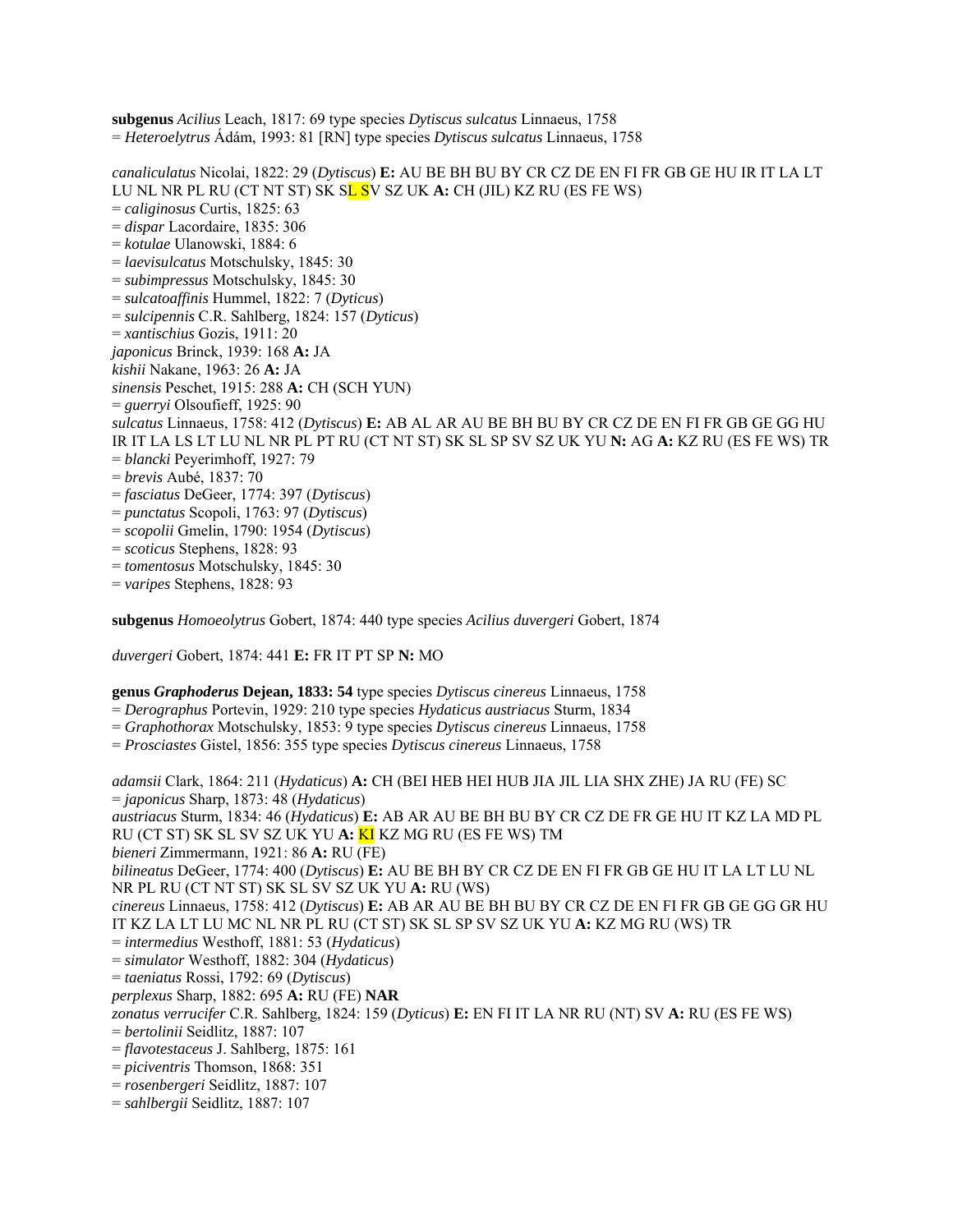= *thomsonii* Seidlitz, 1887: 108 *zonatus zonatus* Hoppe, 1795: 33 (*Dytiscus*) **E:** AR AU BE BU BY CR CZ DE FR GB GE GG HU LT LU MD NL PL SK SL RU (CT ST) SV SZ UK YU **A:** CH (HEI JIL) JA MG TR = *interiectus* Westhoff, 1882: 304 (*Hydaticus*) = *zonatus* Panzer, 1796: 38/13 [HN] (*Dytiscus*)

**genus** *Rhantaticus* **Sharp, 1882: 672** type species *Hydaticus signatipennis* Laporte, 1835 (= *Hydaticus congestus*  Klug, 1833)

*congestus* Klug, 1833: 48 (*Hydaticus*) **N:** EG **A:** AP CH (FUJ GUA GUX HAI HUB TAI YUN) JA NP UP **AFR AUR ORR**

= *rochasi* Perroud & Montrouzier, 1864: 81 (*Hydaticus*) = *signatipennis* Laporte, 1835: 95 (*Hydaticus*)

**genus** *Sandracottus* **Sharp, 1882: 672** type species *Dytiscus fasciatus* Fabricius, 1775 (= *Hydaticus mixtus* Blanchard, 1843)

*dejeanii* Aubé, 1838: 165 (*Hydaticus*) **A:** AP HP IN PA UP **ORR**  *festivus* Illiger, 1801: 166 (*Dytiscus*) **A:** AP CH (GUA GUX HAI HUN SCH YUN) HP PA **ORR**  *mixtus* Blanchard, 1843: pl. 4 (*Hydaticus*) **A:** CH (FUJ HUB JIA JIX SCH SHG ZHE) JA **ORR**  = *crucialis* Régimbart, 1899: 333 = *fasciatus* Fabricius, 1775: 825 [HN] (*Dytiscus*) = *hunteri* Crotch, 1872: 205 [RN] (*Hydaticus*)

tribe Cybistrini Sharp, 1882

**genus** *Cybister* **Curtis, 1827: 151** type species *Dytiscus lateralis* Fabricius, 1798 (*= Dytiscus tripunctatus* Olivier, 1795)

**subgenus** *Cybister* Curtis, 1827: 151 type species *Dytiscus lateralis* Fabricius, 1798 (= *Dytiscus tripunctatus* Olivier, 1795)

= *Alocomerus* Brinck, 1945: 11 type species *Cybister buqueti* Aubé, 1838

*= Cybisteter* Bedel, 1881: 242 type species *Dytiscus lateralis* Fabricius, 1798 (= *Dytiscus tripunctatus* Olivier, 1795)

= *Gschwendtnerhydrus* Brinck, 1945: 11 type species *Dytiscus tripunctatus* Olivier, 1795

= *Megadytoides* Brinck, 1945: 11 type species *Cybister marginicollis* Boheman, 1848

= *Meganectes* Brinck, 1945: 11 type species *Cybister dejeanii* Aubé, 1838

= *Nealocomerus* Brinck, 1945: 11 type species *Dytiscus fimbriolatus* Say, 1825

**=** *Scaphinectes* Ádám, 1993: 81 [RN] type species *Dytiscus roeselii* Füessly, 1775 (= *Dytiscus lateralimarginalis* DeGeer, 1774)

*= Trochalus* Dejean, 1833: 53 [HN] type species *Dytiscus roeselii* Füessly, 1775 (= *Dytiscus lateralimarginalis* DeGeer, 1774)

*= Trogus* Leach, 1817: 70 [HN] type species *Dytiscus lateralis* Fabricius, 1798 (= *Dytiscus tripunctatus* Olivier, 1795)

*bengalensis* Aubé, 1838: 61 **A:** CH (BEI GUA FUJ HAI HEB JIX SCH YUN ZHE) **ORR**  *cardoni* Severin, 1890: cxciii **A:** PA **ORR**  *cephalotes* Sharp, 1882: 737 **A:** SA YE **AFR**  = *konduensis* Gschwendtner, 1927:93 *chinensis* Motschulsky, 1854: 44 **A:** CH (BEI FUJ GUA HAI HEB HEI JIL LIA NIN SCH SHA SHN SHX TAI TIA) JA NC RU (FE) SC *= japonicus* Sharp, 1873: 45 *cognatus* Sharp, 1882: 744 **A:** HP **ORR**  *confusus* Sharp, 1882: 739 **A:** PA **ORR**  *crassipes* Sharp, 1882: 735 **A:** SA *fumatus* Sharp, 1882: 731 **A:** CH (SHG) **ORR**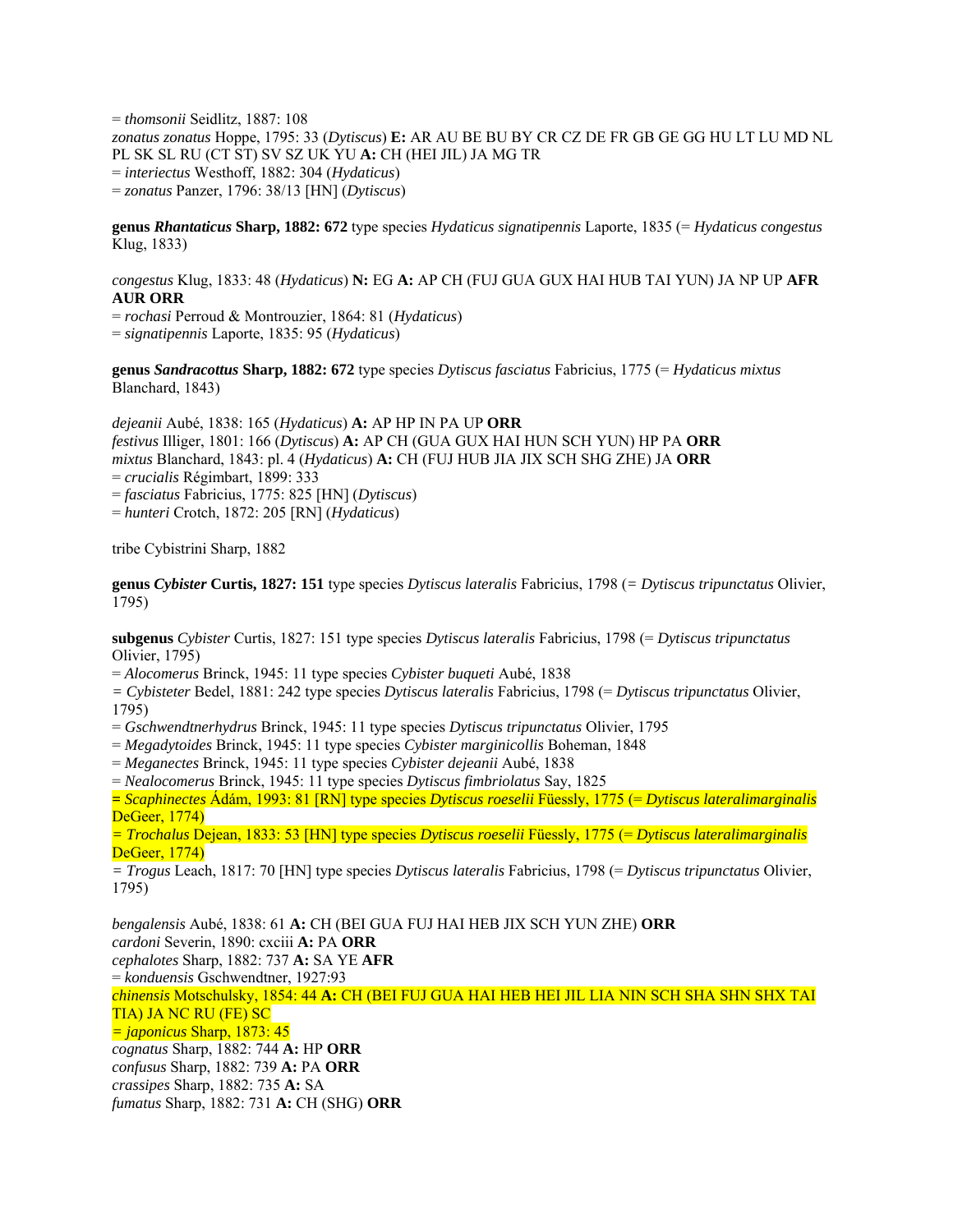*gracilis* Sharp, 1882: 742 **A:** SD *guerini* Aubé, 1838: 57 **A:** CH (GUA) "Manchuria" **ORR**  *kansou* Feng, 1936: 13 **A:** CH (GAN) *laevis* Falkenström, 1936: 243 **A:** CH (SCH) *lateralimarginalis lateralimarginalis* DeGeer, 1774: 396 (*Dytiscus*) **E:** AB AR AU BE BH BU BY CR CZ DE FR GE GR HU IT KZ LA LU MC NL PL PT RO RU (CT ST) SK SL SP SV SZ UK YU **N:** AG EG LB MO TU **A:**  CY IN IS JO KU KZ LE SY = *dispar* Rossi, 1790: 199 [HN] (*Dytiscus*) = *dissimilis* Rossi, 1792: 66 (*Dytiscus*) = *glaber* Bergsträsser, 1778: 31 [HN] (*Dytiscus*) = *herbeti* Peytoureau, 1894: xxxix (*Dytiscus*) = *intricatus* Schaller, 1783: 311 (*Dytiscus*) = *jordanis* Reiche & Saulcy, 1855: 637 = *lepidus* Apetz, 1852: 34 = *lusitanicus* Sharp, 1882: 747 *= pallidus* Ménétriés, 1832: 140 [HN] (*Dytiscus*) = *roeselii* Füessly, 1775: 18 (*Dytiscus*) = *tataricus* Gebler, 1829: 64 (*Dytiscus*) = *vetulus* Schrank, 1798: 710 (*Dytiscus*) = *virens* O.F. Müller, 1776: 70 (*Dyticus*) = *virescens* Gmelin, 1790: 1958 (*Dytiscus*) *lateralimarginalis ponticus* Sharp, 1882: 748 **A:** IQ *lateralimarginalis torquatus* Fischer von Waldheim, 1829: 25 (*Dytiscus*) **E:** GG **A:** AF CH (XIN) KA TM TR *= chaudoirii* Hochhuth, 1846: 213 = *hedini* Zaitzev, 1908: 419 *lewisianus* Sharp, 1873: 46 **A:** CH (ANH BEI HEB HUB JIA JIX LIA SHG ZHE) JA **ORR**  *limbatus* Fabricius, 1775: 230 (*Dytiscus*) **A:** AF AP JA PA TAI UP "China" **ORR**  = *aciculatus* Herbst, 1784: 123 (*Dytiscus*) *reichei* Aubé, 1838: 79 **N:** EG **AFR**  *rugosus* W.S. MacLeay, 1825: 32(*Dytiscus*) **A:** CH (TAI) JA **ORR**  = *indicus* Aubé, 1838: 62 *rugulosus* Redtenbacher, 1844: 502 (*Trochalus*) **A:** KA *senegalensis* Aubé, 1838: 72 **E:** IT **N:** AG **AFR**  = *convexiusculus* Kolbe, 1883: 420 = *irroratus* Kolbe, 1883: 420 = *marginellus* Régimbart, 1895: 212 = *rufiventris* Régimbart, 1895: 214 = *seidlitzii* Ragusa, 1887: 43 *szechwanensis* Falkenström, 1936: 238 **A:** CH (SCH) *tripunctatus africanus* Laporte, 1835: 99 **E:** AL BH FR GR IT PT SP **N:** AG CI EG LB MO TU **A:** IS KU OM SA SI YE **AFR**  = *aegyptiacus* Peyron, 1856: 722 = *haagi* Wehncke, 1876: 358 (*Trogus*) = *meridionalis* Gené, 1836: 170 (*Trochalus*) = *punctipennis* Taschenberg, 1883: 176 (*Trogus*) *tripunctatus lateralis* Fabricius, 1798: 64 (*Dytiscus*) **E:** AB **A:** AF BT CH (GUA FUJ HAI HEB HEI HUB HUN JIA NAC SCH TAI YUN XIZ ZHE) CY IN IQ JA KA KI MG NP PA RU (FE) SD SY TD TM TR UZ **ORR**  = *asiaticus* Sharp, 1882: 731 = *gotschii* Hochhuth, 1846: 214 = *orientalis* Gschwendtner, 1931: 99 = *similis* Régimbart, 1899: 352 *ventralis* Sharp, 1882: 742 **A:** CH (MAC SCH SHN TAI) UP **ORR**  = *crassus* Sharp, 1882: 743

**subgenus** *Melanectes* Brinck, 1945: 11 type species *Cybister owas* Laporte, 1835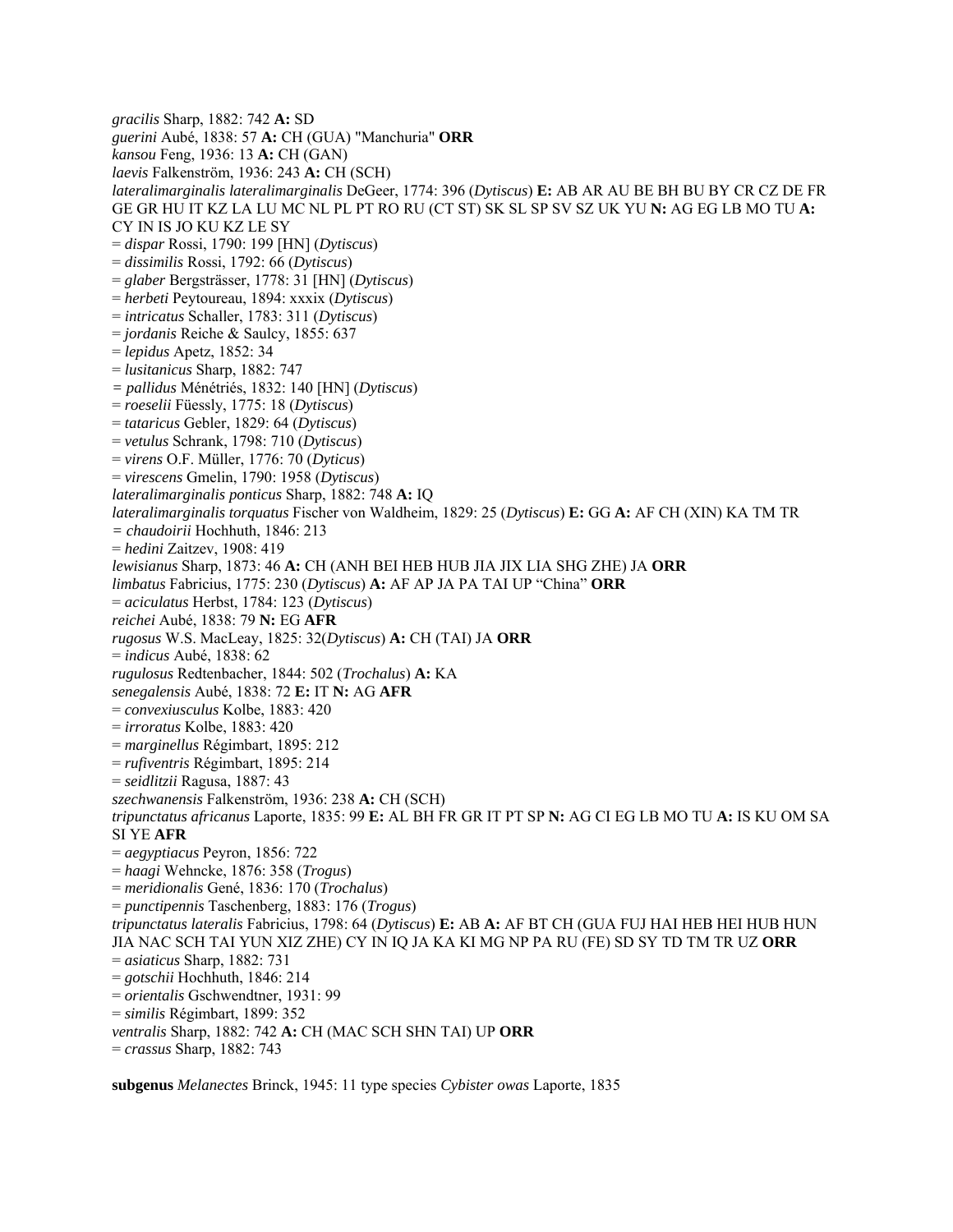*bimaculatus* Aubé, 1838: 84 **N:** AG **AFR**  = *aequatorius* Zimmermann, 1917: 100 = *regimbarti* Wilke, 1920: 257 *brevis* Aubé, 1838: 98 **A:** CH (LIA SCH TAI) JA SC *convexus* Sharp, 1882: 718 **A:** CH (YUN) **ORR**  *posticus* Aubé, 1838: 87 **A:** HP NP PA UP **ORR**  *sugillatus* Erichson, 1834: 227 **A:** AF BT CH (BEI FUJ GUA HAI HEB HUB JIX SCH TAI XIZ ZHE) JA NP PA SD UP **ORR**  = *bisignatus* Aubé, 1838: 88 = *notasicus* Aubé, 1838: 90 = *olivaceus* Boheman, 1858: 21 *vulneratus* Klug, 1834: t.33/1 **E:** IT SP **N:** AG EG LB MO TU **A:** BA IN OM SA SI YE **AFR**  = *binotatus* Klug, 1835: 28 = *bivulnerus* Aubé, 1838: 91 = *madagascariensis* Aubé, 1838: 94

tribe Dytiscini Leach, 1815

#### **genus** *Dytiscus* **Linnaeus, 1758: 411** type species *Dytiscus marginalis* Linnaeus, 1758

*= Leionotus* Kirby, 1837: 76 type species *Dytiscus conformis* Kunze, 1818 (=*Dytiscus marginalis* Linnaeus, 1758)

*circumcinctus* Ahrens, 1811: 67(=55) **E:** AU BE BU BY CR CZ DE EN FI FR GB GE GG HU IR IT LA LT NL

= *Macrodytes* Thomson, 1859: 12 type species *Dytiscus marginalis* Linnaeus, 1758

NR PL RU (CT NT ST) SK SL SV SZ UK **A:** KZ RU (ES FE WS) TR **NAR**  = *angustatus* Curtis, 1826: 99 = *angustatus* Stephens, 1828: 88 = *anxius* Mannerheim, 1843: 218 = *circumscriptus* Lacordaire, 1835: 300 [HN] = *confusus* Motschulsky, 1860: 101 = *dubius* Gyllenhal, 1827: 372 [HN] = *flavocinctus* Hummel, 1823: 17 = *fuscostriatus* Motschulsky, 1859: 167 = *ooligbukii* Kirby, 1837: 74 *circumflexus* Fabricius, 1801: 258 **E:** AB AR AU BE BH BU BY CR CZ DE EN FR GB GE GG GR HU IR IT LA LT LU MA MD NL PL PT RU (ST) SK SL SP SV UK YU **N:** AG EG LB MO TU **A:** CY IN IS KZ LE RU (WS) SY TR = *dubius* Audinet-Serville, 1830: 90 = *flavomaculatus* Curtis, 1826: 99 = *flavoscutellatus* Latreille, 1804: 162 = *kunstleri* Peytoureau, 1894: xlii = *perplexus* Lacordaire, 1835: 303 *dauricus dauricus* Gebler, 1832: 39 **A:** CH (HEI JIL XIN) JA MG RU (ES FE) **NAR**  = *amurensis* J.Balfour-Browne, 1944: 356 [RN] = *confluens* Say, 1830: 27 [HN] = *confluentus* LeConte, 1850: 212 [RN] = *diffinis* LeConte, 1850: 212 = *franklinii* Kirby, 1837: 77 = *frontalis* Motschulsky, 1860: 101 [HN] = *obscurus* Gschwendtner, 1922: 93 = *strigifrons* Motschulsky, 1860: 101 = *ventralis* Motschulsky, 1855: 79 = *vexatus* Sharp, 1882: 643 *dauricus zaitzevi* Nakane, 1990: 28 **A:** JA *delictus* Zaitzev, 1906: 28 (*Macrodytes*) **A:** CH (HEI) RU (FE) *dimidiatus* Bergsträsser, 1778: 33 **E:** AB AL AR AU BE BH BU BY CR CZ DE EN FI FR GB GE GG GR HU IT LA LT LU MC NL PL RO RU (CT NT ST) SK SL SV SZ UK YU **A:** IN SY TR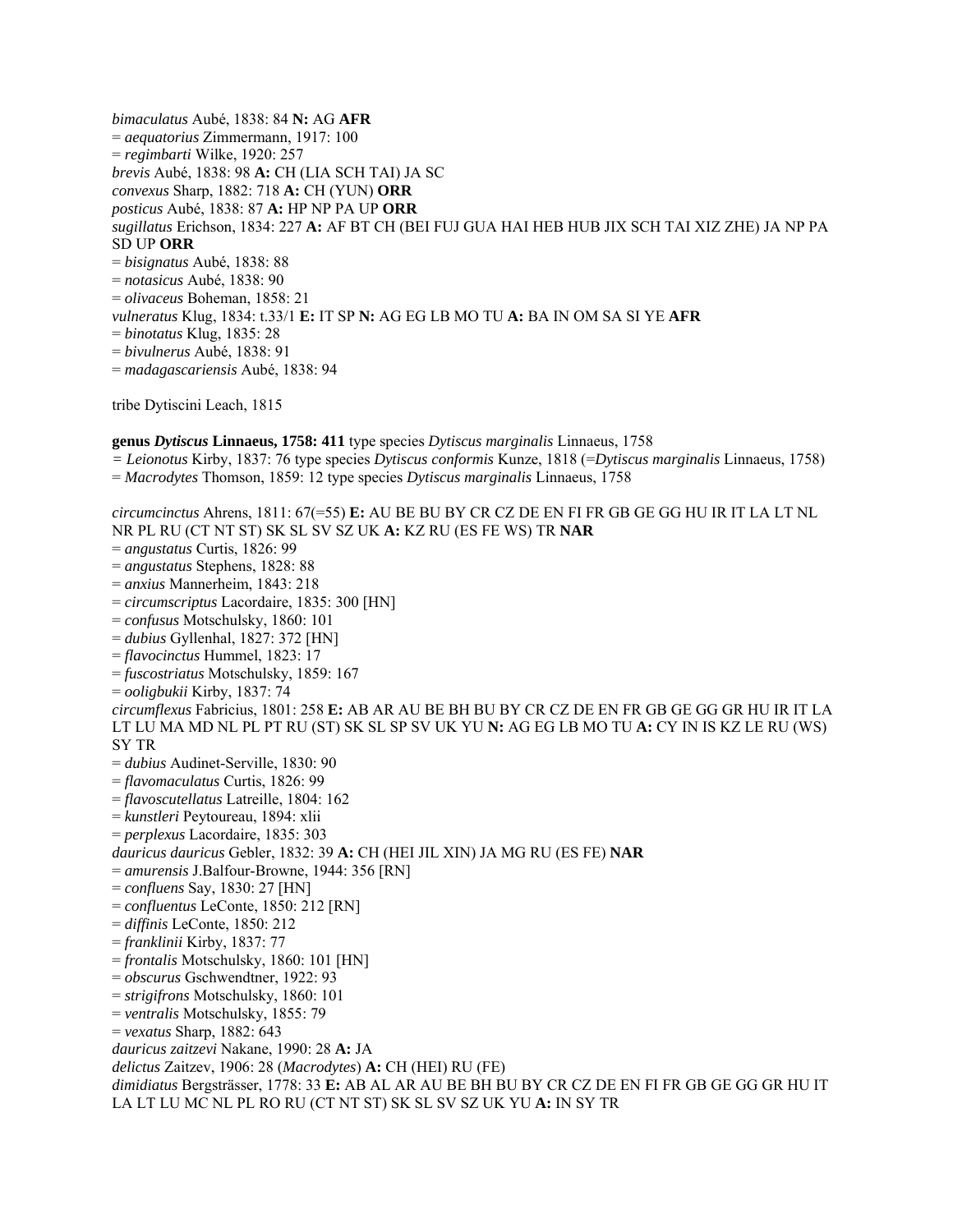*distantus* Feng, 1936: 14 **A:** CH ("Manchuria") *lapponicus disjunctus* Camerano, 1880: 120 **E:** IT *lapponicus lapponicus* Gyllenhal, 1808: 468 **E:** BE BY CZ DE EN FI FR GB GE GG IR LA LT NL NR PL RU (CT NT) SK SV **A:** KZ RU (WS) = *borealis* Motschulsky, 1860: 101 = *septemtrionalis* Gyllenhal, 1827: 373 *latissimus* Linnaeus, 1758: 411 **E:** AU BE BY CR CZ DE EN FI FR GE HU IT LA LT LU NL NR PL RO RU (CT NT ST) SK SV SZ UK **A:** RU (WS) = *amplissimus* O.F. Müller, 1776: 69 = *anastomozans* Well, 1781: 386 *latro* Sharp, 1882: 644 **A:** CH (HEI) RU (ES FE WS) = *piceatus* Sharp, 1882: 644 = *stadleri* Gschwendtner, 1922: 93 *marginalis czerskii* Zaitzev, 1953: 328 **A:** CH (HEB HEI HEN) JA NC RU (ES FE) *marginalis marginalis* Linnaeus, 1758: 411 **E:** AB AL AU BE BH BU BY CR CZ DE EN FI FR GB GE GG GR HU IR IT LA LS LT LU MC NL NR PL PT RO RU (CT NT ST) SK SL SP SV SZ UK YU **A:** KZ RU (ES WS) TR = *circumductus* Audinet-Serville, 1830: 90 = *conformis* Kunze, 1818: 58 = *semicostatus* Reineck, 1921: 117 = *semistriatus* Linnaeus, 1758: 412 = *submarginatus* Stephens, 1828: 90 = *totomarginalis* DeGeer, 1774: 391 *mutinensis* Branden, 1885: 97 **E:** CR GR IT *= mutinensis* Pederzani, 1971: 220 [HN] *persicus* Wehncke, 1876: 52 **E:** AR GG RU (ST) UK **A:** AF IN TR UZ *pisanus* Laporte, 1835: 98 **E:** AN CR FR GR IT PT SP **N:** AG MO TU = *ibericus* Rosenhauer, 1856: 47 = *nonsulcatus* Zimmermann, 1919: 233 *semisulcatus* O.F. Müller, 1776: 70 **E:** AL AU BE BU CR CZ DE EN FR GB GE GG GR IR IT LA LT LU NL NR PL PT SL SP SV SZ UK **N:** AG MO TU **A:** KZ RU (ES) TR **AUR**  = *exspectatus* Peyerimhoff, 1905: 229 = *frischii* Bergsträsser, 1778: 43 = *laevis* Engert, 1911: 19 = *maurus* Schaufuss, 1883: clxxiii = *porcatus* Thunberg, 1794: 74 = *punctatus* Olivier, 1795: 12 [HN] = *punctulatus* Fabricius, 1777: 238 [HN] = *stagnalis* Geoffroy, 1785: 66 *sharpi* Wehncke, 1875: 500 **A:** CH (HUN SHA) JA = *validus* Régimbart, 1899: 311 *sinensis* Feng, 1935: 182 **A:** CH (HEI SCH SHA) *thianschanicus* Gschwendtner, 1923: 107 (*Macrodytes*) **E:** RU (ST) **A:** AF KA TD TR

tribe Eretini Crotch, 1873

**genus** *Eretes* **Laporte, 1833: 397** type species *Dytiscus griseus* Fabricius, 1781 (*Dytiscus sticticus* Linnaeus, 1767) = *Eunectes* Erichson, 1832: 17 [HN] type species *Dytiscus sticticus* Linnaeus, 1767 = *Nogrus* Dejean, 1833: 53 type species *Dytiscus griseus* Fabricius, 1781 (= *Dytiscus sticticus* Linnaeus, 1767)

*griseus* Fabricius, 1781: 293 (*Dytiscus*) **E:** AB AR AZ BH BU CR FR GG GR HU IT PT RU (ST) SL SP UK YU **N:** AG EG LB MO TU **A:** AF BT CH (BEI FUJ HAI HEB HEI HUB JIA LIA MAC SCH SHA SHG SHN SHX TAI YUN ZHE) IN IQ JA HP KA KU NP OM PA RU (FE) SC SI SY TR UP YE **AFR AUR ORR** = *moroderi* Báguena Corella, 1935: 90 = *plicipennis* Motschulsky, 1845: 29 (*Eunectes*)

= *succinctus* Klug, 1834: t.33/4 (*Eunectes*)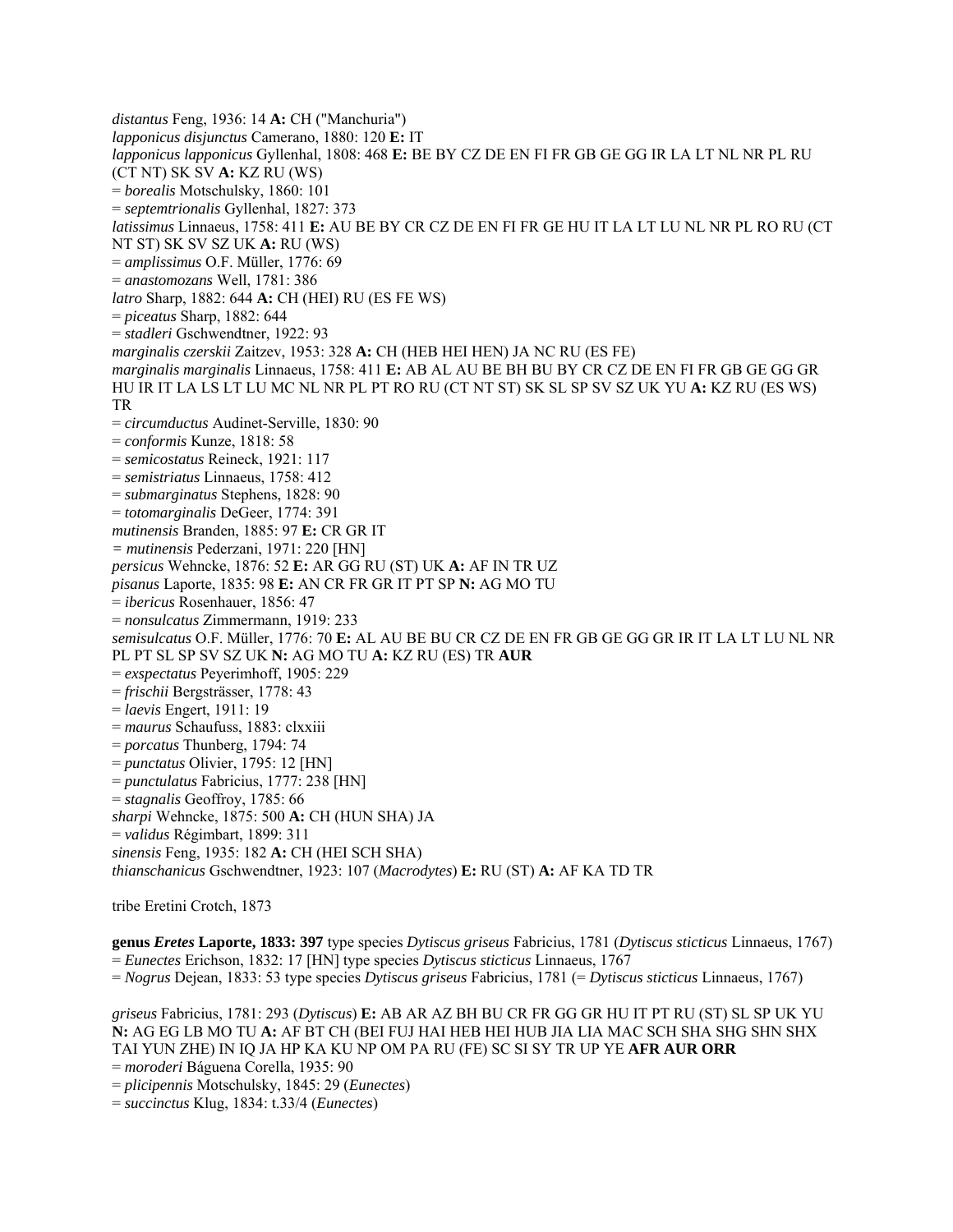*sticticus* Linnaeus, 1767: 666 (*Dytiscus*) **E:** SP **N:** AG CI EG MO MR **A:** AF CY IN KZ QA SA TD TM YE (Socotra) **AFR NAR NTR**

- = *conicollis* Wollaston, 1861: 97 (*Eunectes*)
- = *helvolus* Klug, 1834: t.33/3 (*Eunectes*)
- = *occidentalis* Erichson, 1847: 73 (*Eunectes*)
- = *punctatus* Zoubkoff, 1837: 66 (*Eunectes*)
- = *subcoriaceus* Wollaston, 1861: 99 (*Eunectes*)
- = *subdiaphanus* Wollaston, 1861: 100 (*Eunectes*)

tribe Hydaticini Sharp, 1882

**genus** *Hydaticus* **Leach, 1817: 69** type species *Dytiscus transversalis* Pontoppidan, 1763

**subgenus** *Guignotites* Brinck, 1943: 8 [RN] type species *Dytiscus vittatus* Fabricius, 1775 = *Isonotus* Guignot, 1936: 53 [HN] type species *Dytiscus vittatus* Fabricius, 1775

*agaboides* Sharp, 1882: 663 **A:** CH (HAI YUN) **ORR**  *arabicus* Guignot, 1951: 21 **A:** OM YE *bivittatus* Laporte, 1835: 98 **N:** EG **AFR**  = *sharpi* Peschet, 1917: 45 *bowringii* Clark, 1864: 214 **A:** CH (ANH BEI HEB HUB JIA JIX LIA SCH SHA SHN TAI YUN ZHE) JA SC **ORR** *conspersus conspersus* Régimbart, 1899: 315 **A:** JA SC *conspersus sakishimanus* Nakane, 1990: 29 **A:** JA *decorus* Klug, 1834: t.33/5 **N:** EG **A:** SA SI YE **AFR** *dorsiger* Aubé, 1838: 193 **A:** SA **AFR** *dregei* Aubé, 1838: 172 **A:** SA YE **AFR** = *jucundus* Reiche, 1850: 278 = *nigromarmoratus* Clark, 1864: 220 *fabricii* W.S. MacLeay, 1825: 31 [RN] (*Colymbetes*) **A:** CH (YUN) **AUR ORR**  = *fabriciusi* Ball, 1932: 19 [RN] = *rufulus* Aubé, 1838: 199 = *varius* Fabricius, 1801: 267 [HN] (*Dytiscus*) *flavolineatus* Boheman, 1848: 237 **A:** SA **AFR** *grammicus* Germar, 1827: t.1 (*Dytiscus*) **E:** AB AR AU BH BU CR FR GE GG HU IT MC PL RU (ST) SK SL SZ UK YU **A:** AF CH (BEI HAI HEB HEI HUB JIA JIL LIA SCH YUN) IN JA KZ NC TM TR UZ = *lineolatus* Ménétriés, 1832: 140 (*Dytiscus*) = *nigrovittatus* Clark, 1864: 222 *histrio* Clark, 1864: 221 **A:** AF HP IN IQ KA OM PA SA UP YE **ORR** = *rectangulus* Sharp, 1882: 669 *incertus* Régimbart, 1888: 617 **A:** BT CH (YUN) HP NP **ORR** = *martensi* Wewalka, 1972: 115 *leander* Rossi, 1790: 202 (*Dytiscus*) **E:** AB FR GR IT PT SP YU **N:** AG EG LB MO TU **A:** IN IQ IS JO SI SY TM TR **AFR** = *debarrosmachadoi* Franciscolo, 1968: 51 = *fusciventris* Reiche & Saulcy, 1855: 639 = *nauzieli* Fairmaire, 1859: lii *litigiosus* Régimbart, 1880: 210 **A:** CH (HAI) **ORR** = *nubilus* Régimbart, 1899: 318 = *planatus* Régimbart, 1899: 317 *luczonicus* Aubé, 1838: 179 **A:** UP **ORR** *major* Régimbart, 1899: 328 **A:** CH (YUN) **ORR** *pacificus* Aubé, 1838: 177 **A:** CH (SHN TAI YUN) **ORR** = *banksii* Crotch, 1872: 205 [RN] = *ceylonicus* Guignot, 1935: 130 = *discindens* Walker, 1858: 204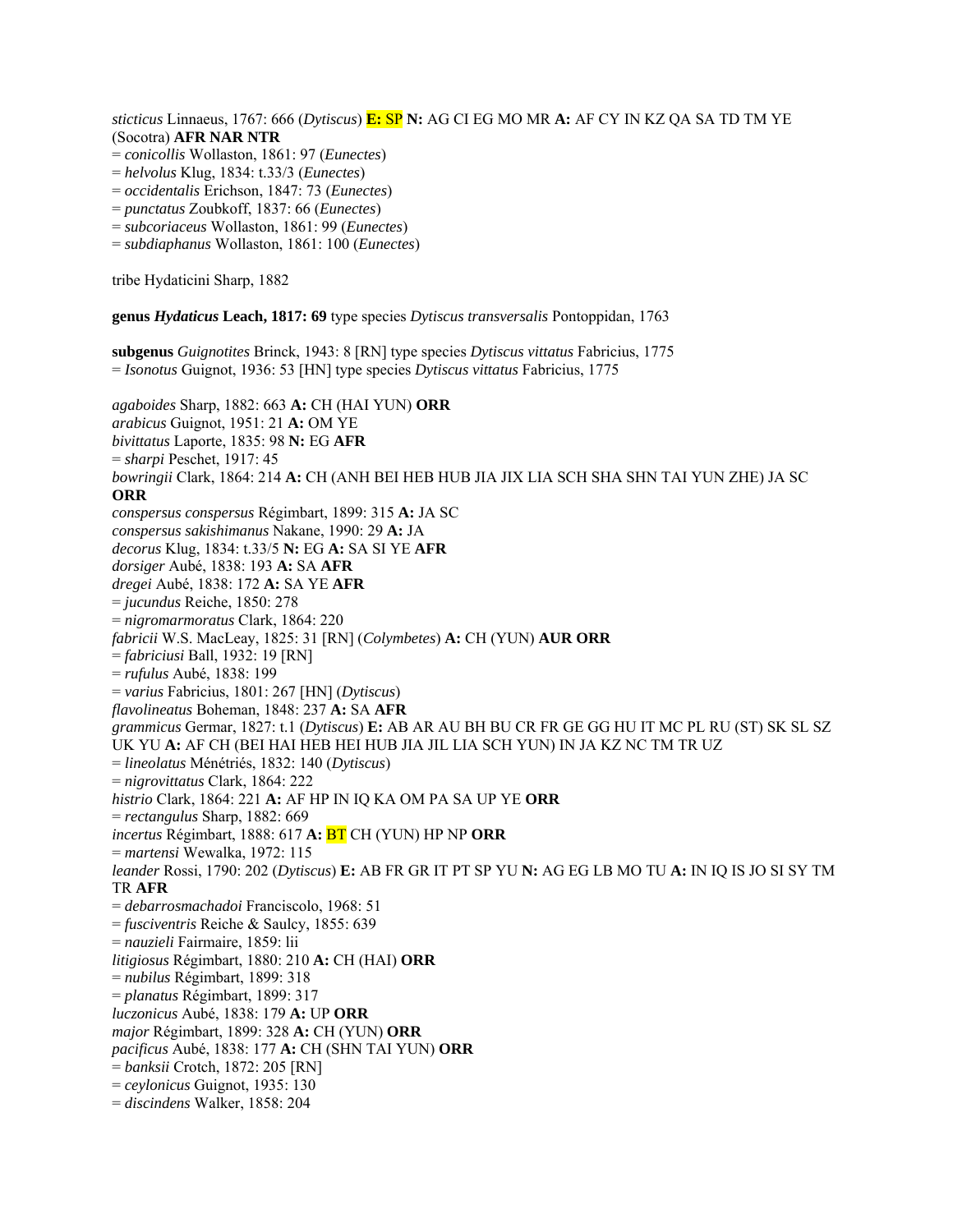= *latihamatus* Régimbart, 1899: 315 = *lunatus* Régimbart, 1899: 316 = *ruficollis* Fabricius, 1787: 189 [HN] (*Dytiscus*) *ponticus* Sharp, 1882: 662 **N:** EG LB **A:** IN IQ PA SA SI SY TD TM TR **ORR** *rhantoides* Sharp, 1882: 664 **A:** CH (FUJ GUA GUI HAI HEI HUB HKG HUN JIA SCH SHG TAI YUN ZHE) JA **ORR** = *fengi* Falkenström, 1936: 236 *ricinus* Wewalka, 1979: 128 **A:** AF NP PA **ORR** *satoi dhofarensis* Pederzani, 2003: 18 **A:** OM *satoi satoi* Wewalka, 1975: 91 **A:** BT CH (FUJ HEB LIA NO SCH TAI) JA SD **ORR**  *servillianus* Aubé, 1838: 197 **A:** OM YE **AFR** *= discoidalis* Hope, 1843: 364 *= flavomarginatus* Zimmermann, 1920: 228 *thermonectoides* Sharp, 1884: 447 **A:** CH (JIA YUN ZHE) JA SC *vittatus* Fabricius, 1775: 825 (*Dytiscus*) **A:** CH (FUJ GUA HAI HKG HUB JIA JIX MAC SCH SHN SHX TAI ZHE) HP JA NP SD UP **ORR** = *lenzi* Schönfeldt, 1890: 170 (*Graphoderus*) = *nepalensis* Satô, 1961: 60 = *sesquivittatus* Fairmaire, 1880: 164 **subgenus** *Hydaticus* Leach, 1817: 69 type species *Dytiscus transversalis* Pontoppidan, 1763 = *Icmaleus* Gistel, 1856: 355 type species *Dytiscus transversalis* Pontoppidan, 1763 *aruspex* Clark, 1864: 212 **E:** BY CZ DE EN FI FR GE HU LA NR PL RU (CT NT) SV UK **A:** CH (HEI JIL LIA) JA RU (ES FE WS) **NAR** = *americanus* Sharp, 1882: 651 = *laevipennis* Thomson, 1867: 88 = *laeviusculus* Poppius, 1906: 58 = *modestus* Sharp, 1882: 650 = *rugosus* Poppius, 1905: 23 *continentalis* J. Balfour-Browne, 1944: 355 [RN] **E:** AU BE BH BY CR CZ DE EN FR GE HU IT LA LT PL RU (CT ST) SK SV SZ UK **A:** RU (WS) = *stagnalis* Fabricius, 1787: 191 [HN] (*Dytiscus*) *schelkovnikovi* Zaitzev, 1913: 197 **E:** AB AR GG RU (ST) **A:** IN = *litoralis* Zaitzev, 1913: 198 *seminiger* DeGeer, 1774: 401 (*Dytiscus*) **E:** AU BE BH BY CR CZ DE EN FI FR GB GE HU IR IT LA LS LT LU NL NR PL RU (CT NT ST) SK SL SP SV SZ UK YU **A:** RU (ES WS) = *cinctus* O.F. Müller, 1776: 669 [HN] (*Dyticus*) = *danicus* Gmelin, 1790: 1955 (*Dytiscus*) = *hybneri* Fabricius, 1787: 190 (*Dytiscus*) = *parapleurus* Marsham, 1802: 427 (*Dytiscus*) = *sexpunctatus* Drapiez, 1819: 48 (*Dyticus*) *transversalis laevisculptus* Zaitzev, 1910: 223 **A:** IN TR *transversalis transversalis* Pontoppidan, 1763: 677 (*Dytiscus*) **E:** AL AU BE BH BU BY CR CZ DE EN FI FR GB GE GG GR HU IT KZ LA LT LU MC NL NR PL RO RU (CT NT ST) SK SL SV SZ UK YU **A:** IS RU (WS) = *degeneratus* Westhoff, 1882: 305 = *inderiensis* Zaitzev, 1915: 277 = *interruptemaculatus* Gerhardt, 1899: 217 = *punctipennis* Thomson, 1867: 87 = *sahlbergi* Zaitzev, 1905: 226

**genus** *Prodaticus* **Sharp, 1882: 647** type species *Prodaticus pictus* Sharp, 1882

*africanus* Rocchi, 1976: 289 **A:** SA **AFR** *pictus* Sharp, 1882: 648 **A:** AF IN IQ OM PA SA SY TD TM UZ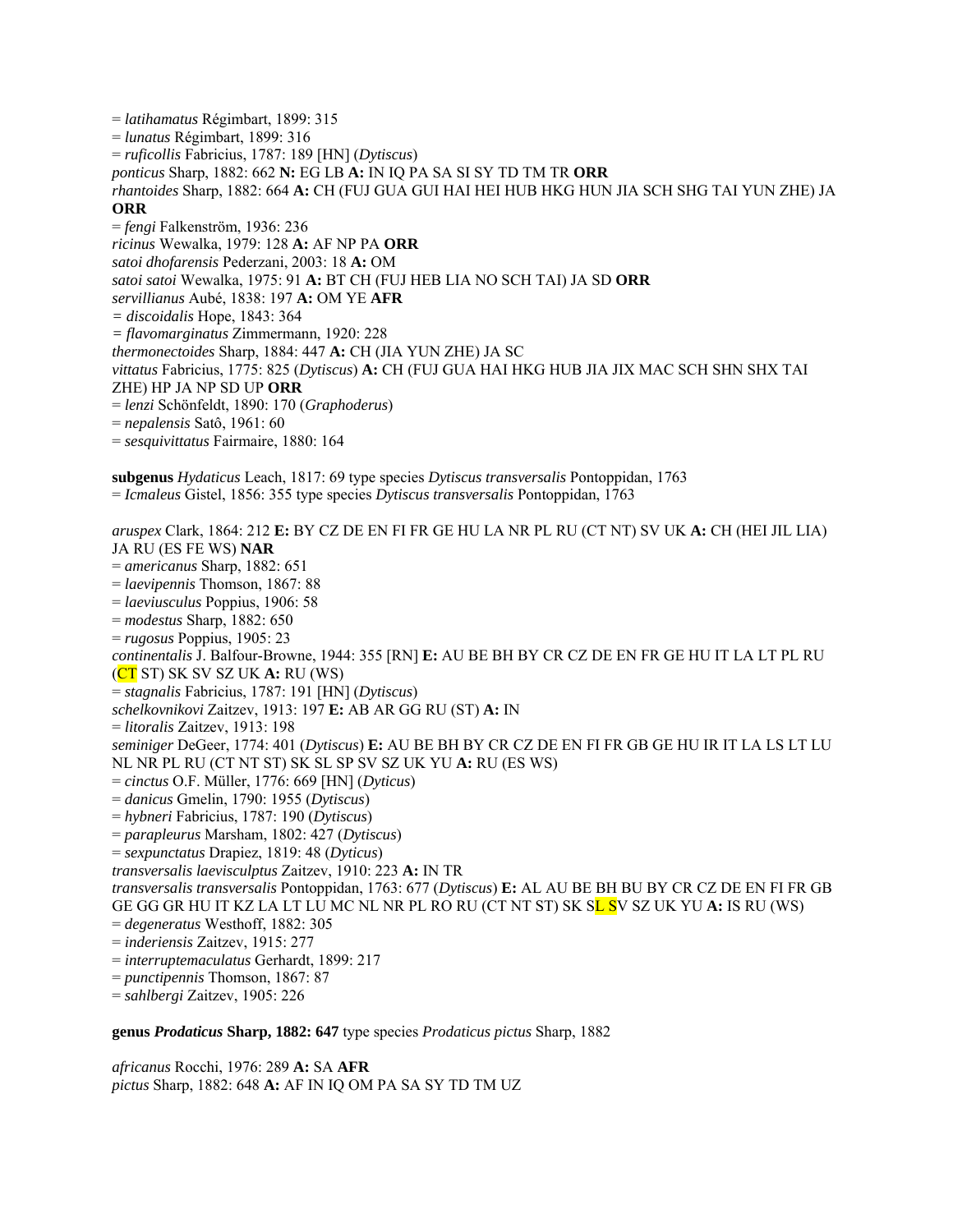subfamily **Hydroporinae** Aubé, 1836 tribe Bidessini Sharp, 1882

#### **genus** *Allodessus* **Guignot, 1953: 110** type species *Hydroporus bistrigatus* Clark, 1862

*megacephalus* Gschwendtner, 1931: 21 (*Bidessus*) **A**: CH (FUJ TAI) JA = *maculosus* Gschwendtner, 1931: 462 (*Bidessus*) = *tokunagai* Kamiya, 1932: 5 (*Bidessus*)

#### **genus** *Bidessus* **Sharp, 1882: 336** type species *Dytiscus unistriatus* Schrank, 1781

*alienus* Zimmermann, 1919: 140 **E:** AB CR MC MD RU (ST) **A:** IN KZ RU (WS) TM *anatolicus anatolicus* Wewalka, 1972: 72 **A:** TR *anatolicus kadmos* Wewalka, 1989: 147 **A:** IS *anatolicus phoenix* Wewalka, 1989: 146 **A:** IS *calabricus* Guignot, 1957: 91 **E:** BU CR GR IT MC SL **A:** CY IN IQ IS LE SY TR *complicatus* Sharp, 1904: 4 **N:** EG **AFR** = *brevistriga* Régimbart, 1906: 245 = *ghesquieri* Guignot, 1948: 1 *coxalis* Sharp, 1882: 351 **E:** FR PT SP **N:** AG MO TU = *ibericus* Falkenström, 1939: 9 *cretensis* Fery, 1992: 79 **E:** GR (Kriti) *delicatulus* Schaum, 1844: 198 (*Hydroporus*) **E:** AL AU BH BU CR CZ FR GE GR IT MC PL SK SL SZ YU **A:**  TR *exornatus* Reiche & Saulcy, 1855: 644 (*Hydroporus*) **E:** CR GR YU **A:** SY TR *goudotii* Laporte, 1835: 105 (*Hydroporus*) **E:** AL FR GR IT PT SP **N:** AG MO TU *grossepunctatus* Vorbringer, 1907: 418 **E:** AU BE BY CZ DE EN FI FR GE HU IT LA LT NL NR PL RU (CT NT ST) SL SV SZ UK **A:** RU (WS) *minutissimus* Germar, 1824: 31 (*Hydroporus*) **E:** AU FR GB GE IR IT LU PT SP SZ **N:** AG CI MO TU = *circumflexus* Breit, 1908: 59 = *interruptefasciatus* Breit, 1908: 59 = *lepineyi* Kocher, 1957: 367 = *trifasciatus* Wollaston, 1846: 453 (*Hydroporus*) *muelleri* Zimmermann, 1927: 34 **E:** GR IT YU *= tiragalloi* Sanfilippo, 1978: 129 *nasutus* Sharp, 1887: 170 **E:** AB AR AU BH BU CR CZ HU MD RU (ST) SK UK **A:** IS KZ RU (WS) TM TR *occultus* Sharp, 1882: 363 **A:** SA *ovoideus* Régimbart, 1895: 81 **N:** EG **AFR** *pumilus* Aubé, 1838: 342 (*Hydroporus*) **E:** BH CR FR IT PT SP **N:** AG *saucius* Desbrochers des Loges, 1871: 338 (*Hydroporus*) **E:** FR (Corse) IT = *baderi* Krausse, 1910: 146 = *bigoti* Guignot, 1957: 91 *sharpi* Régimbart, 1895: 77 **N:** TU **AFR** = *fictor* Omer-Cooper, 1959: 124 = *granulum* Régimbart, 1895: 79 = *nigeriensis* Omer-Cooper, 1974: 306 = *sedilloti* Régimbart, 1895: 78 = *sudanensis* Omer-Cooper, 1974: 306 *unistriatus* Goeze, 1777: 626 (*Dytiscus*) **E:** AU BE BH BU BY CR CZ DE EN FI FR GB GE GR HU IT LA LT LU MC NL NR PL RU (CT NT ST) SK SL SV SZ UK YU **A:** CH (HEB SHA) MG RU (ES WS) TR = *bisulcatus* Curtis, 1840: 276 (*Hygrotus*) = *monostriatus* Geoffroy, 1785: 69 (*Dyticus*) = *nanus* Gmelin, 1790: 1956 (*Dytiscus*) = *opacus* Guignot, 1932: 268 = *subrufulus* Schneider, 1898: 50

*= unistriatus* Schrank, 1781: 205 [HN] (*Dytiscus*)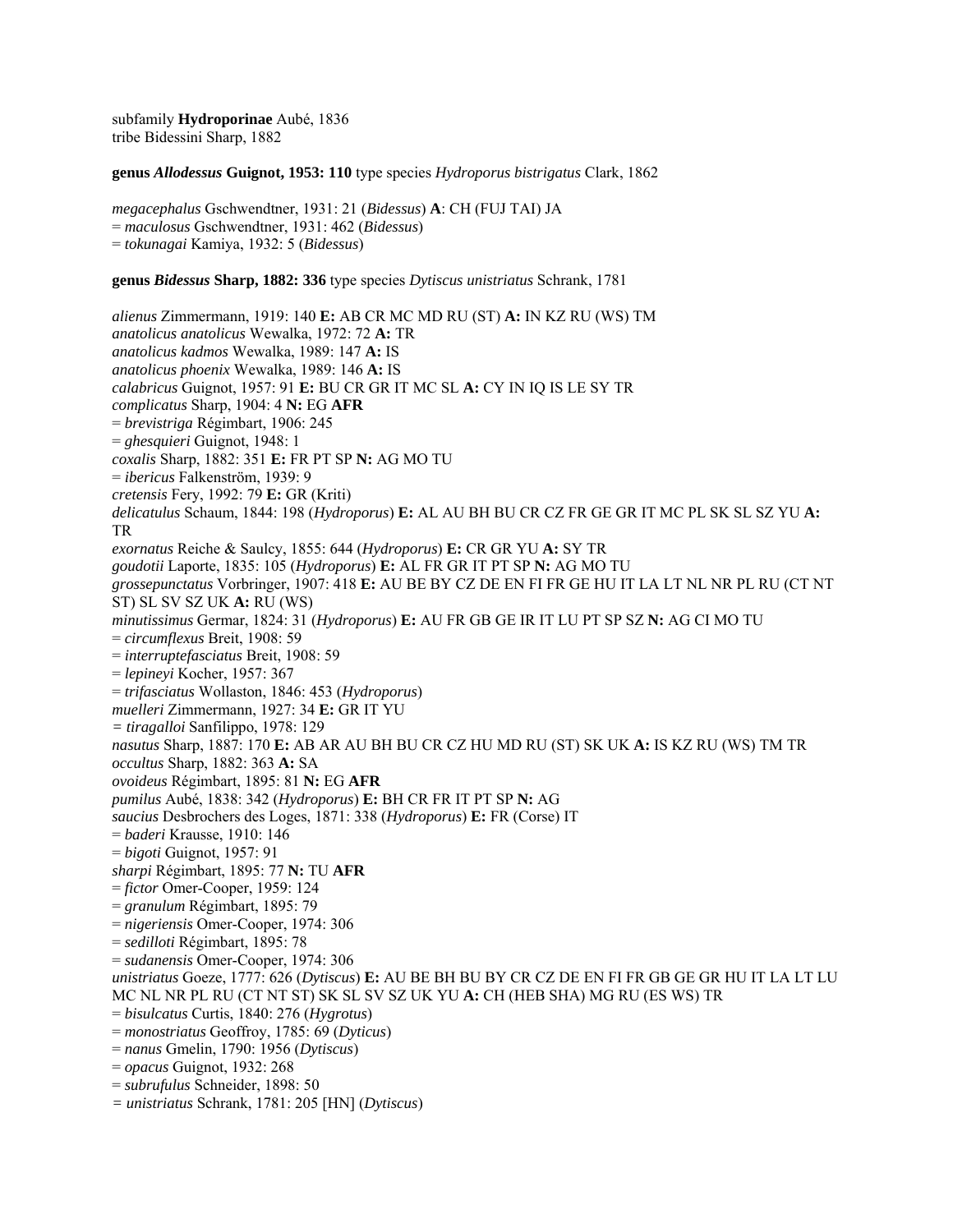**genus** *Clypeodytes* **Régimbart, 1894: 230** type species *Hydroporus cribrosus* Schaum, 1864

*bufo* Sharp, 1890: 344 (*Bidessus*) **A:** CH (GUI HAI HUB) **ORR**  *cribrosus* Schaum, 1864: 107 (*Hydroporus*) **N:** EG **AFR**  *jaechi* Wewalka & Biström, 1987: 49 **A:** NP

**genus** *Geodessus* **Brancucci, 1979: 214** type species *Geodessus besucheti* Brancucci, 1979

*besucheti* Brancucci, 1979: 214 **A:** HP NP SD

**genus** *Glareadessus* **Wewalka & Biström, 1998: 59** type species *Glareadessus stocki* Wewalka & Biström, 1998

*franzi* Wewalka & Biström, 1998: 62 **A:** IN *stocki* Wewalka & Biström, 1998: 61 **A:** AE OM

**genus** *Hydroglyphus* **Motschulsky, 1853: 5** type species *Dytiscus geminus* Fabricius, 1792 = *Guignotus* Houlbert, 1934: 53 type species *Dytiscus geminus* Fabricius, 1792

*amamiensis* Satô, 1961: 7 (*Guignotus*) **A:** CH (HUB TAI) JA *angularis* Klug, 1834: t.34/1 (*Hydroporus*) **N:** AG EG MO TU **A:** IN IQ OM PA SA TR YE **AFR**  = *klugii* Leprieur, 1880: xxv (*Hydroporus*) *annamita* Régimbart, 1889: 153 (*Bidessus*) **A:** CH **ORR**  *confusus* Klug, 1834: t.34/4 (*Hydroporus*) **E:** HU **N:** EG TU **A:** IN OM SA SI SY TM TR YE **AFR**  *flammulatus* Sharp, 1882: 359 (*Bidessus*) **A:** CH (JIX SCH TAI) IN JA NP PA UP **ORR**  = *antennatus* Régimbart, 1892: 118 (*Bidessus*) *geminus* Fabricius, 1792: 199 (*Dytiscus*) **E:** AB AL AR AU BE BH BU BY CR CZ DE EN FI FR GB GE GG GR HU IT LA LS LT LU MC MD NL NR PL PT RO RU (CT NT ST) SK SL SP SV SZ UK YU **N:** AG CI EG LB MO TU **A:** AF BT CH (GUI GUX HEI HEN JIL LIA SCH YUN) CY HP IN IQ IS KA KI KZ LE MG NC NP PA RU (ES WS) SA SI SY TD TM TR UP UZ **ORR**  = *corsicus* O.Schneider, 1903: 51 (*Bidessus*) = *inmaculatus* Báguena Corella, 1935: 85 (*Bidessus*) = *monaulacus* Drapiez, 1820: 270 (*Hydroporus*) = *nitens* Falkenström, 1939: 7 (*Bidessus*) = *obscurus* J. Sahlberg, 1903: 16 (*Bidessus*) = *ocellatus* Báguena Corella, 1935: 85 (*Bidessus*) = *pectinatus* Báguena Corella, 1935: 85 (*Bidessus*) = *pusillus* Fabricius, 1781: 297 (*Dytiscus*) [HN] = *pygmeus* Olivier, 1795: 39 (*Dytiscus*) [HN] = *symbolum* Kolenati, 1845: 86 (*Hydroporus*) = *trifidus* Panzer, 1795: 26/t.2 (*Dytiscus*) *hamulatus* Gyllenhal, 1813: 691 (*Hyphydrus*) **E:** BY CT DE EN FI GE LA PL RU (NT) SV **A:** MG *hummeli* Falkenström, 1932: 191 (*Bidessus*) **A:** CH (SCH) *inconstans* Régimbart, 1892: 119 (*Bidessus*) **A:** BT CH (TAI) JA NP SD **ORR**  = *fulvescens* Zimmermann, 1923: 34 (*Bidessus*) *infirmus* Boheman, 1848: 251 (*Hydroporus*) **A:** SA **AFR**  = *capensis* Régimbart, 1894: 234 (*Bidessus*) *japonicus* Sharp, 1873: 54 (*Hydroporus*) **A:** CH (BEI FUJ GUA HEI HUB JIA JIL JIX LIA ZHE) JA NC RU (FE) SC = *tangweii* Li, 1992: 36 (*Guignotus*) = *vernalis* Guignot, 1954: 197 (*Guignotus*) = *yingkouensis* Li, 1992: 36 (*Guignotus*) = *yoshimurai* Kamiya, 1932: 4 (*Bidessus*) *kifunei* Nakane, 1987: 172 (*Guignotus*) **A:** JA *licenti* Feng, 1936: 3 (*Bidessus*) **A:** CH (BEI GAN GUA GUI GUX HEI HUN JIX SCH SHA TIA XIN ZHE)

*major* Sharp, 1882: 354 (*Bidessus*) **N:** AG EG **A:** IN IS OM SA SI YE **AFR**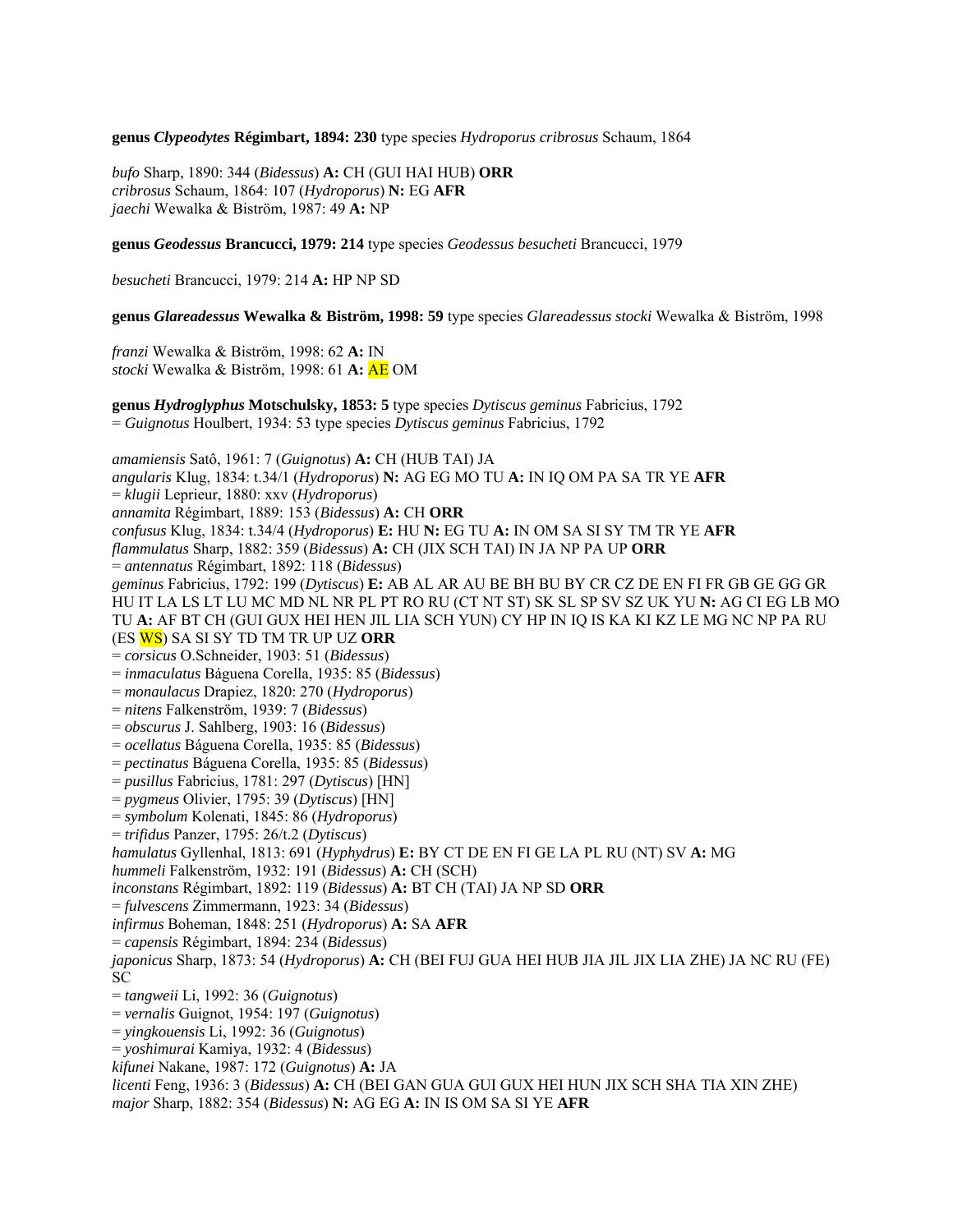= *sellatus* Peyerimhoff, 1931: 20 (*Bidessus*) *orientalis* Clark, 1863: 427 (*Hydroporus*) **A:** CH (FUJ GUI GUX HAI HUB HUN YUN ZHE) **AUR ORR**  *pendjabensis* Guignot, 1954: 221 (*Guignotus*) **A:** NP PA **ORR**  *pentagrammus* Schaum, 1864: 108 (*Hydroporus*) **N:** EG **AFR**  *regimbarti* Gschwendtner, 1936: 367 (*Bidessus*) **A:** CH (GUX GUI SCH SHA YUN) **ORR**  *signatellus* Klug, 1834: t.34/3 (*Hydroporus*) **E:** AB AR BH CR FR GG GR IT RU (ST) SP YU **N:** AG EG LB MO TU **A:** AF CY IN IQ IS JO KI KU KZ OM PA SA SI SY TD TM TR UZ YE **AFR**  = *razzautii* Dodero, 1922: 46 (*Bidessus*) = *tetragrammus* Hochhuth, 1846: 223 (*Hydroporus*) = *thermalis* Germar, 1838: xx (*Hydroporus*) *socotraensis* Wewalka, 2004: 466 **A:** YE (Socotra) *traessarti* Feng, 1936: 4 (*Bidessus*) **A:** CH (FUJ GUA GUI GUX HEB HEI HUB HUN JIA JIX SHA SCH TIA YUN ZHE)

**genus** *Leiodytes* **Guignot, 1936: 20** type species *Hydroporus evanescens* Boheman, 1848 = *Liodytes* Guignot, 1950: 97 [HN] type species *Hydroporus evanescens* Boheman, 1848

*frontalis* Sharp, 1884: 440 (*Bidessus*) **A:** JA SC *gracilis* Gschwendtner, 1933: 162 (*Clypeodytes*) **A:** CH (HUB) *indicus* Régimbart, 1892: 117 (*Bidessus*) **A:** UP **ORR**  *kyushuensis* Nakane, 1990: 62 (*Clypeodytes*) **A:** JA *lanyuensis* Wang, Satô & Yang, 1998: 161 **A:** CH (TAI) *miyamotoi* Nakane, 1990: 63 (*Clypeodytes*) **A:** JA *nicobaricus* Redtenbacher, 1867: 21 (*Hydroporus*) **A:** CH (MAC) JA **ORR**  *orissaensis* Vazirani, 1969: 328 (*Clypeodytes*) **A:** PA **ORR**  *perforatus* Sharp, 1882: 363 (*Bidessus*) **A:** CH (GUA GUI GUX HAI HUN JIX SCH YUN) **ORR** 

**genus** *Limbodessus* **Guignot, 1939: 52** type species *Bidessus neoguineensis* Régimbart, 1892 (= *Hydroporus compactus* Clark, 1862)

*compactus* Clark, 1862: 421 (*Hydroporus*) **A:** JA **AUR ORR**  = *neoguineensis* Régimbart, 1892: 990 (*Bidessus*) = *tokarensis* Satô, 1972: 53 (*Uvarus*)

**genus** *Pseuduvarus* **Biström, 1988: 10** type species *Hydroporus vitticollis* Boheman, 1848

*vitticollis* Boheman, 1848: 256 (*Hydroporus*) **A:** CH (TAI) NP PA **AFR ORR** 

= *caligosus* Guignot, 1946: 257 (*Amarodytes*)

= *gentilis* Sharp, 1890: 344 (*Bidessus*)

= *monticola* Guignot, 1957: 98 (*Uvarus*)

= *octoguttatus* Régimbart, 1895: 94 (*Bidessus*)

= *ornatipennis* Régimbart, 1900: 372 (*Bidessus*)

**genus** *Sinodytes* **Spangler, 1996: 243** type species *Sinodytes hubbardi* Spangler, 1996

*hubbardi* Spangler, 1996: 244 **A:** CH (GUX)

**genus** *Yola* **Gozis, 1886: 8** type species *Dytiscus bicarinata* Latreille, 1804 = *Yolula* Guignot, 1950: 100 type species *Bidessus dohrni* Sharp, 1882

*alluaudi* Peschet, 1926: 299 **N:** AG LB MO **AFR**  *bicarinata bicarinata* Latreille, 1804: 179 (*Dytiscus*) **E:** BE CZ FR IT NL PT SL SP SZ **N:** AG MO TU *= bicarinata* Drapiez, 1819: 290 [HN] (*Dytiscus*) = *bipunctatus* Ragusa, 1887: 224 (*Bidessus*)

= *costatus* Gyllenhal, 1808: 31 (*Hyphydrus*)

= *crispatus* Germar, 1817: t.1 (*Hydroporus*)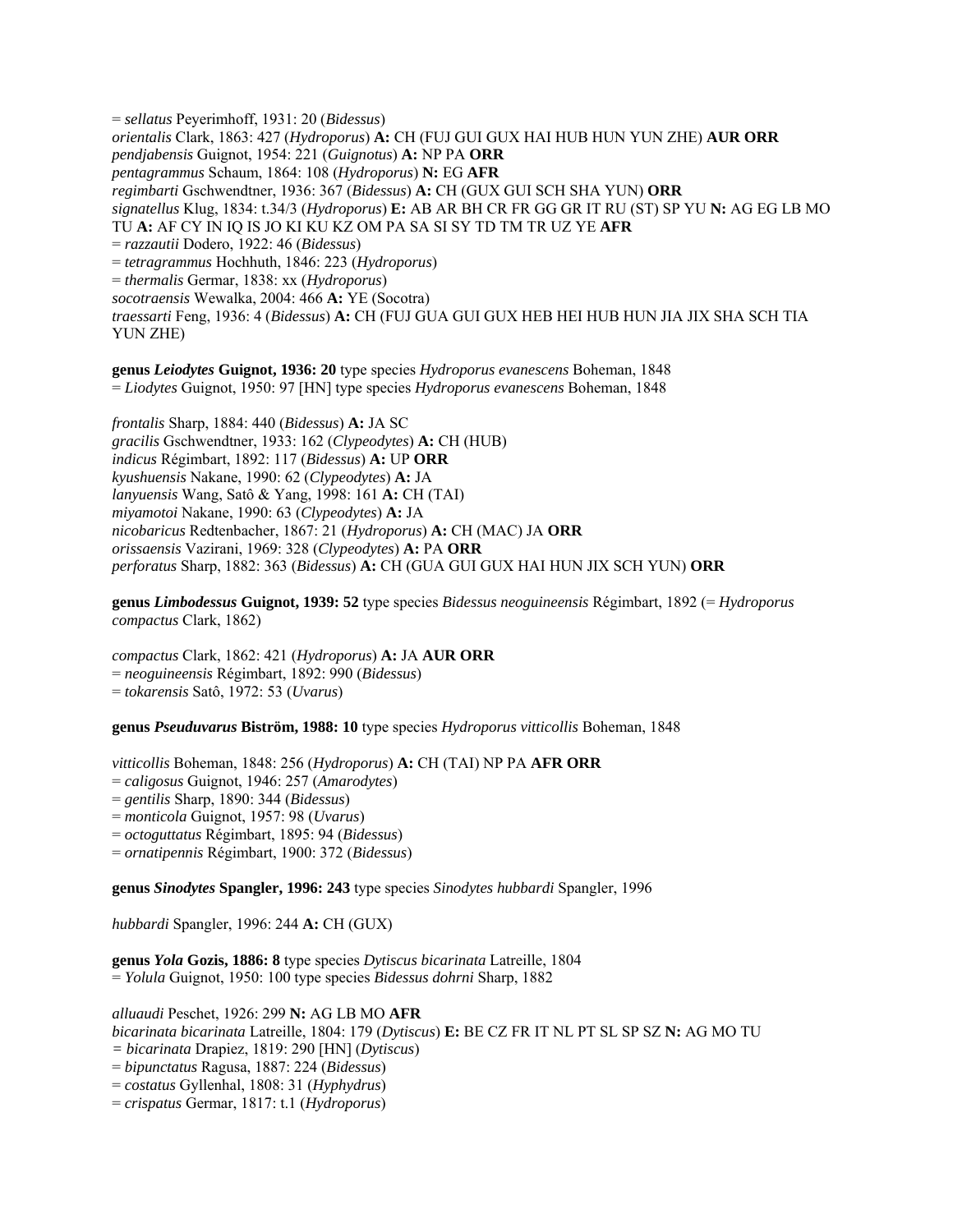= *cristatus* Lacordaire, 1835: 335 (*Hydroporus*) *= interrupta* Báguena Corella, 1935: 84 *bicarinata obscurior* Desbrochers des Loges, 1871: 337 (*Hydroporus*) **E:** FR (Corse) IT (Elba, Sardegna) **N:** TU *bicristata* Sharp, 1882: 347 (*Bidessus*) **A:** SA YE *buettikeri* Brancucci, 1985: 230 **A:** SA *darfurensis* J.Balfour-Browne, 1947: 136 **A:** YE **AFR**  = *decorata* Guignot, 1956: 251 *enigmatica* Omer-Cooper, 1954: 212 **N:** EG **A:** SA SI **AFR**  *nigrosignata* Régimbart, 1895: 71 **N:** AG **AFR**  *= pescheti* Peyerimhoff, 1929: 168 *porcata* Klug, 1834: t.34/5 (*Hydroporus*) **N:** EG **A:** SA **AFR**  *wraniki* Wewalka, 2004: 468 **A:** YE (Socotra)

**genus** *Yolina* **Guignot, 1936: 25** type species *Hydroporus elegantulus* Boheman, 1848

*insignis* Sharp, 1882: 348 (*Bidessus*) **N:** EG **A:** SA YE **AFR** 

tribe Hydroporini Aubé, 1836

**genus** *Deronectes* **Sharp, 1882: 390** type species *Hydroporus latus* Stephens, 1829 = *Bartheus* Houlbert, 1934: 64 type species *Hydroporus latus* Stephens, 1829

*abnormicollis* Semenov, 1900: 682 **A:** AF CH (XIN) KI KZ TD UZ = *microthorax* Semenov, 1900: 683 *afghanicus* Wewalka, 1971: 139 **A:** AF PA *algibensis* Fery & Fresneda, 1988: 337 **E:** SP *angelinii* Fery & Brancucci, 1997: 228 **E:** IT *angulipennis* Peyron, 1858: 398 (*Hydroporus*) **A:** TR *angusi* Fery & Brancucci, 1990: 431 **E:** SP *aubei aubei* Mulsant, 1843: 276 (*Hydroporus*) **E:** AU FR GE IT SZ *aubei sanfilippoi* Fery & Brancucci, 1997: 234 **E:** FR SP *balkei* Fery & Hosseinie, 1998: 252 **A:** IN *bameuli* Fery & Hosseinie, 1998: 243 **A:** PA *bicostatus* Schaum, 1864: 111 (*Hydroporus*) **E:** PT SP *biltoni* Fery & Hosseinie, 1998: 245 **A:** IN *brancuccii* Fery & Hosseinie, 1998: 250 **A:** IN *brannanii* Schaufuss, 1869: 9 (*Hydroporus*) **E:** SP (Islas Baleares) *costipennis costipennis* Brancucci, 1983: 138 **E:** PT SP *costipennis gignouxorum* Fery & Brancucci, 1989: 303 **E:** SP *danielssoni* Fery & Hosseinie, 1998: 242 **A:** AF *delarouzei* Jacquelin du Val, 1857: 34 (*Hydroporus*) **E:** FR SP *depressicollis* Rosenhauer, 1856: 50 (*Hydroporus*) **E:** SP *doriae* Sharp, 1882: 421 **E**: "Caucasus" **A:** AR TR *elburs* Fery, Erman & Hosseinie, 2001:346 **A:** IN *elmii* Fery & Hosseinie, 1998: 254 **A:** IN *evelynae* Fery & Hosseinie, 1998: 254 **A:** TR *fairmairei* Leprieur, 1876: cxxi [RN] (*Hydroporus*) **E:** FR IT PT SP **N:** AG MO TU = *bombycinus* Leprieur, 1876: cxxii (*Hydroporus*) = *sublaevis* Rey, 1887: 2 (*Hydroporus*) = *vestitus* Fairmaire, 1859: 27 [HN] (*Hydroporus*) *ferrugineus* Fery & Brancucci, 1987: 70 **E:** PT SP *fosteri* Aguilera & Ribera, 1996: 39 **E:** SP *hakkariensis* Wewalka, 1989: 96 **A:** TR *hebauerorum* Fery & Hosseinie, 1998: 256 **A:** TR *hendrichi* Fery & Hosseinie, 1998: 253 **A:** IN *hispanicus* Rosenhauer, 1856: 49 (*Hydroporus*) **E:** FR SP **N:** MO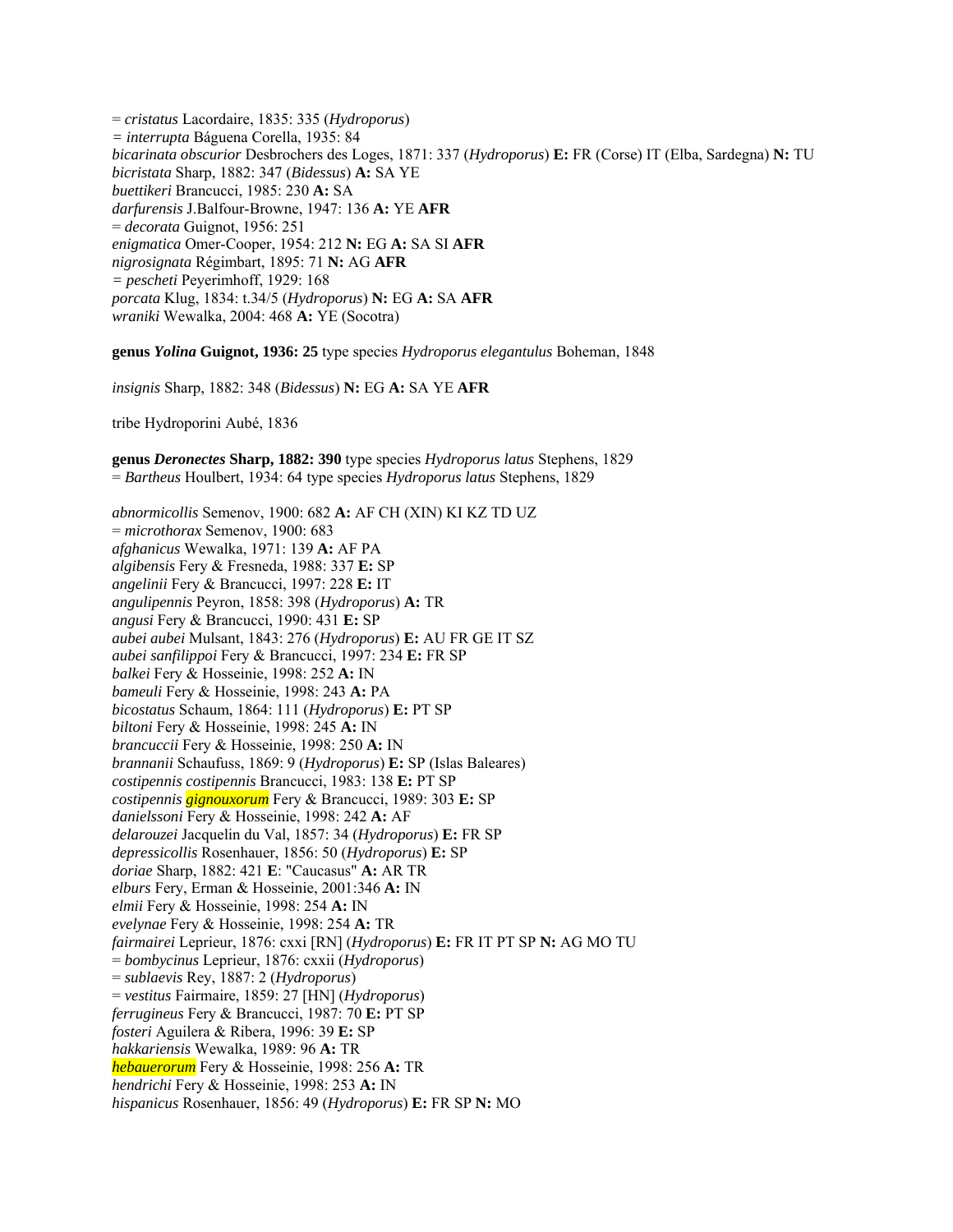= *septensis* Lagar, 1968: 61 *jaechi* Wewalka, 1989: 94 **A:** TR *kinzelbachi* Fery & Hosseinie, 1998: 262 **A:** SY TR *lareynii* Fairmaire, 1858: 455 (*Hydroporus*) **E:** FR (Corse) = *coarcticolis* Reiche, 1862: 293 (*Hydroporus*) *latus* Stephens, 1829: 192 (*Hydroporus*) **E:** AU BE BH BU BY CR CZ DE EN FI FR GB GE GR HU IT LA LT LU NL NR PL RU (CT NT) SK SL SV SZ UK YU = *castaneus* Heer, 1837: 54 (*Hydroporus*) *= latus* Curtis, 1831: 343 [HN] (*Hydroporus*) = *ovatus* Sturm, 1835: 40 (*Hydroporus*) = *pyrenaeus* Schaefer, 1930: 104 [HN] (*Hydroporus*) *longipes* Sharp, 1882: 420 **A:** IN *moestus inconspectus* Leprieur, 1876: cxxii (*Hydroporus*) **E:** AL BU CR FR GR IT MC PT SP SZ YU **N:** MO *moestus moestus* Fairmaire, 1858: 455 (*Hydroporus*) **E:** FR (Corse) IT (Sardegna) *nilssoni* Fery & Wewalka, 1992: 22 **A:** IN TM *opatrinus* Germar, 1824: 31 [NP] (*Hydroporus*) **E:** FR PT SP SZ *= silphoides* Ponza, 1805:82 [NO] (*Dytiscus*) *palaestinensis* Fery & Hosseinie, 1999: 271 [RN] **A:** SY *= palaestinus* Fery & Hosseinie, 1998: 229 [HN] *parvicollis* Schaum, 1864: 112 (*Hydroporus*) **E:** AR BU GG GR MC RO YU **A:** IN TR *= planicollis* Sharp, 1882: 420 *perrinae* Fery & Brancucci, 1997: 260 **N:** AG TU *persicus* Peschet, 1914: 227 **A:** IN *peyerimhoffi* Régimbart, 1906: 204 (*Hydroporus*) **N:** AG *platynotus mazzoldii* Fery & Brancucci, 1997: 242 **E:** GR *platynotus platynotus* Germar, 1834: pl. 3 (*Hydroporus*) **E:** AL AU BE BH BU CZ GE LU MC NL PL RO SK YU = *murinus* Sturm, 1835: 42 (*Hydroporus*) = *platynotus* Lacordaire, 1835: 330 [HN] (*Hydroporus*) *riberai* Fery & Hosseinie, 1998: 255 **A:** IQ TR *roberti* Fery & Hosseinie, 1998: 242 **A:** AF *sahlbergi* Zimmermann, 1932: 106 **E:** GR TR **A:** TR *schuberti* Wewalka, 1971: 138 **A:** TR *semirufus* Germar, 1845: pl.3 (*Hydroporus*) **E:** FR IT *syriacus* Wewalka, 1971: 141 **A:** TR *theryi* Peyerimhoff, 1925: 356 (*Hydroporus*) **N:** MO *toledoi* Fery, Erman & Hosseinie, 2001:342 **A:** TR *vestitus* Gebler, 1848: 76 (*Hydroporus*) **A:** AF KZ RU (WS) TD UZ *wewalkai* Fery & Fresneda, 1988: 241 **E:** SP *wittmeri* Wewalka, 1971: 130 **A:** TR *witzgalli* Fery & Brancucci, 1997: 278 **A:** TR *youngi* Fery & Hosseinie, 1998: 240 **A:** IN **genus** *Graptodytes* **Seidlitz, 1887: 57** type species *Dytiscus granularis* Linnaeus, 1767

*aequalis* Zimmermann, 1918: 69 [NP] (*Hydroporus*) **E:** PT SP **N:** MO = *octolineatus* Schaufuss, 1882:559 [NO] (*Hydroporus*) *atlantis* Théry, 1933: 129 (*Hydroporus*) **N:** MO *aurasius* Jeannel, 1907: 18 (*Hydroporus*) **N:** AG TU *bilineatus* Sturm, 1835: 68 (*Hydroporus*) **E:** AL AU BE BH BU BY CR CZ DE FI FR GB GE GG GR HU IR IT LU MC NL PL RU (CT NT ST) SK SL SP SV SZ UK YU **A:** KZ RU (ES WS) TR = *dalmatinus* Zimmermann, 1932: 81 = *hopffgarteni* Schilsky, 1892: 193 (*Hydroporus*) = *narentinus* Zimmermann, 1915: 220 (*Hydroporus*) = *nigritarsis* Sharp, 1882: 453 (*Hydroporus*) = *pervasus* Gozis, 1914: 120 (*Hydroporus*) *bremondi* Guignot, 1934: 217 **N:** MO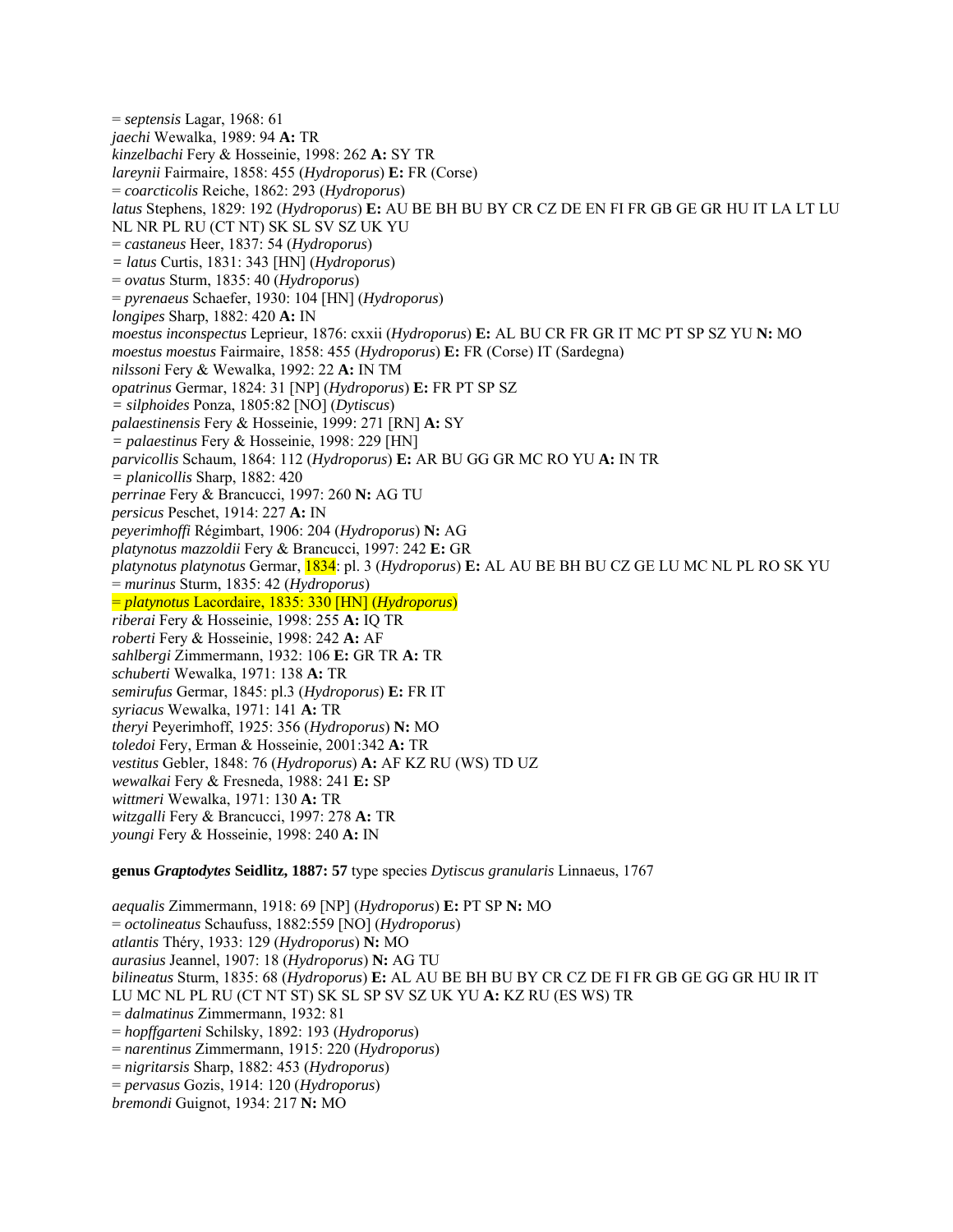*bussleri* Fery, 1994: 399 **A:** IS SY *castilianus* Fery, 1995: 40 **E:** SP *delectus* Wollaston, 1864: 76 (*Hydroporus*) **N:** CI *flavipes* Olivier, 1795: 38 [NP] (*Dytiscus*) **E:** BE BH BU CR FR GB GE GR IT LU NL PT SL SP SZ TR YU **N:**  AG MO TU **A:** TR = *cebennicus* Guignot, 1932: 410 = *concinnus* Stephens, 1835: 392 (*Hydroporus*) = *manducus* Schaufuss, 1882: 559 (*Hydroporus*) = *marmoratus* Stephens, 1835: 438 (*Hydroporus*) = *portalegrensis* Schaufuss, 1882: 559 (*Hydroporus*) *fractus* Sharp, 1882: 454 (*Hydroporus*) **E:** BU FR GR IT PT SP **N:** AG TU = *exsanguis* Bedel, 1925: 364 (*Hydroporus*) *granularis* Linnaeus, 1767: 667 (*Dytiscus*) **E:** AU BE BH BU BY CR CZ DE EN FI FR GB GE GR HU IR IT LA LS LT LU NL NR PL RU (CT NT ST) SK SL SV SZ UK = *funestus* Schilsky, 1888: 183 (*Hydroporus*) = *istrus* J.Müller, 1926: 290 = *pseudopictus* Zaitzev, 1928: 12 = *rhodanensis* Schaefer, 1952: 35 = *suturalis* P.W.J.Müller, 1821: 225 (*Hyphydrus*) = *unilineatus* Schrank, 1781: 204 (*Dytiscus*) *ignotus* Mulsant & Rey, 1861: 307 (*Hydroporus*) **E:** CR FR GR IT PT SP **N:** AG MO *= bihamatus* Chevrolat, 1861: 149 (*Hydroporus*) = *fallaciosus* Guignot, 1932: 402 = *ypsilon* Reiche, 1863: 127 (*Hydroporus*) *kuchtai* Breit, 1908: 59 (*Hydroporus*) **E:** SP (Islas Baleares) *parisii* Gridelli, 1939: 408 **N:** AG *pictus* Fabricius, 1787: 194 (*Dytiscus*) **E:** AU BE BH BU BY CR DE EN FI FR GB GE HU IR IT LA LS LT LU MC NL NR RU (CT NT ST) SK S<mark>L S</mark>Z UK YU = *arcuatus* Panzer, 1795: 75 (*Dytiscus*) = *cruciatus* Schilsky, 1890: 182 (*Hydroporus*) = *flexuosus* Marsham, 1802: 425 (*Dytiscus*) = *fortiterpunctatus* Guignot, 1932: 396 *pietrii* Normand, 1933: 297 **N:** AG TU *sedilloti phrygius* Guignot, 1942: 18 **E:** GR MC TR **A:** TR = *pseudophrygius* Guéorguiev, 1965: 494 *sedilloti sedilloti* Régimbart, 1878: 352 (*Hydroporus*) **A:** CY IS SY *siculus* Fery, 1995: 41 **E:** IT *snizeki* Hendrich, 1993: 392 **A:** UZ *varius* Aubé, 1838: 334 (*Hydroporus*) **E:** AU BU FR GE GR IT MA PT SP YU **N:** AG MO TU = *laeticulus* Sharp, 1882: 453 (*Hydroporus*) = *pauper* O.Schneider, 1903: 51 (*Hydroporus*) *veterator behningi* Zaitzev, 1927: 11 **A:** TR *veterator veterator* Zimmermann, 1918: 67 [NP] (*Hydroporus*) **E:** BU CR GR IT MC YU = *montenegrinus* Schaufuss, 1882: 559 (*Hydroporus*)

**genus** *Hydrocolus* **Roughley & Larson, 2000: 407** type species *Hydroporus paugus* Fall, 1923

*sahlbergi* Nilsson, 2001: 9 [RN] **E:** FI NR RU (NT) SV **A:** RU (ES) *= picicornis* J. Sahlberg, 1874: xiii [HN] (*Hydroporus*) *= picicornis* J. Sahlberg, 1875: 152 [HN] (*Hydroporus*)

**genus** *Hydroporus* **Clairville, 1806: 182** type species *Dytiscus fusculus* Schrank, 1781 (*= Dytiscus planus* Fabricus, 1781)

= *Hydatoporus* Gistel, 1856: 355 type species *Dytiscus palustris* Linnaeus, 1761

= *Hydrocoptus* Motschulsky, 1853: 5 type species *Dytiscus tristis* Paykull, 1798

= *Hydroporidius* Guignot, 1949: 9 type species *Hydroporus melanarius* Sturm, 1835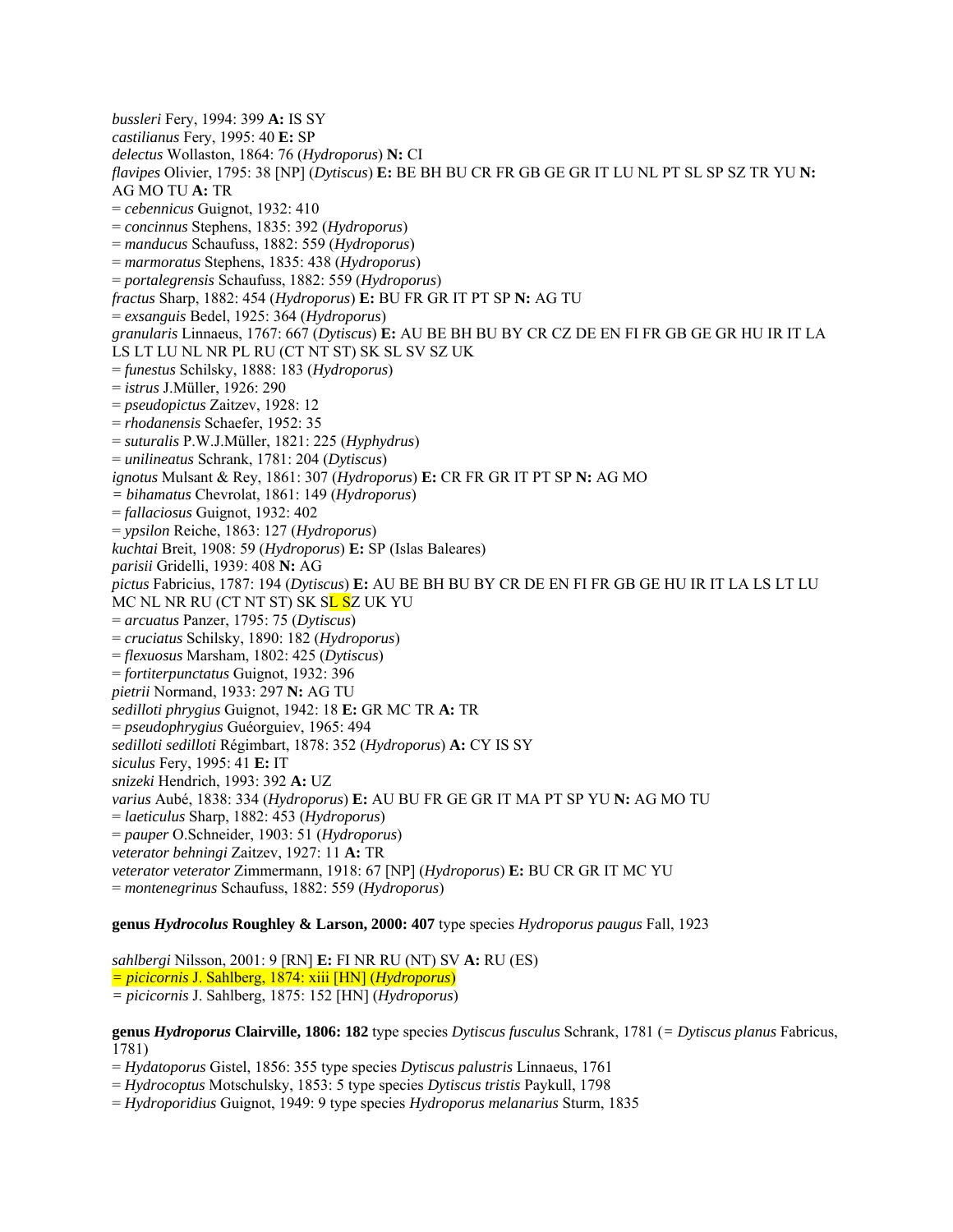= *Hydroporinus* Guignot, 1945: 22 type species *Hydroporus neglectus* Schaum, 1845

= *Hydrotarsus* Falkenström, 1938: 4 type species *Hydrotarsus lundbladi* Falkenström, 1938

= *Schizoporus* Ádám, 1996: 20 type species *Hydroporus angustatus* Sturm, 1853

= *Sternoporus* Falkenström, 1930: 24 type species *Hydroporus longicornis* Sharp, 1871

*acutangulus* Thomson, 1856: 202 **E:** FI NR RU (NT) SV **A**: MG RU (ES WS) = *aenescens* J. Sahlberg, 1880: 50 = *pectoralis* J. Sahlberg, 1880: 51 [HN] = *punctatulus* J. Sahlberg, 1889: 221 = *sumakovi* Poppius, 1912: 107 = *zaitzevi* Jacobson, 1908: 425 [RN] *amguemensis* Shaverdo, 2003:59 **A:** RU (FE) *ampliatus ampliatus* Zaitzev, 1927: 13 **E:** RU (ST) **A:** AR IN *ampliatus colchicus* Bilyashiwsky, 2004:47 **E:** GG *analis* Aubé, 1838: 294 **E:** FR (Corse) IT *anatolicus* J.Balfour-Browne, 1963: 2 **A:** TR *angusi* Nilsson, 1990: 33 **A:** CH (JIL) JA RU (ES FE) *angustatus* Sturm, 1835: 53 **E:** AR AU BE BH BU BY CR CZ DE EN FI FR GB GE GG HU IR IT LA LS LT LU MC MD NL NR PL RU (CT NT ST) SK SL SV SZ UK **A:** KZ RU (ES WS) TR = *acuminatus* Sturm, 1835: 74 *askalensis* Wewalka, 1992: 56 **A:** TR *basinotatus* Reiche, 1864: 234 **E:** SP **N:** MO = *venator* Sharp, 1882: 465 *bergmani* Nilsson, 1995: 23 **A:** RU (FE) *bodemeyeri* Ganglbauer, 1900: 139 **E:** AL BU GR **A:** TR = *bulgaricus* Hlisnikovský, 1955: 100 = *collarti* Guignot, 1949: 7 = *guignoti* Gschwendtner, 1935: 205 *brancoi brancoi* Rocchi, 1981: 150 **E:** PT SP *brancoi gredensis* Fery, 1999: 234 **E:** PT SP *brancuccii* Fery, 1987: 65 **E:** PT SP *brevis* R.F. Sahlberg, 1834: 3 **E:** BY DE EN FI GE LA NR PL RU (CT NT) SV **A:** RU (ES WS) *breviusculus* Poppius, 1905: 14 **A:** CH (JIL) RU (ES FE) *brucki* Wehncke, 1875: 234 **E:** GR **A:** CY LE TR *cantabricus* Sharp, 1882: 457 **E:** SP *carli* Wewalka, 1992: 52 **A:** YE *compunctus* Wollaston, 1865: 65 **N:** CI *constantini* Hernando & Fresneda, 1996: 155 **E:** SP *crinitisternus* Shaverdo & Fery, 2001:34 **A:** KZ MG *cuprescens* K.W. Miller & Fery, 1995: 405 **A:** CY *decipiens* Sharp, 1878: 113 **E:** PT SP *discretus* Fairmaire & Brisout, 1859: 28 **E:** AL AU BE BH BU BY CR CZ DE EN FI FR GB GE GR HU IR IT LA LS LU MC NL NR PL PT RU (CT NT ST) SK SL SP SV SZ UK YU **N:** MO **A:** AF CH (XIN) CY IN KA NP PA RU (ES) TR = *alpestris* Falkenström, 1939: 15 = *corsicus* Wehncke, 1872: 163 = *cyprius* Régimbart, 1878: 352 = *lundbladi* Falkenström, 1939: 12 = *maurus* Sharp, 1882: 463 = *pescheti* Guignot, 1930: 191 = *sublaevis* Falkenström, 1922: 184 [HN] = *tatricus* Kinel, 1949: 396 *distinguendus* Desbrochers des Loges, 1871: 338 **E:** FR IT **N:** AG = *avunculus* Fairmaire, 1872: lxxii = *gridellii* Focarile, 1960: 68 *dobrogeanus* Ieniştea, 1962: 424 **E:** AU BH BU GR HU IT RO SK **A:** CY TR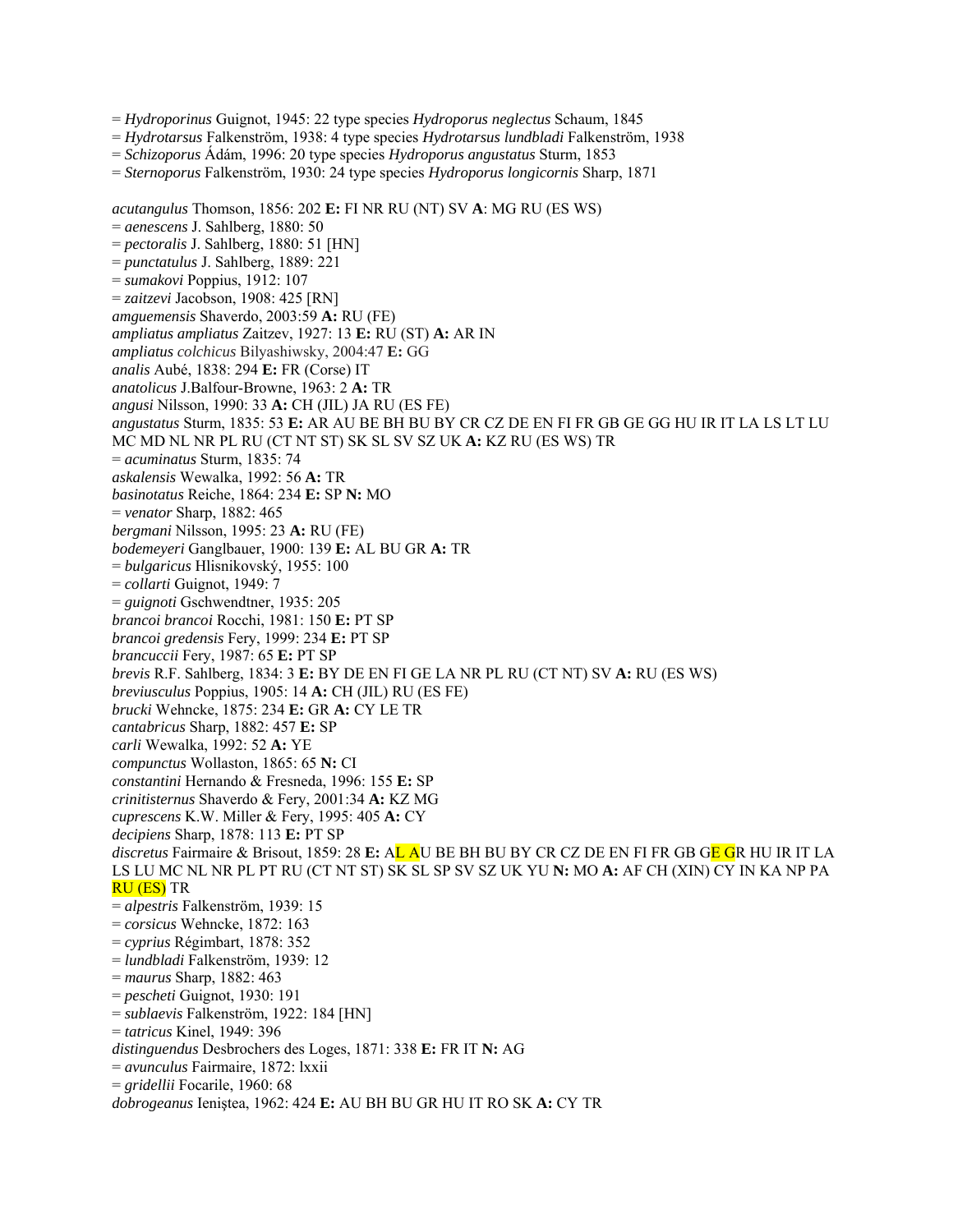*elongatulus* Sturm, 1835: 52 **E:** AU BE BY CZ DE EN FI FR GB GE LT NL NR PL RU (CT NT) SK SV **A:** RU (ES WS) = *eugeniae* Zaitzev, 1909: 63 = *lenensis* Poppius, 1905: 15 *errans* Sharp, 1882: 462 **N:** CI *erythrocephalus* Linnaeus, 1758: 412 (*Dytiscus*) **E:** AB AU BE BH BU BY CR CZ DE EN FA FI FR GB GE GG HU IR IT LA LT LU NL NR PL RU (CT NT) SK SL SV SZ UK **A:** KZ RU (ES WS) TR = *deplanatus* Gyllenhal, 1826: 178 (*Hyphydrus*) = *derelictus* Clark, 1862: 471 = *faroensis* Mjöberg, 1917: 10 = *sericeus* Eschscholtz, 1818: 459 (*Dytiscus*) = *subcostatus* Gerhardt, 1909: 2 *erzurumensis* Erman & Fery, 2000:172 **A:** TR *ferrugineus* Stephens, 1829: 193 **E:** AU BE BU CR CZ FR GB GE HU IT LU PL SK SL SZ UK YU = *victor* Aubé, 1838: 300 *feryi* Wewalka, 1992: 54 **N:** AG TU *foveolatus* Heer, 1839: 157 **E:** AU BH FR GE HU IT PL SP SZ = *apfelbecki* Ganglbauer, 1891: 475 = *atropos* Mulsant & Godart, 1860: 179 = *nivalis* Heer, 1839: 157 *fuscipennis* Schaum, 1868: 64 [RN] **E:** AU BY DE EN FI GE HU LA LT MC NR PL RU (CT NT ST) SK SV UK **A:** JA KZ MG RU (ES FE WS) TM **NAR**  = *criniticoxis* Larson, 1975: 301 = *flavipennis* Munster, 1932: 84 = *piceus* Sturm, 1835: 66 [HN] = *puberulus* Mannerheim, 1853: 163 [HN] *geniculatus* Thomson, 1856: 200 **E:** FI NR RU (NT) SV **A:** RU (ES WS) **NAR**  = *opacus* Wehncke, 1872: 163 = *pilipes* J. Sahlberg, 1921: 3 = *subseriatus* J. Sahlberg, 1910: 171 *georgicus* Bilyashiwsky, 2004:44 **E:** GG *glabriusculus* Aubé, 1838: 312 **E:** BY DE FI GB GE IR LA LT NL NR PL RU (NT) SV **A:** RU (ES WS) *glasunovi* Zaitzev, 1905: 26 **A:** AF CH (XIN) KI TD = *macrocephalus* Gschwendtner, 1923: 100 *goldschmidti* Gschwendtner, 1923: 101 **A:** CH (XIN) KI UZ *= recidivus* Gschwendtner, 1923: 103 *gueorguievi* Wewalka, 1975: 91 **E:** BU *guernei* Régimbart, 1891: 202 **E:** AZ *gyllenhalii* Schiødte, 1841: 434 **E:** AU BE BU BY CR CZ DE FI FR GB GE IR IT LU NL NR PL PT RU (NT) SK SP SV *hebaueri* Hendrich, 1990: 244 **E:** AL BH BU GR HU SK TR YU (Crna Gora) *hellenicus* Mazzoldi & Toledo, 1992: 183 **E:** GR *humilis* Klug, 1834: t.33/11 **N:** EG **A:** IS SI = *sinaicus* Wewalka, 1984: 133 *hygrotoides* Fery, 2000: 1248 [RN] **A:** CH (JIX BEI) *= discedens* Sharp, 1882: 396 [HN] (*Coelambus*) *ijimai* Nilsson & Nakane, 1993: 424 **A:** JA *incognitus* Sharp, 1869: 84 **E:** AU BE BY CZ DE EN FI FR GB GE HU IR IT LA LU NL NR PL PT RO RU (CT NT ST) SK SL SP SV SZ UK **A:** RU (ES WS) = *discedens* Régimbart, 1877: cxxxix = *ellypticus* Pétri, 1912: 44 = *seidlitzi* Gerhardt, 1899: 5 *incommodus* Fery, 2006: 24 **E:** SK *ineptus* Sharp, 1882: 462 **A:** SY *inscitus* Sharp, 1882: 463 **A:** IQ KU OM YE *jacobsoni* Zaitzev, 1927: 17 **E:** GG RU (ST) **A:** TR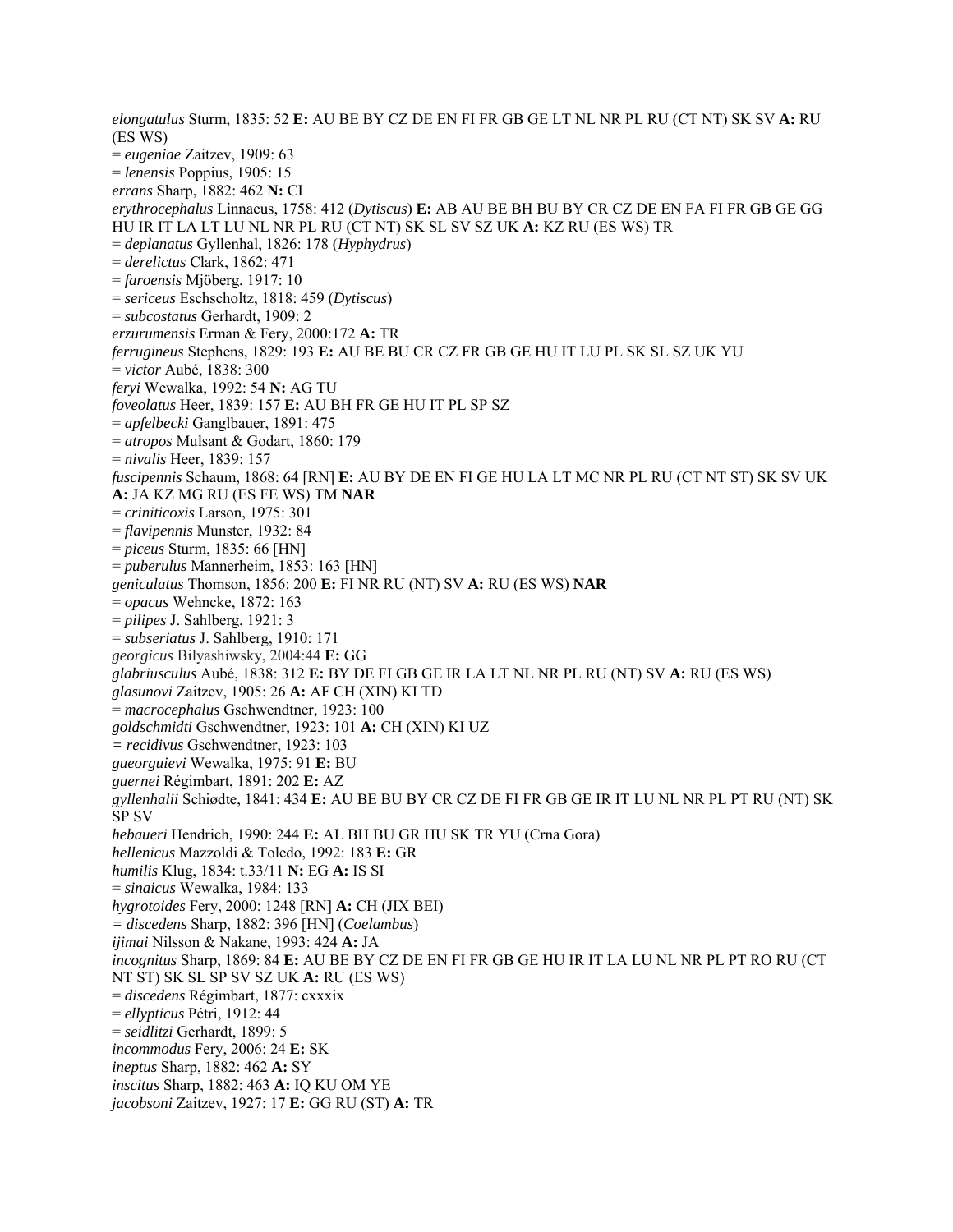*jonicus caucasicus* Zaitzev, 1927: 12 **E:** AR GG **A:** TR *jonicus jonicus* L.Miller, 1862: 276 **E:** AL BH BU CR GR IT MC SL YU (Crna Gora) *jurjurensis* Régimbart, 1895: 29 **N:** AG *kabakovi* Fery & Petrov, 2006:88 **A:** MG RU (ES) *kasyi* Wewalka, 1984: 132 **A:** CY SY TR *kozlovskii* Zaitzev, 1927: 15 **E:** AR GG RU (ST) **A:** IN LE TR *kraatzii* Schaum, 1868: 384 **E:** AU BH BU CZ EN FR GE IT PL SK SZ UK = *hedwigi* Reitter, 1897: 45 *kryshtali* Bilyashivsky, 1993: 15 **E:** UK *lapponum* Gyllenhal, 1808: 532 (*Hyphydrus*) **E:** FI NR RU (NT) SV **A:** RU (ES WS) **NAR**  = *kolstromi* J. Sahlberg, 1875: 145 = *labradorensis* Fall, 1923: 71 = *obtusipennis* J. Sahlberg, 1875: 146 *laticollis* Zimmermann, 1922: 20 **A:** RU (FE) *lenkoranensis* Fery, 1999: 255 **E:** AB GG *libanus* Régimbart, 1901: 101 **A:** LE TR *limbatus* Aubé, 1838: 292 **E:** FR IT PT SP **N:** AG LB MO TU *lluci* Fery, 1999: 244 **E:** SP (Islas Baleares) *longicornis* Sharp, 1871: 205 [RN] **E:** AU BE BU **BY** CZ DE FI FR GB GE HU IR IT LA LT LU NR PL RU (CT NT) SV SZ UK **A:** RU (WS) = *parallelus* Sharp, 1869: 84 [HN] *longulus* Mulsant & Rey, 1861: 305 **E:** AU BE FR GB GE IR IT LU NL SP SZ **N:** MO = *celatus* Clark, 1862: 473 *lucasi* Reiche, 1866: 19 [RN] [NP] **E:** BH FR IT GR PT SP **N:** AG CI LB MO TU = *basiclarior* Gozis, 1914: 164 [RN] = *bonnairii* Fairmaire, 1872: lxxii = *confusus* Lucas, 1846: 96 [HN] = *lucasii* Reiche, 1872:24 [RN] [HN] = *nigriceps* Schaum, 1864: 110 [HN] *= perplexus* Schaum, 1847: 39 [RN] *lundbladi* Falkenström, 1938: 4 (*Hydrotarsus*) **N:** MR *marginatus* Duftschmid, 1805: 269 (*Dytiscus*) **E:** AL AR AU BE BH BU CR CZ FR GB GE GG GR HU IT MC NL PL RU (ST) SK SL SP SZ TR UK YU **N:** AG MO **A:** IN IS KZ TR = *bosnicus* Apfelbeck, 1909: 496 = *pallens* Zimmermann, 1915: 222 [HN] *mariannae* Wewalka, 1974: 106 **A:** IS *martensi* Brancucci, 1981: 180 **A:** KA *melanarius* Sturm, 1835: 59 **E:** AU BE BH BY CZ DE EN FI FR GB GE HU IR IT LA LS LT LU NL NR PL RU (CT NT ST) SK SL SV SZ UK YU **A:** RU (WS) = *montanus* Helliesen, 1890: 23 = *monticola* Sharp, 1869: 84 = *munsterii* Helliesen, 1890: 22 = *obscuricornis* J. Sahlberg, 1921: 3 = *ruficornis* Zetterstedt, 1838: 139 *memnonius* Nicolai, 1822: 33 **E:** AB AU BE BH BU BY CR CZ DE EN FA FI FR GB GE GR HU IR IT LA LS LT LU NL NR PL RU (CT NT ST) SK SL SP SV SZ UK **N:** AG EG MO = *castaneus* Aubé, 1838: 302 [HN] = *incertus* Aubé, 1838: 306 = *insularis* Sharp, 1882: 457 = *jugularis* Babington, 1832: 328 = *niger* Sturm, 1835: 44 [HN] = *revelierei* Sharp, 1882: 458 = *subelongatus* Stephens, 1835: 392 *morio* Aubé, 1838: 307 **E:** AU BE BY CZ DE EN FI FR GB GE IR LA LT NL NR PL RU (CT NT) SK SV **A:** JA MG RU (ES FE WS) **NAR**  = *atriceps* Crotch, 1870: 96 [RN]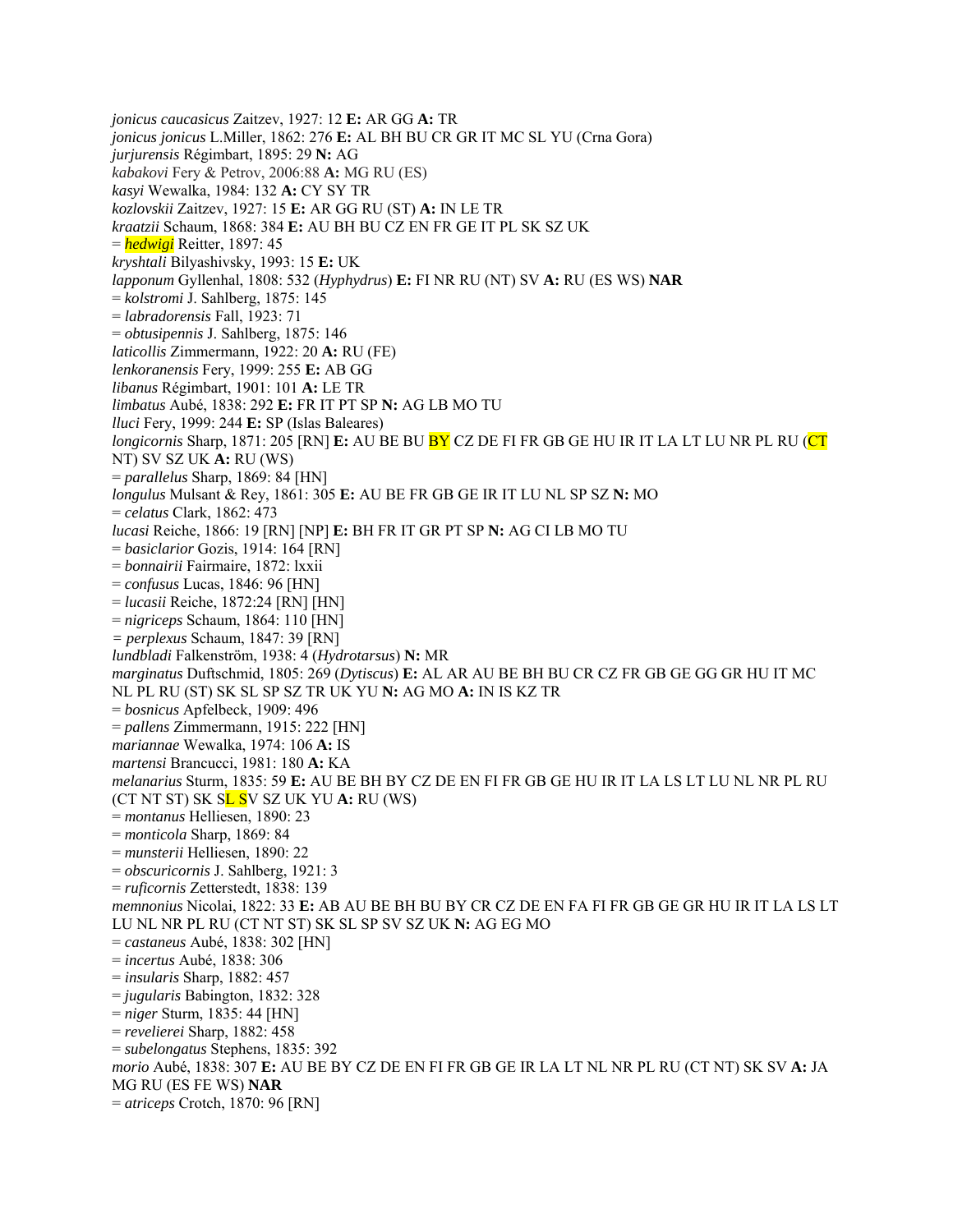= *caliginosus* LeConte, 1850: 215 = *caminarius* Motschulsky, 1860: 100 = *lugubris* Motschulsky, 1845: 353 [HN] = *melancholicus* Motschulsky, 1860: 100 [RN] = *scaphiformis* Sharp, 1871: 205 = *valliger* Hellén, 1929: 36 = *watanabei* Takizawa, 1933: 174 *multiguttatus* Régimbart, 1878: 351 **A:** IS JO SY = *ortali* Wewalka, 1984: 136 *nanpingensis* Toledo & Mazzoldi, 1996: 241 **A:** CH (SCH) *neclae* Erman & Fery, 2006: 41 **A:** TR *necopinatus necopinatus* Fery, 1999: 248 **E:** PT SP *necopinatus robertorum* Fery, 1999: 250 **E:** FR GB (Channel Isles) *necopinatus roni* Fery, 1999: 253 **E:** GB *neglectus* Schaum, 1845: 409 **E:** AU BE BY CZ DE EN FI FR GB GE HU IR LA LT LU NL NR PL RU (CT NT) SK SV SZ UK **A:** RU (WS) = *incrassatus* C. G. Thomson, 1871: 366 *nevadensis* Sharp, 1882: 481 **E:** PT SP *nigellus* Mannerheim, 1853: 163 **E:** AN AR AU BU DE FI FR GE GG IT NR PL RU (CT) SP SV SZ **A:** IN KZ RU (FE WS) TR **NAR**  = *bungei* Zaitzev, 1910: 31 = *mtiula* Zaitzev, 1927: 14 = *obscuripes* Motschulsky, 1860: 100 = *pyrenaeus* Wehncke, 1872: 163 = *sieversi* J. Sahlberg, 1910: 173 = *tungus* Zaitzev, 1910: 32 *nigrita* Fabricius, 1792: 201 (*Dytiscus*) **E:** AU BE BH BU BY CR CZ DE EN FA FI FR GB GE HU IC IR IT LA LT LU MC NL NR PL PT RU (CT NT ST) SK SL SP SV SZ UK **A:** KZ RU (ES WS) = *bisbiguttatus* J. Sahlberg, 1921: 1 = *convexior* Seidlitz, 1887: 67 = *glabellus* Thomson, 1867: 80 *= melaenus* Nicolai, 1822: 34 = *monilicornis* J. Sahlberg, 1875: 154 = *obovatus* J. Sahlberg, 1880: 52 = *subalpinus* C. G. Thomson, 1871: 365 = *trivialis* Stephens, 1828: 59 *normandi alhambrae* Fery, 1999: 242 **E:** SP *normandi ifnii* Fery, 1999: 241 **N:** MO *normandi ifranensis* Fery, 1999: 239 **N:** MO *normandi normandi* Régimbart, 1903: 254 **E:** FR PT SP *notabilis* LeConte, 1850: 216 **E:** FI NR RU (CT NT) SV **A:** RU (ES FE WS) **NAR**  = *arcticus* Thomson, 1856: 197 = *fennicus* Seidlitz, 1887: 66 = *tomentosus* Poppius, 1905: 12 *notatus* Sturm, 1835: 62 **E:** BY CZ DE EN FI FR GE HU LA LT NL PL RU (CT NT) SV UK **A:** RU (ES WS) = *sacha* Zaitzev, 1910: 30 *oasis* Wewalka, 1992: 53 **N:** EG *obscurus* Sturm, 1835: 65 **E:** AU BE BY CR CZ DE EN FI FR GB GE IR LA LT LU NL NR PL RU (CT NT ST) SK SV SZ UK **A:** RU (WS) **NAR**  = *hockingi* Larson, 1975: 296 *obsoletus* Aubé, 1838: 298 **E:** CR DE FR GB GE GR IR IT NR PT SP SV **N:** AG LB MO MR TU **A:** SY TR *paganettianus* Scholz, 1923: 183 **E:** PT SP *palustris* Linnaeus, 1761: 216 (*Dytiscus*) **E:** AB AN AR AU BE BH BU BY CR CZ DE EN FA FI FR GB GE GG GR HU IR IT LA LS LT LU MC NL NR PL RU (CT NT ST) SK SL SP SV SZ UK YU **A:** IN RU (ES WS) TR = *apicalis* Schilsky, 1888: 183 = *buresi* Mařan, 1938: 95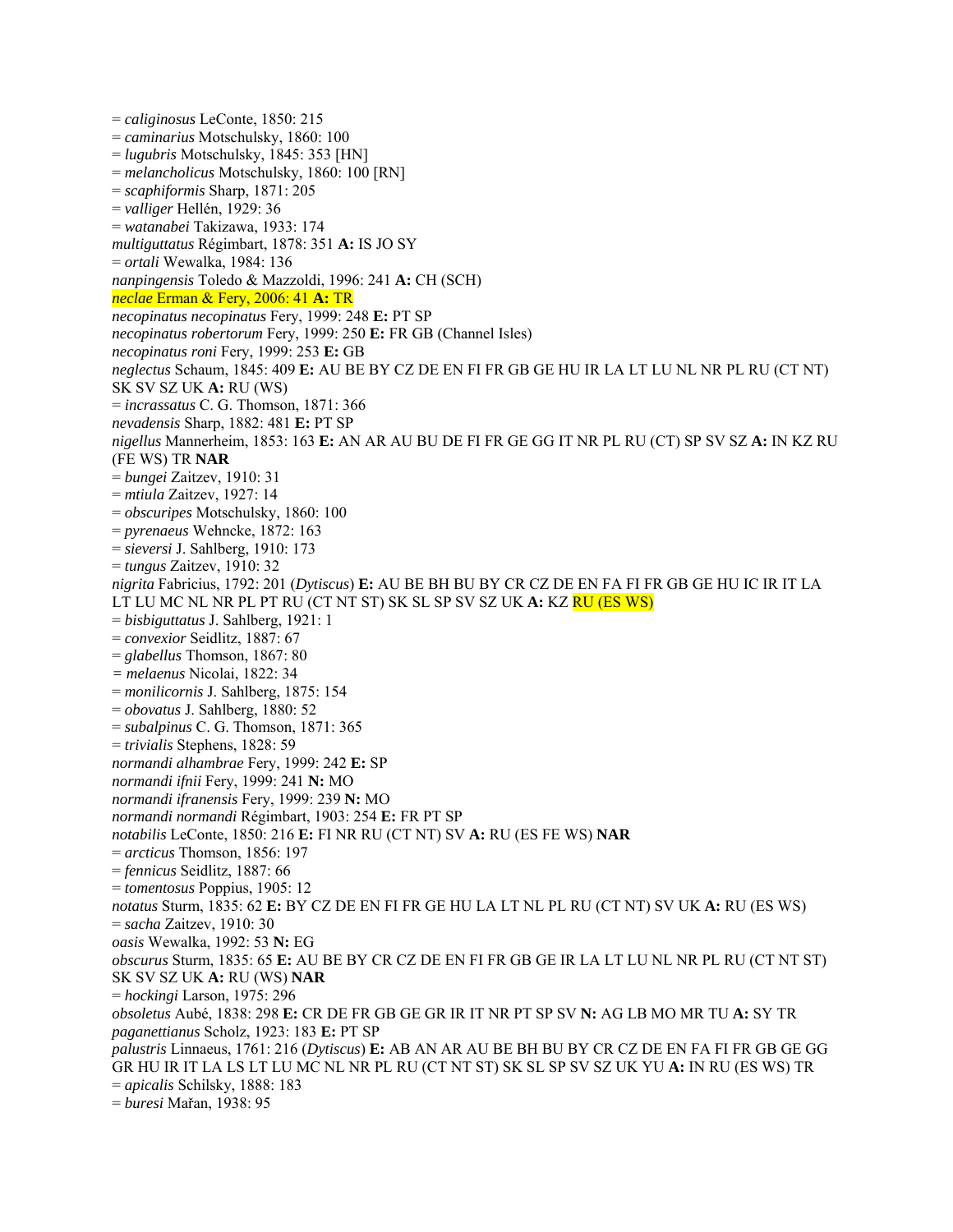= *cambriensis* Curtis, 1831: 343 = *cristatomarginatus* Goeze, 1777: 625 (*Dytiscus*) = *fimbriatus* Gmelin, 1790: 1957 [HN] (*Dytiscus*) = *fuscorufus* Munster, 1927: 160 = *lituratus* Fabricius, 1781: 296 (*Dytiscus*) = *proximus* Stephens, 1828: 55 = *sexpustulatus* Fabricius, 1777: 239 (*Dytiscus*) = *styriacus* Seidlitz, 1887: 70 = *tinctus* Clark, 1862: 326 = *variegatus* Geoffroy, 1785: 68 (*Dyticus*) *pfefferi* Wewalka, 1974: 107 [RN] **E:** GR = *orientalis* Hlisnikovský, 1955: 87 [HN] *pilosus* Guignot, 1949: 5 (*Hydrotarsus*) **N:** CI *planus* Fabricius, 1781: 501 (*Dytiscus*) **E:** AB AL AR AU BE BH BU BY CR CZ DE EN FI FR GB GE GG GR HU IR IT LA LT LU MC NL NR PL PT RU (CT NT ST) SK SL SP SV SZ TR UK YU **N:** AG MO **A:** IN IQ KZ LE RU (WS) TM TR *= flavipes* Dalla Torre, 1879: 40 = *frisius* Verhoeff, 1891: 23 = *fuscatus* Stephens, 1828: 62 = *fusculus* Schrank, 1781: 203 (*Dytiscus*) = *holosericeus* Marsham, 1802: 427 (*Dytiscus*) = *humeralis* Marsham, 1802: 422 (*Dytiscus*) = *lividus* Geoffroy, 1785: 68 (*Dyticus*) = *nigricans* Schrank, 1781: 205 (*Dytiscus*) = *nigriceps* Preller, 1862: 23 = *pallescens* Seidlitz, 1887: 72 = *sordidus* Herbst, 1784: 126 (*Dytiscus*) *productus* Fairmaire, 1880: 248 **N:** AG TU = *occultus* Sharp, 1882: 456 *pseudopubescens* Zimmermann, 1919: 166 **A:** RU (ES WS) = *punctatissimus* Poppius, 1905: 14 [HN] *puberulus* LeConte, 1850: 215 **E:** FI NR RU (NT) SV **NAR**  = *levanderi* J. Sahlberg, 1889: 221 *pubescens* Gyllenhal, 1808: 536 (*Hyphydrus*) **E:** AB AL AU BE BH BU CR CZ DE EN FA FI FR GB GE GG GR IR IT LA LU MC NL NR PL PT RU (CT NT ST) SK SL SP SV SZ TR UK YU **N:** AG LB MO TU **A:** CY IN IS JO LE SY TR = *antidotus* Sharp, 1882: 462 = *caliginosus* Stephens, 1839:69 = *estrellensis* Schaufuss, 1882: 559 = *fulvipennis* Munster, 1932: 84 = *roseni* Zimmermann, 1919: 175 = *scaphula* Sturm, 1835: 58 = *scopularis* Schiødte, 1841: 439 *punctipennis* J. Sahlberg, 1880: 50 **A:** RU **(**ES WS) *regularis* Sharp, 1882: 482 **E:** FR (Corse) IT (Sardegna) *rufifrons* O.F. Müller, 1776: 73 (*Dytiscus*) **E:** AU BE BY CR CZ DE EN FI FR GB GE HU IT LA LT NL NR PL RU (CT NT ST) SK SL SV SZ UK **A:** RU (ES WS) = *duftschmidti* Rye, 1872: 47 [RN] = *intermedius* J. Sahlberg, 1880: 49 = *piceus* Stephens, 1828: 62 *= ruficeps* Nicolai, 1822: 33 = *rufifrons* Duftschmid, 1805: 270 [HN] (*Dytiscus*) *sabaudus sabaudus* Fauvel, 1865: 276 **E:** AU BU CZ FR GE IT MC PL SK SL SP SZ UK = *alticola* Sharp, 1882: 468 = *scholzi* W.Kolbe, 1899: 24 *sabaudus sierranevadensis* Shaverdo, 2004: 24 **E:** SP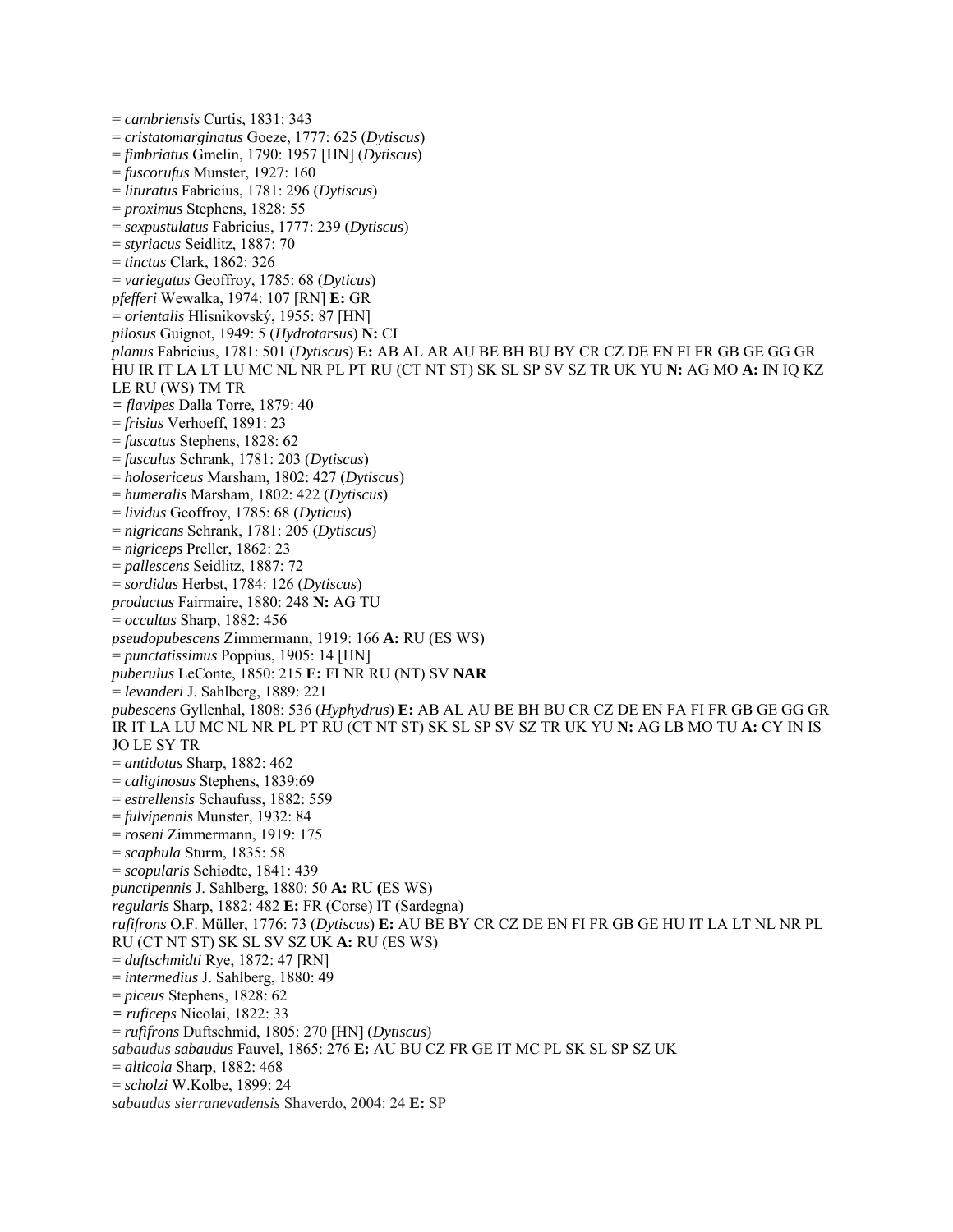*saghaliensis* Takizawa, 1933: 173 **A:** JA RU (FE) *sanfilippoi* Ghidini, 1958: 13 **E:** IT *sardomontanus* Pederzani, Rocchi & Schizzerotto, 2004: 129 **E:** IT (Sardegna) *scalesianus* Stephens, 1828: 57 **E:** AU BY CZ DE EN FI FR GB GE HU IR LA NL NR PL RU (CT NT) SV UK **A:** RU (WS) = *pygmaeus* Sturm, 1835: 73 [HN] *semenowi* Jakovlev, 1897: 41 **E:** FI NR RU (CT NT) SV = *afflatus* Scholz, 1917: 250 = *longitarsis* J. Sahlberg, 1910: 168 *sibiricus* J. Sahlberg, 1880: 49 **A:** RU (ES FE WS) **NAR**  = *boreus* Gordon, 1981: 106 *= sibiricus* Sharp, 1882: 466 [HN] *springeri* J. Müller, 1924: 72 **E:** IT SL *striola* Gyllenhal, 1826: 181 (*Hyphydrus*) **E:** AU BE BH BY CZ DE EN FI FR GB GE HU IR IT LA LT LU NL NR PL RU (CT NT ST) SV UK **A:** KZ RU (ES WS) **NAR**  = *ambiguus* Aubé, 1838: 287 = *subtonsus* LeConte, 1855: 297 *= vittula* Erichson, 1837: 178 *submuticus* Thomson, 1874: 537 **E:** FI NR RU (CT NT) SV **A:** CH (JIL) JA RU (ES FE WS) = *konoi* Nakane, 1963: 25 = *penitus* Guignot, 1945: 20 = *rubripes* J. Sahlberg, 1875: 151 *= rufipes* J. Sahlberg, 1874: xiii [HN] *talyschensis* Bilyashiwsky, 2004:45 **E:** AB *tatianae* Fery & Petrov, 2006:83 **A:** RU (WS) *teres* Sharp, 1882: 458 **A:** JO SY *tessellatus* Drapiez, 1819: 43 [NP] (*Dytiscus*) **E:** AB AL BE BH BU CR FR GB GG GR IR IT MA MC NL PT RU (ST) SP YU **N:** AG EG MO TU **A:** CY IN IQ IS LE SY TR = *chrysostomus* Gozis, 1914: 161 = *habelmanni* Wehncke, 1876: 76 = *nigricollis* Desbrochers des Loges, 1871: 339 *= pueli* Barthe, 1916: 245 = *xanthopus* Stephens, 1835: 393 *thracicus* Guéorguiev, 1966: 71 **E:** AR BU **A:** TR *tibetanus* Zaitzev, 1953: 169 **A:** CH (SCH XIZ) *tokui* Satô, 1985: 51 **A:** JA *transgrediens* Gschwendtner, 1923: 109 **E:** AB AR GG RU (ST) UK **A:** IN TM TR = *ponticus* Zaitzev, 1927: 16 *tristis* Paykull, 1798: 232 (*Dytiscus*) **E:** AU BE BH BU BY CR CZ DE EN FI FR GB GE HU IR IT KZ LA LS LT LU MC NL NR PL RU (CT NT) SK SL SV SZ UK **A:** JA RU (ES FE WS) **NAR**  = *ampliceps* J. Sahlberg, 1921: 2 = *ruficapillus* Mannerheim, 1852: 304 = *varians* LeConte, 1850: 215 *tuvaensis* Pederzani, 2001:234 **A:** RU (ES) *uenoi* Nakane, 1963: 25 **A:** CH (HEI JIL QIN) JA MG RU (ES FE) *umbrosus* Gyllenhal, 1808: 538 (*Hyphydrus*) **E:** AU BE BY CZ DE EN FI FR GB GE HU IR LA LT LU NL NR PL RU (CT NT ST) SV SZ UK **A:** RU (ES FE WS) = *minutus* Stephens, 1828: 59 *vagepictus* Fairmaire & Laboulbène, 1855: 208 **E:** FR PT SP *vespertinus* Fery & Hendrich, 1988: 145 **E:** PT SP *yakutiae* Nilsson, 1990: 34 **A:** RU (FE) *zimmermanni* J. Müller, 1926: 288 **E:** BH CR SL YU = *bicolor* J. Müller, 1933: 202

**genus** *Iberoporus* **Castro & Delgado, 2001:34** type species *Iberoporus cermenius* Castro & Delgado, 2001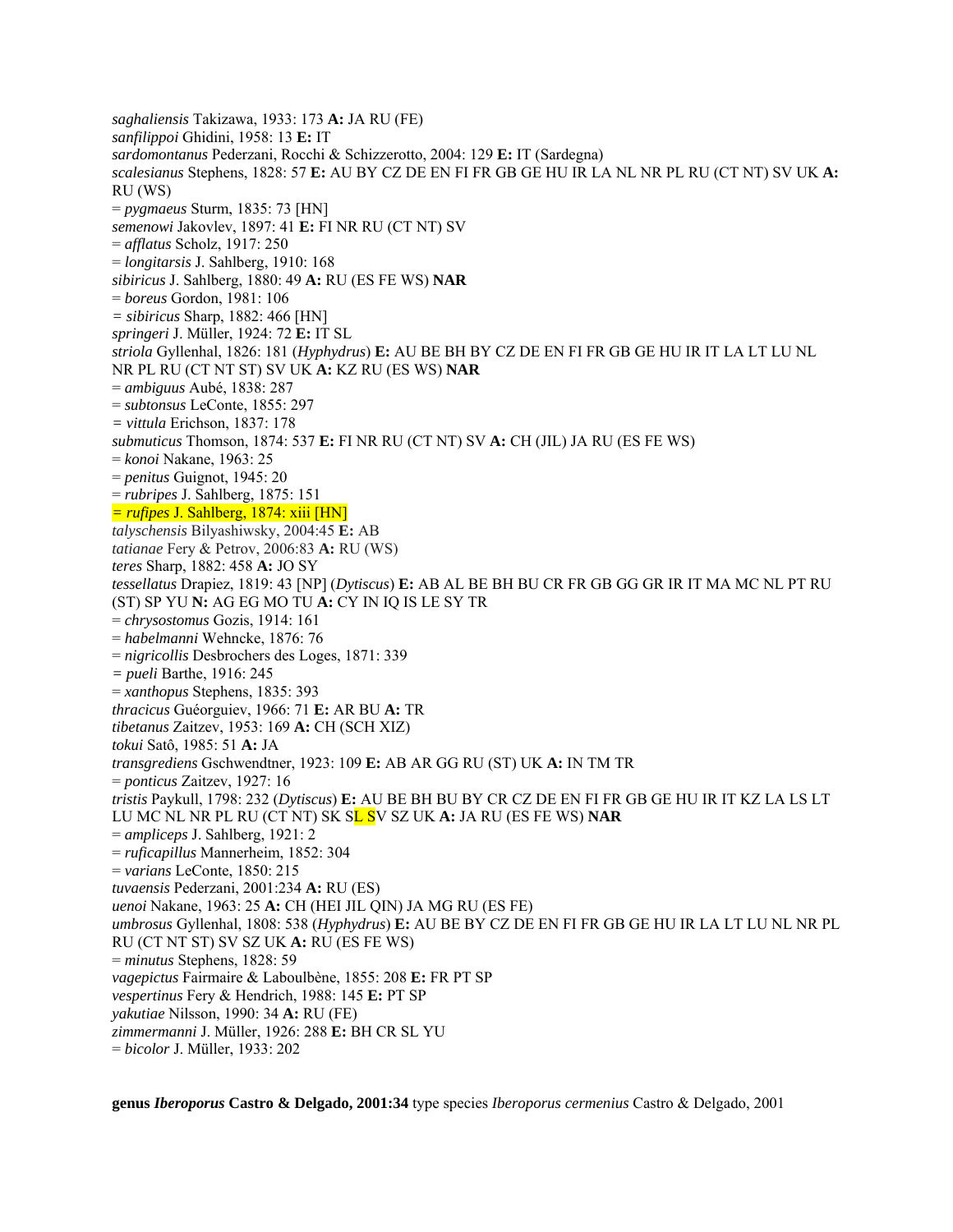*cermenius* Castro & Delgado, 2001:35 **E:** SP

**genus** *Metaporus* **Guignot, 1945: 6** type species *Hydroporus meridionalis* Aubé, 1838

*meridionalis* Aubé, 1838: 327 (*Hydroporus*) **E:** FR IT PT SP **N:** AG MO TU = *lusitanicus* Scholz, 1916: 172 (*Hydroporus*) = *scriptus* Régimbart, 1895: 24 (*Hydroporus*) *orientalis* Toledo & Hosseinie, 2003: 59 **A:** IN

**genus** *Nebrioporus* **Régimbart, 1906: 237** type species *Hydroporus kilimandjarensis* Régimbart, 1906

**subgenus** *Nebrioporus* Régimbart, 1906: 237 type species *Hydroporus kilimandjarensis* Régimbart, 1906

= *Potamodytes* Zimmermann, 1919: 184 [HN] type species *Dytiscus elegans* Panzer, 1794

= *Potamonectes* Zimmermann, 1921: 87 [RN] type species *Dytiscus elegans* Panzer, 1794

= *Rhabdonectes* Houlbert, 1934: 68 type species *Hydroporus carinatus* Aubé, 1836

*airumlus* Kolenati, 1845: 85 (*Hydroporus*) **E:** AB AR GG PL RU (ST) UK **A:** AF CH (BEI GAN GUI HEB HEI HEN JIA LIA NMO SCH SHA SHN SHX XIN YUN) HP IN IS KA KI KZ MG PA RU (ES) TD TM TR UZ *= amurensis* Sharp, 1882: 427 (*Deronectes*) *= kashmirensis* Régimbart, 1899: 195 (*Hydroporus*) = *rybinskii* Kinel, 1936: 199 (*Deronectes*) *anchoralis* Sharp, 1884: 442 (*Deronectes*) **A:** JA *assimilis* Paykull, 1798: 236 (*Dytiscus*) **E:** AU BY CR DE EN FI FR GB GE IR LA NR RU (CT NT) PL SV SZ YU **A:** RU (ES WS) = *affinis* Sturm, 1835: 17 (*Hydroporus*) = *frater* Kunze, 1818: 62 (*Hyphydrus*) = *hyperboreus* Gyllenhal, 1826: 175 (*Hyphydrus*) *balli* Vazirani, 1970: 127 (*Potamonectes*) **A:** HP PA UP *banajai* Brancucci, 1980: 106 (*Potamonectes*) **A:** IQ SA *brownei* Guignot, 1949: 44 (*Potamonectes*) **A:** CH (GUI HUN SCH) *bucheti bucheti* Régimbart, 1898: 89 (*Hydroporus*) **E:** FR IT *bucheti cazorlensis* Lagar, Fresneda & Hernando, 1987: 93 (*Potamonectes*) **E:** SP *carinatus* Aubé, 1838: 238 (*Hydroporus*) **E:** PT SP *clarkii* Wollaston, 1862: 438 (*Hydroporus*) **E:** IT PT SP **N:** AG CI MO TU **A:** TR = *andalusiae* Clark, 1862: 469 (*Hydroporus*) = *subtruncatus* Fairmaire, 1876: 49 (*Hydroporus*) = *unilineatus* Báguena Corella, 1935: 88 (*Hydroporus*) *croceus* Angus, Fresneda & Fery, 1993: 298 **E:** SP *crotchi* Preudhomme de Borre, 1871: xiii (*Hydroporus*) **A:** SI *depressus* Fabricius, 1775: 233 (*Dytiscus*) **E:** BY DE EN FI GB GE HU IR LA LT NR PL RU (CT NT ST) SL SV UK **A:** RU (ES WS) **NAR**  = *boristhenicus* Hochhuth, 1871: 233 (*Hydroporus*) *= intermedius* Franck, 1935: 239 (*Deronectes*) = *latescens* Falkenström, 1932: 185 (*Deronectes*) = *neuhoffii* Cederhielm, 1798: 32 (*Dytiscus*) = *pallidus* Heer, 1837: 54 (*Hydroporus*) *elegans* Panzer, 1794: 24/t.5 (*Dytiscus*) **E:** AU BE BH CR CZ FR GB GE HU IT LS LU NL PT SK SL SP SZ = *brevis* Sturm, 1835: 9 [HN] (*Hydroporus*) = *marginicollis* Aubé, 1838: 229 (*Hydroporus*) *fabressei* Régimbart, 1901: 324 (*Hydroporus*) **E:** FR PT SP *fenestratus* Germar, 1836: t.3 (*Hydroporus*) **E:** IT = *schaumei* Aubé, 1842: 229 (*Hydroporus*) *hostilis* Sharp, 1884: 448 (*Deronectes*) **A:** CH (JIL LIA TAI) JA NC RU (FE) SC *indicus* Sharp, 1882: 431 (*Deronectes*) **A:** AF AP CH (YUN XIZ) HP KA NP PA UP **ORR**  *= manii* Vazirani, 1970: 124 (*Potamonectes*)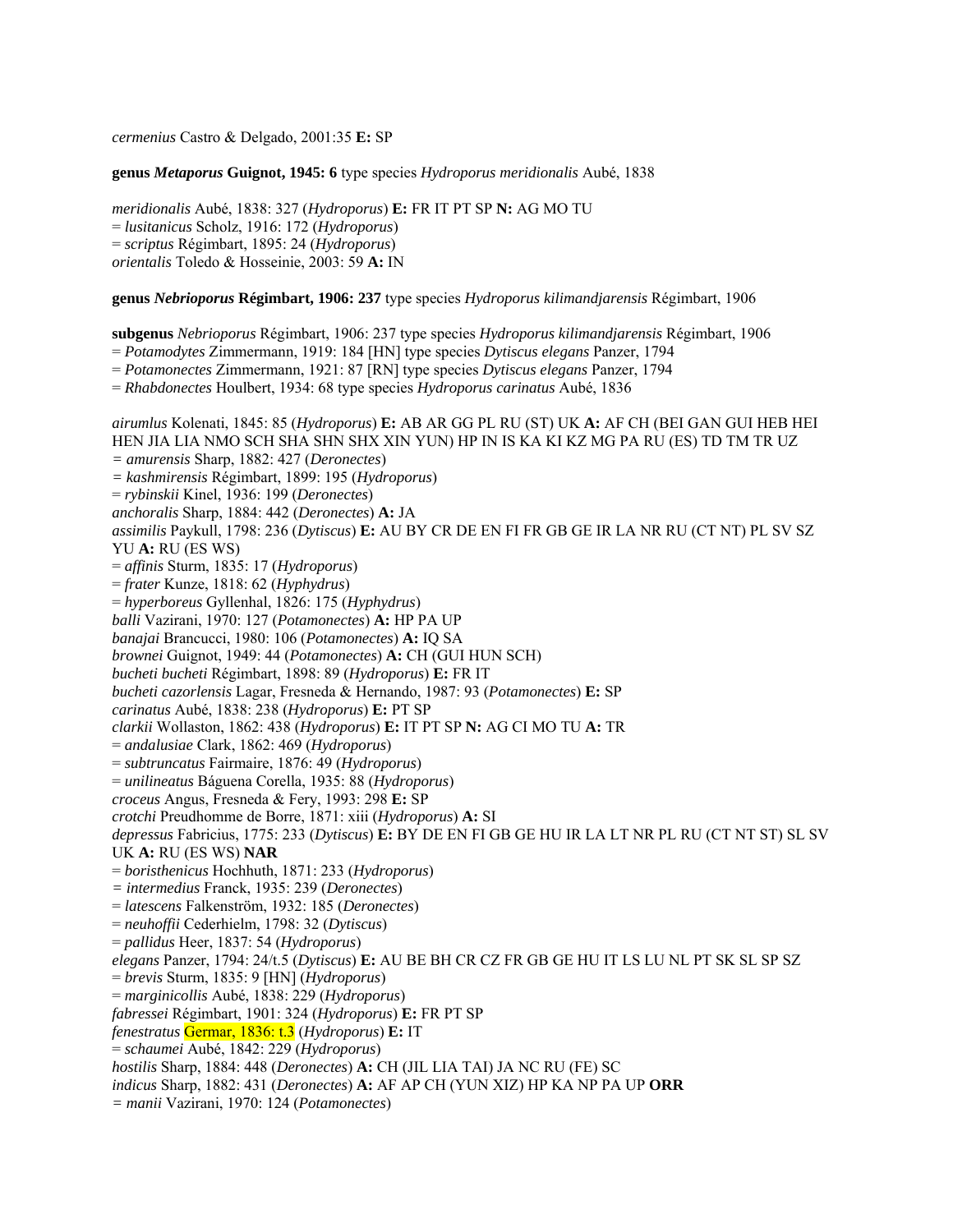*insignis* Klug, 1834: t.33/10 (*Hydroporus*) **N:** EG **A:** IN KA PA SA SI SY YE = *semiclusus* Walker, 1871: 10 (*Hydroporus*) *islamiticus* Sharp, 1882: 430 (*Deronectes*) **A:** "Kurdistan" *laeviventris* Reiche & Saulcy, 1855: 642 (*Hydroporus*) **A:** CY LE SY TR = *scutellaris* Sharp, 1882: 426 (*Deronectes*) *lanceolatus* Walker, 1871: 11 (*Hydroporus*) **N:** EG **A:** IN IQ IS JO KU SA SI SY = *arabicus* Sharp, 1882: 429 (*Deronectes*) *laticollis* Zimmermann, 1933: 163 (*Deronectes*) **A:** CH (SHN) *luctuosus* Aubé, 1838: 235 (*Hydroporus*) **E:** BH CR FR GR IT SL SP YU **A:** TR *= flavopunctatus* Pic, 1895: 10 (*Deronectes*) = *lugubris* Ragusa, 1887: 227 [HN] (*Hydroporus*) = *sericeus* Costa, 1847: 99 [HN] (*Hydroporus*) *martinii martinii* Fairmaire, 1858: 455 (*Hydroporus*) **E:** FR (Corse) *martinii sardus* Gemminger & Harold, 1868: 440 [RN] (*Hydroporus*) **E:** GR IT = *affinis* Aubé, 1838: 232 [HN] (*Hydroporus*) = *genei* A. Villa & G.B. Villa, 1838: 62 [HN] (*Hydroporus*) *mascatensis* Régimbart, 1897: 206 (*Hydroporus*) **A:** AF IN OM *melanogrammus* Régimbart, 1899: 199 (*Hydroporus*) **A:** BT CH (YUN) HP NP UP *= satie* Vazirani, 1980: 28 (*Potamonectes*) *millingeni* J.Balfour-Browne, 1951: 188 (*Potamonectes*) **A:** YE *nipponicus* Takizawa, 1933: 177 (*Deronectes*) **A:** JA *princeps* Sharp, 1882: 428 (*Deronectes*) **A:** SI *ressli* Wewalka, 1974: 108 (*Potamonectes*) **A:** AF IN *sansii* Aubé, 1838: 230 (*Hydroporus*) **E:** FR IT SP *seriatus* Sharp, 1882: 429 (*Deronectes*) **A:** SA YE *sichuanensis* Hendrich & Mazzoldi, 1995: 4 **A:** CH (SCH) *simplicipes* Sharp, 1884: 442 (*Deronectes*) **A:** JA RU (FE) *stearinus* Kolenati, 1845: 84 (*Hydroporus*) **E:** AB AR GR *suavis* Sharp, 1882: 430 (*Deronectes*) **E:** AB AL AR BU GG GR MC YU **A:** SY TR = *infuscatus* J. Sahlberg, 1913: 42 (*Deronectes*) = *variegatus* Aubé, 1838: 236 [HN] (*Hydroporus*) *sulphuricola* Zaitzev, 1951: 58 (*Deronectes*) **A:** TM *turca* Seidlitz, 1887: 55 (*Deronectes*) **E:** AR **N:** EG **A:** IN IS LE SY TR = *rufino* J. Sahlberg, 1913: 43 **subgenus** *Zimmermannius* Guignot, 1941: 59 type species *Hydroporus canariensis* Bedel, 1881 = *Bistictus* Guignot, 1941: 59 type species *Hydroporus dubius* Aubé, 1838 *acuminatellus* Fairmaire, 1876: 49 (*Hydroporus*) **N:** AG *baeticus* Schaum, 1864: 109 (*Hydroporus*) **E:** SP = *mariae* Millán & Rocchi, 1991: 83 (*Potamonectes*) *canaliculatus* Lacordaire, 1835: 328 (*Hydroporus*) **E:** AU BE CZ DE FR GB GE GR HU IT LU NL PL PT SK SP SV SZ = *pantherinus* Reclaire & van der Wiel, 1948: 222 (*Deronectes*) *canariensis* Bedel, 1881: 265 [RN] (*Hydroporus*) **N:** CI = *gomerensis* Guignot, 1949: 6 (*Potamonectes*) = *tesselatus* Aubé, 1838: 516 [HN] (*Hydroporus*) *ceresyi* Aubé, 1838: 260 (*Hydroporus*) **E:** BU CR FR GR IT MA PT SP UK **N:** AG CI EG LB MO MR TU **A**: CY IN IQ IS SI SY TM TR = *lyellii* Wollaston, 1857: 26 (*Hydroporus*) *= salinus* Joly, 1840: 42 (*Hydroporus*) = *undecimlineellus* Fairmaire, 1877: 141 (*Hydroporus*) *dubius* Aubé, 1838: 517 (*Hydroporus*) **N:** MR = *vigilans* Wollaston, 1854: 86 (*Hydroporus*) *formaster formaster* Zaitzev, 1908: 269 (*Hydroporus*) **A:** CH (XIN) MG RU (ES WS)

*formaster jaechi* Toledo, 1998: 77 **A:** CH (XIZ)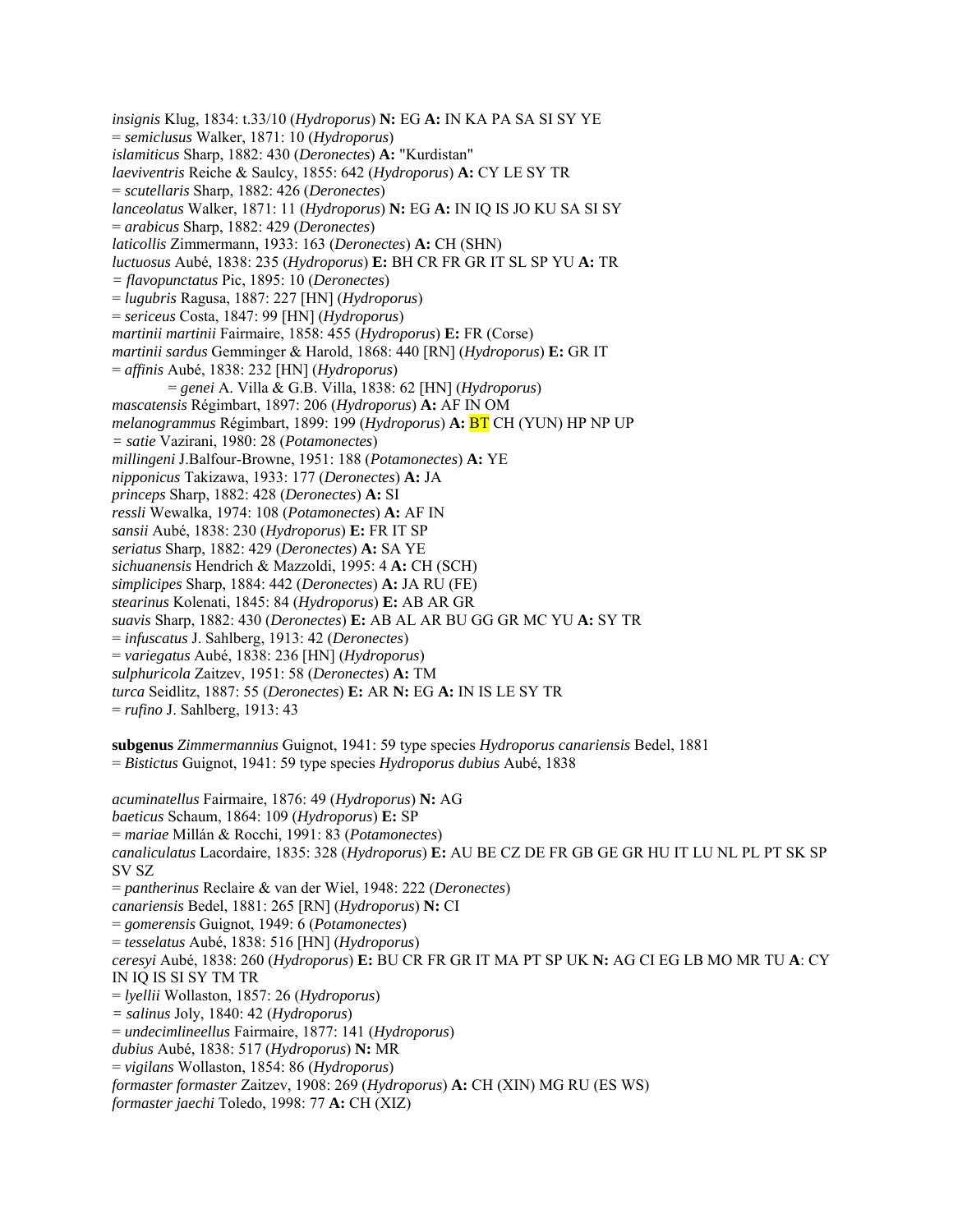*kiliani* Peyerimhoff, 1929: 169 (*Hydroporus*) **N:** AG *nemethi* Guignot, 1950: 153 (*Potamonectes*) **N:** MO *schoedli* Fery, Fresneda & Millán, 1996: 324 **N:** AG TU *steppensis* Motschulsky, 1860: 516 (*Hydroporus*) **E:** KZ RU (ST) = *scythus* Schaum, 1864: 110 (*Hydroporus*) *walkeri* Branden, 1885: 49 [RN] (*Deronectes*) **N:** EG **A:** IS SA SI = *moestus* Walker, 1871: 10 [HN] (*Hydroporus*)

= *schweinfurthi* Zimmermann, 1921: 87 (*Deronectes*)

**genus** *Oreodytes* **Seidlitz, 1887: 57** type species *Hyphydrus borealis* Gyllenhal, 1826 (= *Dytiscus alpinus* Paykull, 1798)

= *Deuteronectes* Guignot, 1945: 7 type species *Hydroporus picturatus* Horn, 1883

= *Nectoporus* Guignot, 1950: 26 type species *Hydroporus abbreviatus* Fall, 1923

= *Neonectes* J.Balfour-Browne, 1944: 189 type species *Hydroporus natrix* Sharp, 1884

*alpinus* Paykull, 1798: 226 (*Dytiscus*) **E:** FI NR RU (CT NT) SV **A:** MG RU (FE WS) = *bidentatus* Gyllenhal, 1808: 525 (*Hyphydrus*) = *borealis* Gyllenhal, 1826: 174 (*Hyphydrus*) *babai* Satô, 1990: 102 **A:** CH (TAI) *dauricus* Motschulsky, 1860: 100 (*Hydrocoptus*) **A:** RU (ES FE) *davisii davisii* Curtis, 1831: 343 (*Hydroporus*) **E:** AL AR AU BH BU CR CZ FR GB GE GG GR IR IT PL SK SL SZ UK **A:** TR *= montanus* Zimmermann, 1915: 218 [HN] (*Hydroporus*) *davisii rhianae* R. Carr, 2001:183 **E:** SP *jakovlevi* Zaitzev, 1905: 25 (*Hydroporus*) **A:** RU (ES) = *nobilis* Poppius, 1905: 10 (*Hydroporus*) *kanoi* Kamiya, 1938: 23 (*Deronectes*) **A:** JA *meridionalis* Binaghi & Sanfilippo, 1971: 216 **E:** IT *mongolicus* Brinck, 1943: 155 (*Deronectes*) **A:** MG *natrix* Sharp, 1884: 443 (*Hydroporus*) **A:** CH (JIL LIA) JA RU (FE) *okulovi* Lafer, 1988: 52 **A:** RU (FE) *sanmarkii alienus* Sharp, 1873: 261 (*Hydroporus*) **E:** PT SP *sanmarkii sanmarkii* C.R.Sahlberg, 1826: 172 (*Hyphydrus*) **E:** AN AU BE BH BU BY CZ DE FI FR GB GE IC IR IT LT LU MC NL NR PL RU (CT NT) SK SL SP SV SZ UK YU **A:** CH (JIL) JA MG RU (FE WS) **NAR**  = *fluviatilis* Stephens, 1828: 46 (*Hygrotus*) = *rivalis* Gyllenhal, 1827: 384 (*Hyphydrus*) = *stephensii* Stephens, 1835: 391 (*Hygrotus*) *septentrionalis* Gyllenhal, 1826: 173 (*Hyphydrus*) **E:** AU CZ FI FR GB GE IR IT NR PL PT RU (NT) SL SP SV SZ **A:** MG RU (ES WS) TR = *devillei* Régimbart, 1901: 326 (*Hydroporus*) = *fluviatilis* Sturm, 1835: 23 [HN] (*Hydroporus*) = *helveticus* Régimbart, 1901: 326 (*Hydroporus*) *shorti* Shaverdo & Fery, 2006: 37 **A:** MG

**genus** *Peschetius* **Guignot, 1942: 21** type species *Hydroporus nodieri* Régimbart, 1895

*quadricostatus* Aubé, 1838: 487 (*Hydroporus*) **A:** NP UP **ORR** 

**genus** *Porhydrus* **Guignot, 1945: 6** type species *Dytiscus lineatus* Fabricius, 1775

*genei* Aubé, 1838: 328 (*Hydroporus*) **E:** BH CR FR GR IT **N:** AG MO *lineatus* Fabricius, 1775: 234 (*Dytiscus*) **E:** AB AL AU BE BH BU BY CR CZ DE EN FI FR GB GE GG GR HU IR IT LA LT LU MC MD NL NR PL RU (CT NT ST) SK SL SV SZ TR UK YU **A:** IN RU (WS) = *ovalis* Marsham, 1802: 425 [HN] (*Dytiscus*) = *parvulus* Herbst, 1784: 127 [HN] (*Dytiscus*) = *pygmaeus* Fabricius, 1792: 200 (*Dytiscus*)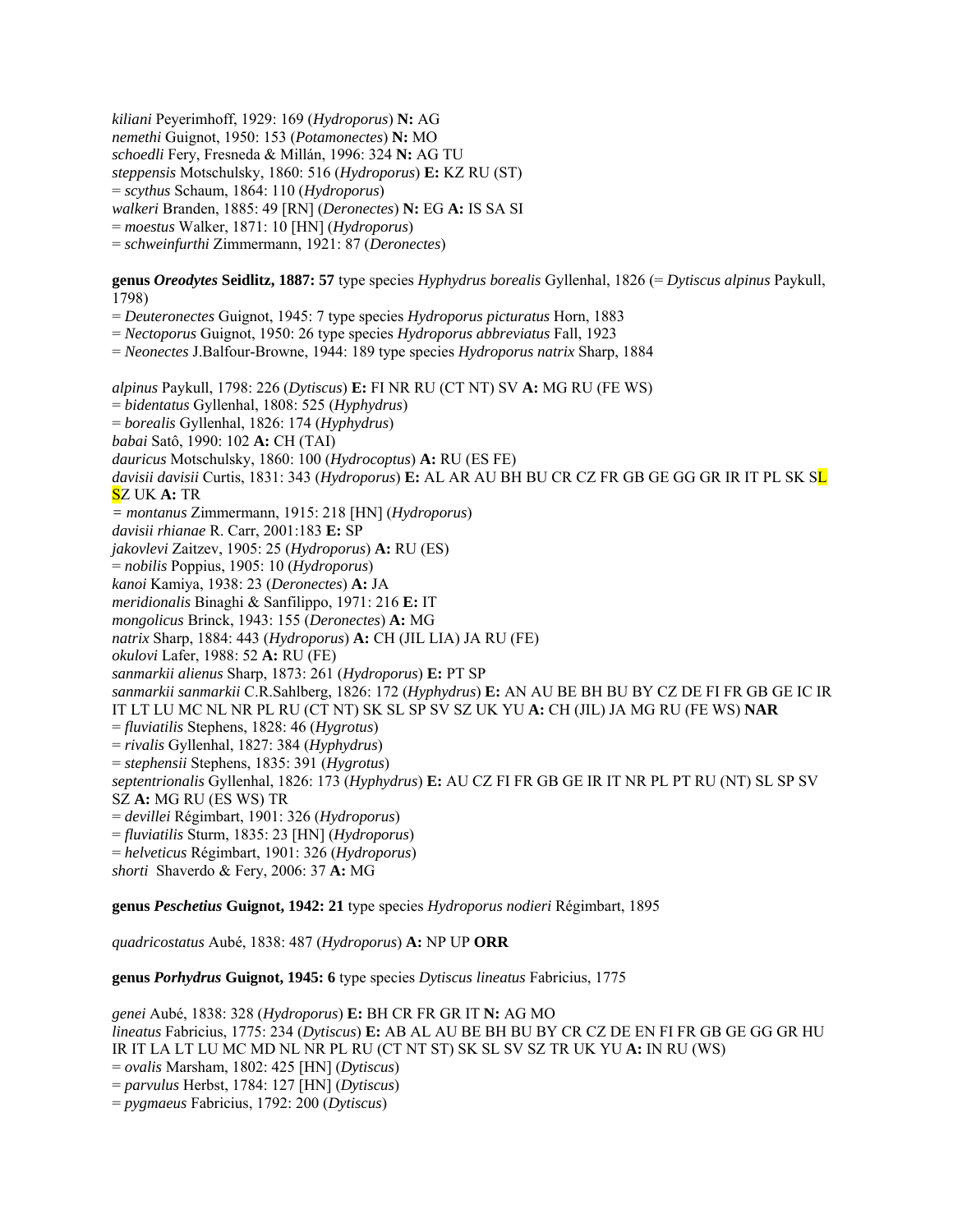= *quadrilineatus* Drapiez, 1819: 198 [HN] (*Dytiscus*) = *thoreii* Clark, 1862: 409 (*Hydroporus*) = *velox* O.F. Müller, 1776: 73 (*Dytiscus*) *obliquesignatus* Bielz, 1852: 16 (*Hydroporus*) **E:** AU BH BU BY CR HU IT RO RU (ST) SK SL UK YU **A:** KZ RU (WS) *vicinus* Aubé, 1838: 627 (*Hydroporus*) **E:** PT **N:** MO

#### **genus** *Rhithrodytes* **Bameul, 1989: 482** type species *Dytiscus crux* Fabricius, 1792

*agnus agnus* Foster, 1992: 249 **E:** PT *agnus argaensis* Bilton & Fery, 1996: 919 **E:** PT *bimaculatus* Dufour, 1852: 319 (*Hydroporus*) **E:** FR SP = *jucundus* Perris, 1869: 7 (*Hydroporus*) *crux* Fabricius, 1792: 199 (*Dytiscus*) **E:** FR IT SZ = *fasciatus* Aubé, 1838: 347 [HN] (*Hydroporus*) *dorsoplagiatus* Fairmaire, 1880: 247 (*Hydroporus*) **N:** AG *numidicus* Bedel, 1889: 286 (*Hydroporus*) **N:** AG TU *sexguttatus* Aubé, 1838: 330 (*Hydroporus*) **E:** FR (Corse) IT

**genus** *Scarodytes* **Gozis, 1914: 110** type species *Dytiscus halensis* Fabricius, 1787 = *Rhiacodytes* Ádám, 1996: 19 type species *Dytiscus halensis* Fabricius, 1787

### *antoni* Fery & ŠÄastný, 2007: 880 **E:** CR IT

*halensis fuscitarsis* Aubé, 1838: 255 (*Hydroporus*) **E:** IT (Sardegna) *halensis halensis* Fabricius, 1787: 192 (*Dytiscus*) **E:** AL AR AU BE BH BU BY CR CZ DE EN FI FR GB GE GG GR HU IT LA LT LU MC MD NL NR PL PT RO RU (CT NT ST) SK SL SP SV SZ UK YU **N:** AG EG MO TU **A:** IN IS LE SI SY TR = *amoenus* J. Sahlberg, 1908: 22 [HN] (*Hydroporus*) = *areolatus* Duftschmid, 1805: 274 (*Dytiscus*) = *areolatus* Gravenhorst, 1807: 105 [HN] (*Dytiscus*) = *ibericus* Régimbart, 1901: 326 (*Hydroporus*) = *nubilus* Gmelin, 1790: 1957 (*Dytiscus*) = *reticulosus* Falkenström, 1939: 18 *kaszonensis* Csiki, 1946: 631 **E:** RO *malickyi* Wewalka, 1977: 139 **E:** GR **A:** TR *margaliti* Wewalka, 1977: 142 **A:** IS SY TR *nigriventris* Zimmermann, 1919: 192 (*Deronectes*) **E:** FR (Corse) *pederzanii* Angelini, 1973: 51 **E:** GR IT *ruffoi* Franciscolo, 1961: 159 **E:** IT *savinensis cercyrae* Fery & ŠÄastný, 2007: 887 **E:** GR (Corfu) *savinensis savinensis* Zimmermann, 1933: 189 (*Deronectes*) **E:** CR GR YU

**genus** *Siettitia* **Abeille de Perrin, 1904: 226** type species *Siettitia balsetensis* Abeille de Perrin, 1904

*avenionensis* Guignot, 1925: 23 **E:** FR *balsetensis* Abeille de Perrin, 1904: 227 **E:** FR

**genus** *Stictonectes* **Brinck, 1943: 6** [RN] type species *Dytiscus lepidus* Olivier, 1795 = *Stictonotus* Zimmermann, 1930: 62 [HN] type species *Dytiscus lepidus* Olivier, 1795

*azruensis* Théry, 1933: 130 (*Hydroporus*) **N:** MO *canariensis* Machado, 1987: 42 **N:** CI (Gran Canaria) *epipleuricus* Seidlitz, 1887: 59 (*Hydroporus*) **E:** FR PT SP *escheri* Aubé, 1838: 354 (*Hydroporus*) **E:** IT PT SP **N:** AG MO TU = *bicruciatus* Germar, 1838: 20 (*Hydroporus*) = *gallicus* Seidlitz, 1887: 60 (*Hydroporus*)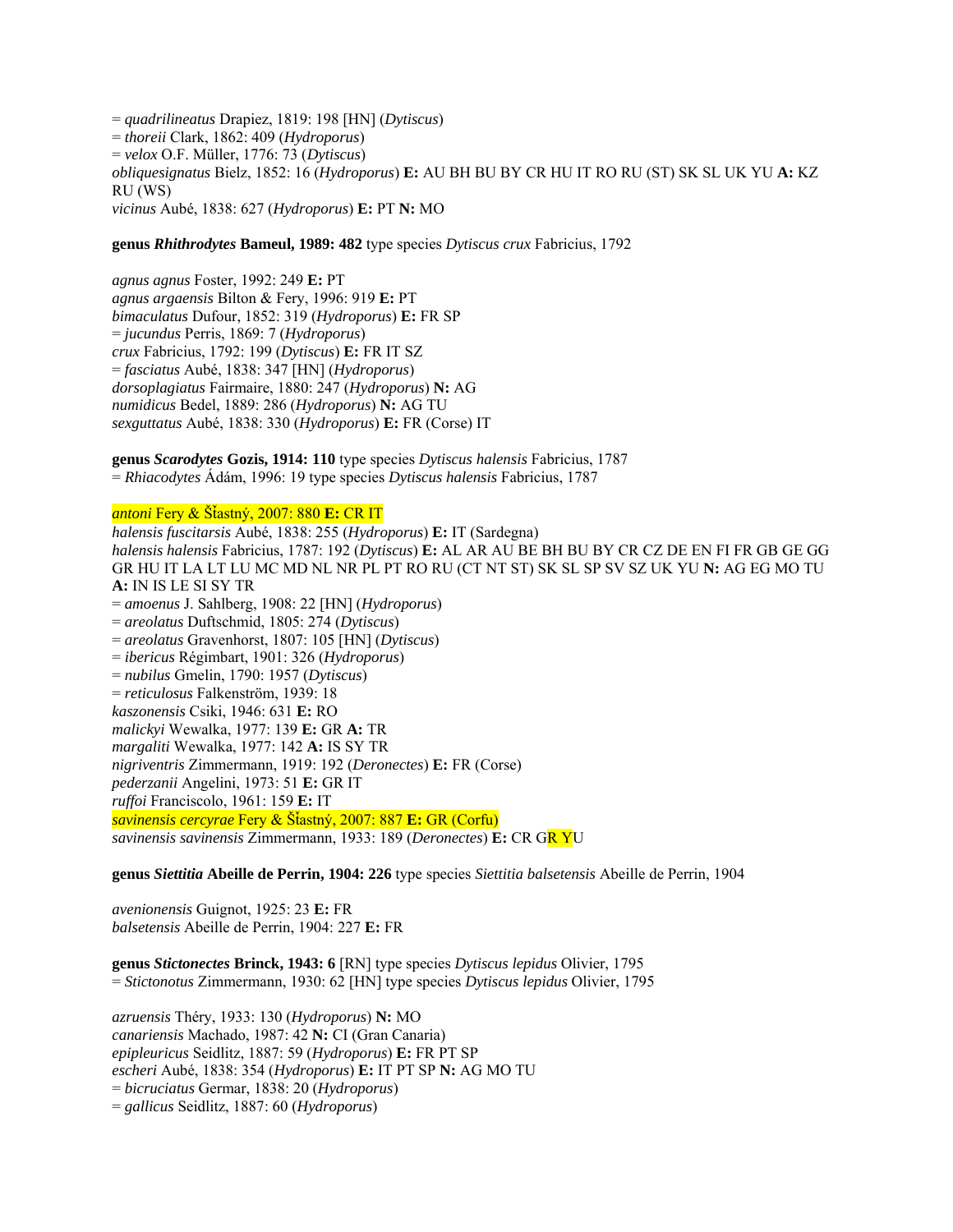= *leprieurii* Reiche, 1864: 235 (*Hydroporus*) *formosus* Aubé, 1838: 353 (*Hydroporus*) **E:** PT SP **N:** AG MO TU *lepidus* Olivier, 1795: 32 (*Dytiscus*) **E:** FR GB GE IR IT PT SL SP SZ **N:** MO = *bifoveolatus* Zimmermann, 1918: 61 (*Hydroporus*) = *fauconneti* Pic, 1930: 13 (*Deronectes*) = *scitulus* Stephens, 1828: 49 (*Hygrotus*) *occidentalis* Fresneda & Fery, 1990: 73 **E:** PT SP *optatus* Seidlitz, 1887: 60 (*Hydroporus*) **E:** FR IT PT SP **N:** AG MO = *densatus* Peyerimhoff, 1931: 23 *rufulus* Aubé, 1838: 349 (*Hydroporus*) **E:** FR IT = *ramburi* Reiche, 1862: 293 (*Hydroporus*) *samai* Schizzerotto, 1988: 539 **N:** AG TU

### **genus** *Stictotarsus* **Zimmermann, 1919: 184** type species *Dytiscus duodecimpustulatus* Fabricius, 1792

*alpestris* Dutton & Angus, 2007: 11 **E:** IT SZ *bertrandi* Legros, 1956: 134 (*Deronectes*) **E:** PT SP *creticus* Dutton & Angus, 2007: 12 **E:** GR (Crete) *duodecimpustulatus* Fabricius, 1792: 197 (*Dytiscus*) **E:** AU BE CZ DE FR GB GE IR IT LU NL NR PT SP SV SZ = *fluminum* Munster, 1932: 85 = *heeri* Jacquet, 1925: 41 (*Hydroporus*) *emmerichi* Falkenström, 1936: 88 (*Deronectes*) **A:** CH (QIN SCH XIZ) *griseostriatus* DeGeer, 1774: 403 (*Dytiscus*) **E:** AR AU BH BU EN FI FR GE GG GR IT NR RU (NT) SL SV SZ YU **N:** MO **A:** KA MG PA TR **NAR** = *maritimus* Helliesen, 1890: 20 (*Deronectes*) = *nigrescens* Favre, 1890: 52 (*Hydroporus*) = *obscurus* Della Beffa, 1931: 179 [HN] (*Hydroporus*) = *palaestinus* Baudi di Selve, 1894: 3 (*Deronectes*) = *piochardi* Régimbart, 1878: 350 (*Hydroporus*) *= strandi* Brinck, 1943: 141 (*Deronectes*) *ibericus* Dutton & Angus, 2007: 11 **E:** FR IT PT SP *inexpectatus* Dutton & Angus, 2007: 11 **E:** FR *macedonicus* Guéorguiev, 1959: 193 (*Potamonectes*) **E:** MC *maghrebinus* Mazzoldi & Toledo, 1998: 212 **N:** AG MO *multilineatus* Falkenström, 1922: 16 (*Potamodytes*) **E:** FA FI GB IR NR NT SV **A:** RU (ES FE WS) *procerus* Aubé, 1838: 505 (*Hydroporus*) **E:** FR (Corse) IT (Sardegna) **N:** AG MO = *duodecimmaculatus* Régimbart, 1877: cxxxiii (*Hydroporus*) *riberae* Dutton & Angus, 2007: 12 **E:** BU **A:** TR

**genus** *Suphrodytes* **Gozis, 1914: 110** type species *Dytiscus dorsalis* Fabricius, 1787

*dorsalis* Fabricius, 1787: 192 (*Dytiscus*) **E:** AU BE BH BU BY CR CZ DE EN FI FR GB GE HU IR IT LA LT LU MD NL NR PL RU (CT NT ST) SK SL SV SZ UK YU **A:** RU (ES WS) = *dubius* Melsheimer, 1844: 29 [HN] (*Hydroporus*) = *eljasi* Wirén, 1968: 114 (*Hydroporus*) = *figuratus* Gyllenhal in C.R.Sahlberg, 1826: 175 (*Hyphydrus*) = *maeklini* Zaitzev, 1910: 29 [RN] (*Hydroporus*) = *marginalis* Schilsky, 1889: 346 (*Hydroporus*) = *punctatus* O.F. Müller, 1776: 73 [HN] (*Dytiscus*) = *quadricolor* Gmelin, 1790: 1956 (*Dytiscus*) = *rufifrons* Fabricius, 1792: 198 [HN] (*Dytiscus*)

= *sibiricus* Mäklin, 1881: 22 [HN] (*Hydroporus*)

**genus** *Trichonectes* **Guignot, 1941: 58** type species *Potamonectes otini* Guignot, 1941

*otini* Guignot, 1941: 57 (*Potamonectes*) **E:** SP **N:** MO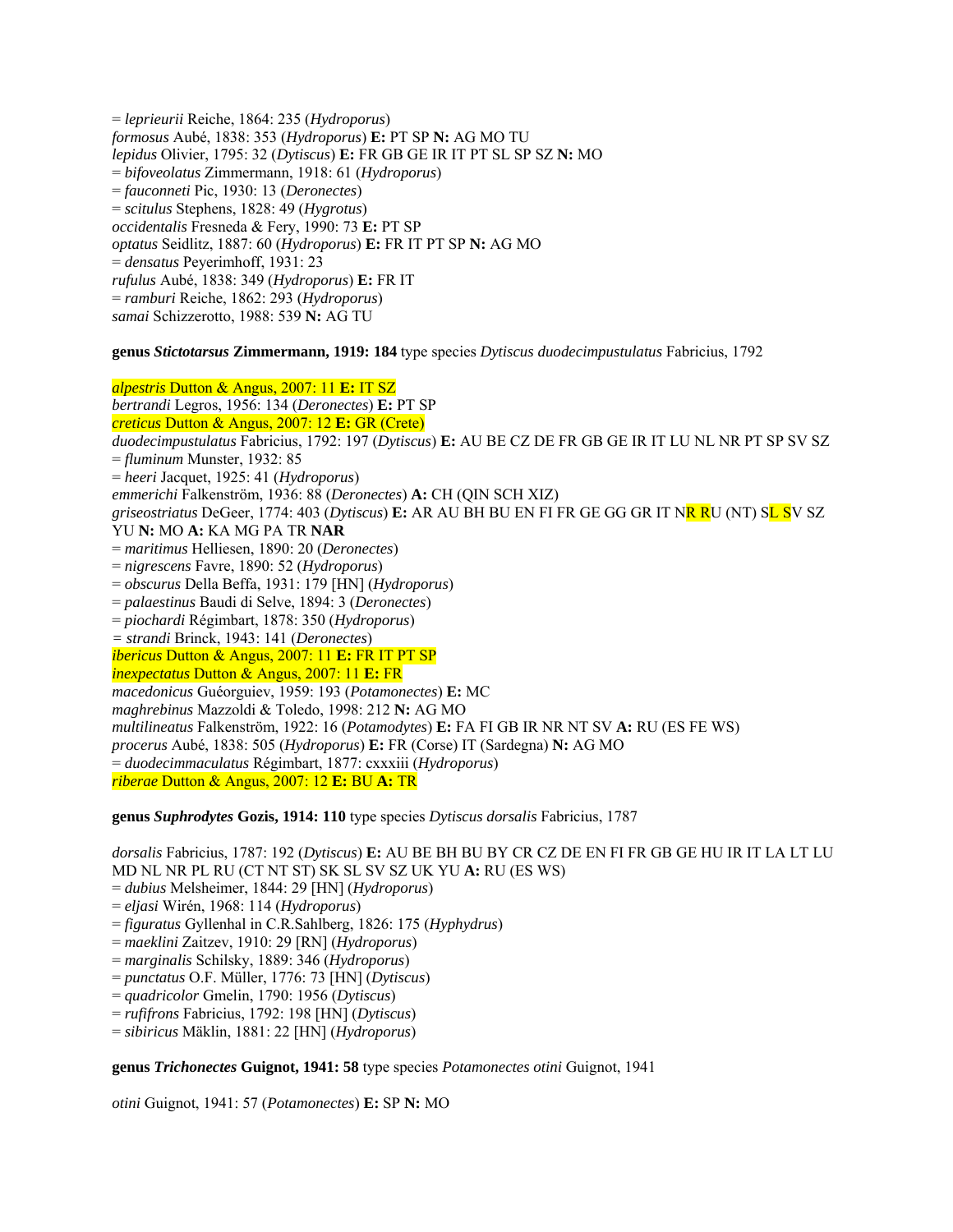tribe Hydrovatini Sharp, 1882

**genus** *Hydrovatus* **Motschulsky, 1853: 4** type species *Hyphydrus cuspidatus* Kunze, 1818

= *Hydatonychus* H.J.Kolbe, 1883: 402 type species *Hydatonychus crassicornis* H.J.Kolbe, 1883

= *Oxynoptilus* Schaum in Schaum & Kiesenwetter, 1868: 28 type species *Hyphydrus cuspidatus* Kunze, 1818

- *= Pseudhydrovatus* Peschet, 1924: 140 type species *Pseudhydrovatus antennatus* Pechet, 1924 (= *Hydrovatus occidentalis* Guignot, 1949)
- = *Vathydrus* Guignot, 1954: 197 type species *Hydrovatus sordidus* Sharp, 1882

*acuminatus* Motschulsky, 1859: 42 **N:** EG LB **A**: CH (FUJ GUA GUX HAI HUB HUN JIA JIX SHA TAI YUN) IN IQ IS JA NP OM PA SA SY TR **AFR AUR ORR**  = *affinis* Régimbart, 1895: 108 = *badius* Clark, 1863: 424 (*Hydroporus*) = *consanguineus* Régimbart, 1880: 212 = *ferrugineus* Zimmermann, 1919: 127 [RN] = *furvus* Guignot, 1950: 25 = *humilis* Sharp, 1882: 327 = *malaccae* Clark, 1863: 425 (*Hydroporus*) = *obscurus* Motschulsky, 1859: 43 = *obscurus* Régimbart, 1895: 108 [HN] = *sordidus* Sharp, 1882: 327 *aristidis* Leprieur, 1879: lxxxii **N:** EG **A:** IS SA **AFR**  *bonvouloiri* Sharp, 1882: 335 **A:** AF CH (FUJ TAI YUN) JA PA **ORR**  = *loochooensis* Kamiya, 1938: 10 *clypealis* Sharp, 1876: 61 **E:** CR FR GB IR IT PT SP YU **N:** AG EG MO TU *compactus* Sharp, 1882: 333 **N:** EG **AFR**  *confertus* Sharp, 1882: 329 **A:** BT CH (FUJ GUX HAI HUN SHG YUN) NP PA UP **ORR**  *cuspidatus* Kunze, 1818: 68 (*Hyphydrus*) **E:** AB AL AR AU BE BU CR CZ DE FR GE GG GR HU IT MC MD NL PL PT RO RU (ST) SK SL SP SV SZ UK YU **N:** AG EG LB MO TU **A:** CY IN IQ IS SI SY TM TR UZ **AFR**  = *maculatus* Sharp, 1882: 322 [HN] = *maculosus* Zimmermann, 1919: 126 [RN] = *simplex* Sharp, 1882: 322 *deserticola joyceae* Nilsson, 2001: 10 [RN] **N:** EG **AFR**  = *badius* Omer-Cooper, 1931: 760 [HN] *irakensis* Abdul-Karim & Ali, 1986: 280 **A:** IQ *japonicus* Takizawa, 1933: 166 **A:** JA *longicornis* Sharp, 1882: 323 **N:** EG **AFR**  = *berdoa* Bruneau de Miré & Legros, 1963: 850 *meridionalis* Abdul-Karim & Ali, 1986: 281 **A:** IQ *obtusus* Motschulsky, 1855: 82 **A:** CH (FUJ HAI HUB ZHE) **ORR**  = *acutus* Sharp, 1882: 330 *pinguis* Régimbart, 1892: 114 **A:** CH (YUN) NP **ORR**  *pumilus* Sharp, 1882: 331 **A:** JA **ORR**  *rufoniger rufoniger* Clark, 1863: 423 (*Hyphydrus*) **A:** MAC "China" **ORR**  = *atricolor* Régimbart, 1880: 212 *seminarius* Motschulsky, 1859: 42 **A:** BT CH (JIX TAI) JA NP PA **ORR**  = *fusculus* Sharp, 1882: 326 = *matsuii* Nakane, 1990: 198 = *tinctus* Sharp, 1882: 328 *subrotundatus* Motschulsky, 1859: 41 **A:** CH (FUJ GUX HUN YUN) NP **ORR**  = *carbonarius* Clark, 1863: 423 (*Hydroporus*) = *elevatus* Sharp, 1882: 328 = *ferrugatus* Régimbart, 1877: lxxix = *fuscobrunneus* Clark, 1863: 424 (*Hydroporus*) = *javanus* Csiki, 1938: 126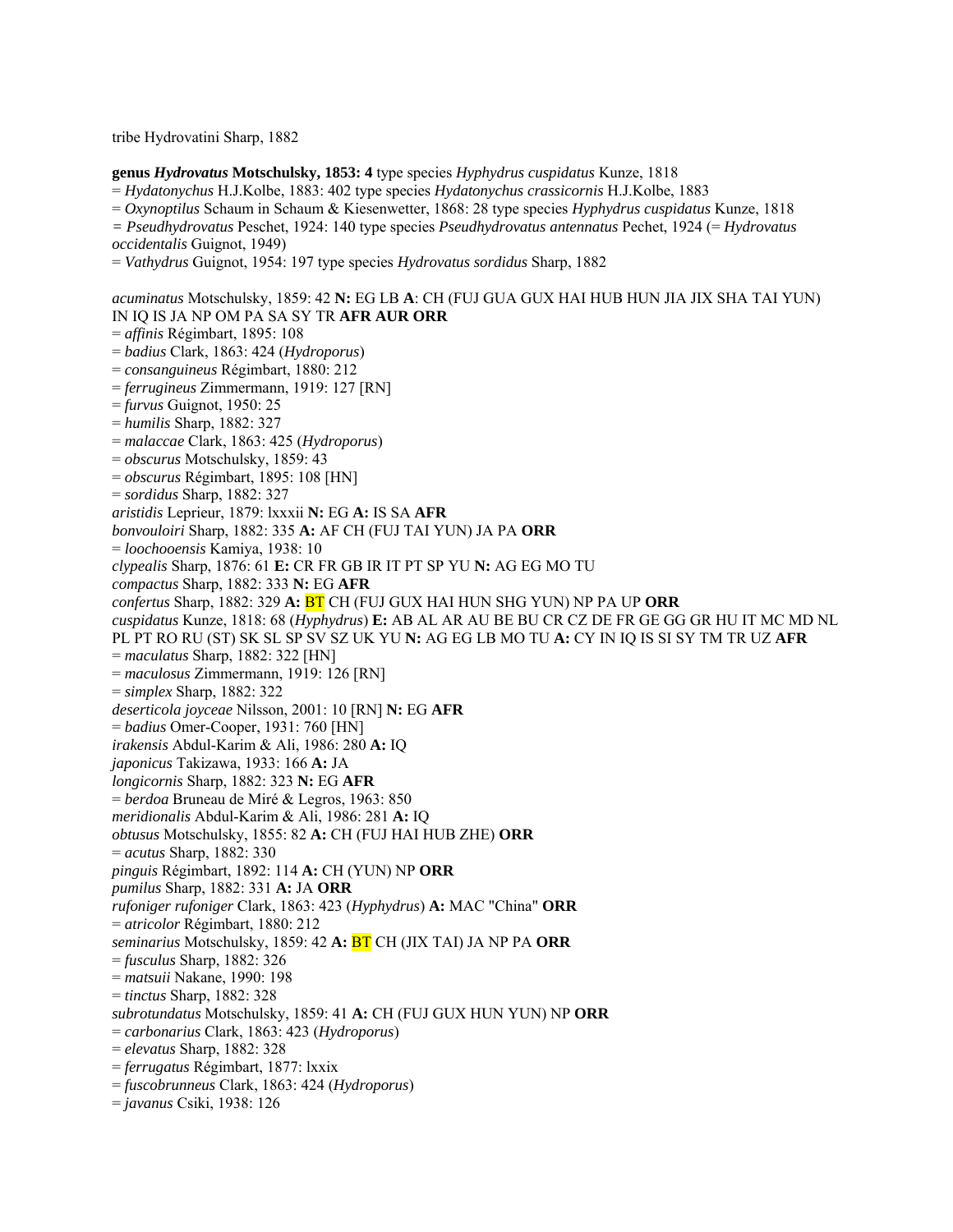= *orientalis* Sharp, 1882: 805 *subtilis* Sharp, 1882: 329 **A:** CH (MAC TAI) JA SC **ORR**  = *adachii* Kamiya, 1932: 4 *villiersi* Guignot, 1955: 860 **N:** EG **A:** IS SI **AFR**  *= albertianus* Guignot, 1959: 165 = *browneanus* Guignot, 1959: 140 = *uncus* Guignot, 1959: 164 *yagii* Kitayama, Mori & Matsui, 1993: 1 **A:** JA

tribe Hygrotini Portevin, 1929

**genus** *Herophydrus* **Sharp, 1882: 389** type species *Hyphydrus guineensis* Aubé, 1838 = *Dryephorus* Guignot, 1950: 150 type species *Coelambus nodieri* Régimbart, 1895

*cleopatrae* Peyron, 1858: 398 (*Hydroporus*) **A:** IS TR = *galileae* Wewalka, 1984: 131 = *gouini* Guignot, 1953: 115 (*Hygrotus*) *guineensis* Aubé, 1838: 455 (*Hyphydrus*) **E:** FR IT MA **N:** AG EG LB **A:** IS SA YE **AFR**  = *barbarus* Schaum in White, 1847: 34 [RN] (*Hydroporus*) = *ferrugineus* Lucas, 1846: 98 [HN] (*Hydroporus*) = *hyphydroides* Perris, 1864: 277 (*Hydroporus*) = *inflatus* Reiche, 1872: 24 [RN] (*Hydroporus*) = *mutatus* Gemminger & Harold, 1868: 437 [RN] (*Hydroporus*) = *ruficeps* Boheman, 1848: 253 [HN] (*Hydroporus*) = *turgidus* Erichson, 1843: 220 (*Hyphydrus*) = *umbrosus* Zimmermann, 1926: 29 *musicus* Klug, 1834: t.33/12 (*Hydroporus*) **E:** AB AR GG GR IT MA SP UK **N:** AG CI EG LB MO TU **A:** AF CH (XIN) IN IQ IS JO KU NP PA SA SI SY TD TR UP UZ YE **ORR**  *= alei* Abdul-Karim & Ali, 1986: 276 (*Hygrotus*) = *fractilinea* Solsky, 1874: 134 (*Hydroporus*) *= interruptus* Sharp, 1882: 398 (*Coelambus*) *rufus* Clark, 1863: 423 (*Hyphydrus*) **A:** CH (FUJ GUA GUX HAI HUB TAI) JA = *rotundatus* Gschwendtner, 1931: 21 (*Hyphoporus*) *vaziranii* Nilsson, 1999: 19 [RN] (*Hygrotus*) **A:** KA *= kashmirensis* Vazirani, 1970: 118 [HN] (*Hydroporus*)

**genus** *Hygrotus* **Stephens, 1828: 38** type species *Dytiscus inaequalis* Fabricius, 1777

**subgenus** *Coelambus* Thomson, 1860: 13 type species *Dytiscus confluens* Fabricius, 1787

*armeniacus* Zaitzev, 1927: 5 (*Coelambus*) **E:** AR GG **A:** TR *caspius* Wehncke, 1875: 234 (*Hydroporus*) **E:** KZ RU (CT ST) **A:** CH (GAN HEB NMO QIN SHA XIN) KZ MG RU (ES WS) TM = *reitteri* Zaitzev, 1908: 268 (*Coelambus*) *= trilineatus* Feng, 1936: 6 (*Coelambus*) *chinensis* Sharp, 1882: 398 (*Coelambus*) **A:** CH (BEI HEB HEI JIL JIX LIA NMO SCH SHA TAI XIN ZHE) JA MG NC RU (FE) SC = *vittatus* Sharp, 1884: 441 (*Coelambus*) *confluens* Fabricius, 1787: 193 (*Dytiscus*) **E:** AB AR AU AZ BE BH BU BY CR CZ DE EN FR GB GE GG GR HU IR IT LS LU MA MC MD NL NR PL PT RU (ST) SK SL SP SV SZ UK YU **N:** AG CI EG LB MO MR TU **A:**  AF CY HP IN IQ IS JO KA KZ KU PA SA SI SY TM TR UZ YE **AFR** *corpulentus* Schaum, 1864: 109 (*Hydroporus*) **E:** RU (ST) UK **A:** KZ UZ = *leonhardi* Scholz, 1916: 168 (*Coelambus*) *curvilobus* Fery, Sadeghi & Hosseinie, 2005: 31 **A:** IN *enneagrammus* Ahrens, 1833: 645 (*Hydroporus*) **E:** AB BU GE GG KZ PL RO RU (ST) UK **A:** AF CH (XIN) IN KU KZ MG PA RU (WS) SY TD TM TR UZ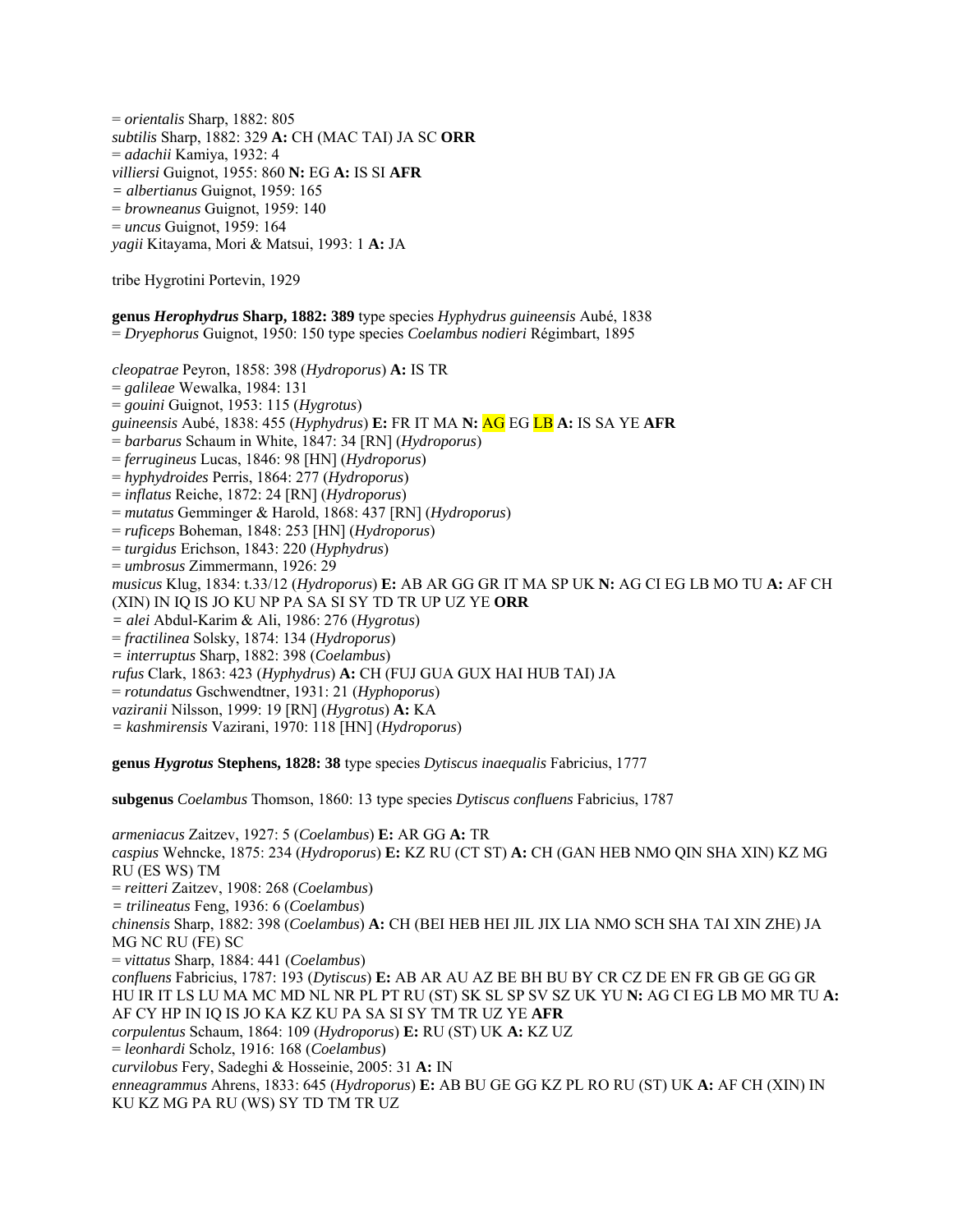= *blandus* Germar, 1834: t.4 (*Hydroporus*) = *puncticeps* Seidlitz, 1887: 43 (*Coelambus*) = *tauricus* Motschulsky, 1860: 303 (*Hydroporus*) *flaviventris* Motschulsky, 1860: 303 (*Hydroporus*) **E:** AB AR GE GG PL RU (ST) **A:** CH (QIN XIN) KA KZ MG PA RU (WS) *fresnedai* Fery, 1992: 347 (*Coelambus*) **E:** SP *impressopunctatus* Schaller, 1783: 313 (*Dytiscus*) **E:** AB AR AU BE BH BU BY CR CZ DE EN FI FR GB GE GG HU IR IT LA LS LT LU MC MD NL NR PL RU (CT NT ST) SK SL SP SV SZ UK YU **A:** AF CH (HEI LIA HEB NMO QIN SCH SHA XIN) IN JA KA KZ MG RU (ES FE WS) TM TR UZ **NAR**  = *alternans* Gravenhorst, 1807: 104 (*Dytiscus*) = *decemlineatus* Mannerheim, 1853: 161 (*Hydroporus*) = *flavicans* Gmelin, 1790: 1957 (*Dytiscus*) *= hiurai* Satô, 1972: 54 (*Coelambus*) = *lineatus* O.F. Müller, 1776: 74 [HN] (*Dytiscus*) = *lineellus* Gyllenhal, 1808: 529 (*Hyphydrus*) = *opacus* Falkenström, 1932: 192 (*Coelambus*) = *ovalis* Thunberg, 1784: 19 [HN] (*Dytiscus*) = *picipes* Fabricius, 1787: 192 (*Dytiscus*) = *punctatus* Marsham, 1802: 426 [HN] (*Dytiscus*) *= roborovskii* Zaitzev, 1953: 135 (*Coelambus*) = *similis* Kirby, 1837: 38 (*Hydroporus*) *inscriptus* Sharp, 1882: 404 (*Coelambus*) **N:** EG **A:** IN IQ KU SA SY TM UZ *= uzbekorum* Zaitzev, 1953: 140 (*Coelambus*) *lagari* Fery, 1992: 115 (*Coelambus*) **E:** IT PT SP **N:** AG MO TU *lernaeus* Schaum, 1857: 153 (*Hydroporus*) **E:** BU GG GR MC RO **N:** EG **A:** AF IS SY TR UZ *marklini* Gyllenhal, 1813: 689 (*Hyphydrus*) **E:** AR BY DE EN FI FR GG LA NR PL RU (CT NT ST) SP SV UK **A:**  CH (GAN QIN XIZ) KZ MG RU (ES FE WS) TR UZ **NAR**  = *astur* Sharp, 1882: 468 (*Hydroporus*) = *awajewi* Jakovlev, 1899: 508 (*Coelambus*) = *canadensis* Fall, 1919: 11 (*Coelambus*) = *lutzi* Reitter, 1908: 215 (*Hydroporus*) = *mistellus* Marseul, 1882: 98 (*Hydroporus*) = *mixtus* Motschulsky, 1860: 515 (*Hydrocoptus*) = *pallens* Aubé, 1838: 358 (*Hydroporus*) = *steppensis* Branden, 1885: 63 [RN] [HN] (*Hydroporus*) = *virgo* Fall, 1919: 12 (*Coelambus*) *nigrolineatus* Steven, 1808: 33 (*Hyphydrus*) **E:** AU BE BY CZ DE FI FR GB GE NL PL RU (ST) SV UK **A:** KZ MG RU (WS) = *lautus* Schaum, 1843: 187 (*Hydroporus*) *novemlineatus* Stephens, 1829: 192 (*Hydroporus*) **E:** BE BU DE EN FI GB GE IR NL NR RU (NT) SV **A:** RU (FE WS) **NAR**  = *hudsonicus* Fall, 1919:18 (*Coelambus*) = *parallellus* Aubé, 1838: 268 [HN] (*Hydroporus*) = *schoenherri* Aubé, 1838: 267 (*Hydroporus*) *orthogrammus* Sharp, 1882: 405 (*Coelambus*) **A:** IN IQ KU SA *pallidulus* Aubé, 1850: 300 (*Hydroporus*) **E:** AB AU BU FR GG GR HU IT RO SP UK **N:** AG EG LB MO TU **A:**  IN SI SY TM TR = *fulviventris* Costa, 1883: 85 (*Hydroporus*) *parallellogrammus* Ahrens, 1812: 11 (*Dytiscus*) **E:** AB AL AU BE BH BU BY CR CZ DE EN FR GB GE GR HU IR IT LA MD NL NR PL RO RU (CT ST) SK SL SP SV SZ UK YU **A:** AF CH (BEI) ES IQ KI KZ MG RU (ES WS) TM TR UZ = *consobrinus* Kunze, 1818: 61 (*Hyphydrus*) *= distinctus* Feng, 1936: 7 (*Coelambus*) = *kaszabi* Guéorguiev, 1970: 253 (*Coelambus*) = *punctum* Gebler, 1829: 67 (*Hydroporus*) *pectoralis* Motschulsky, 1860: 303 (*Hydroporus*) **A:** KZ RU (ES WS)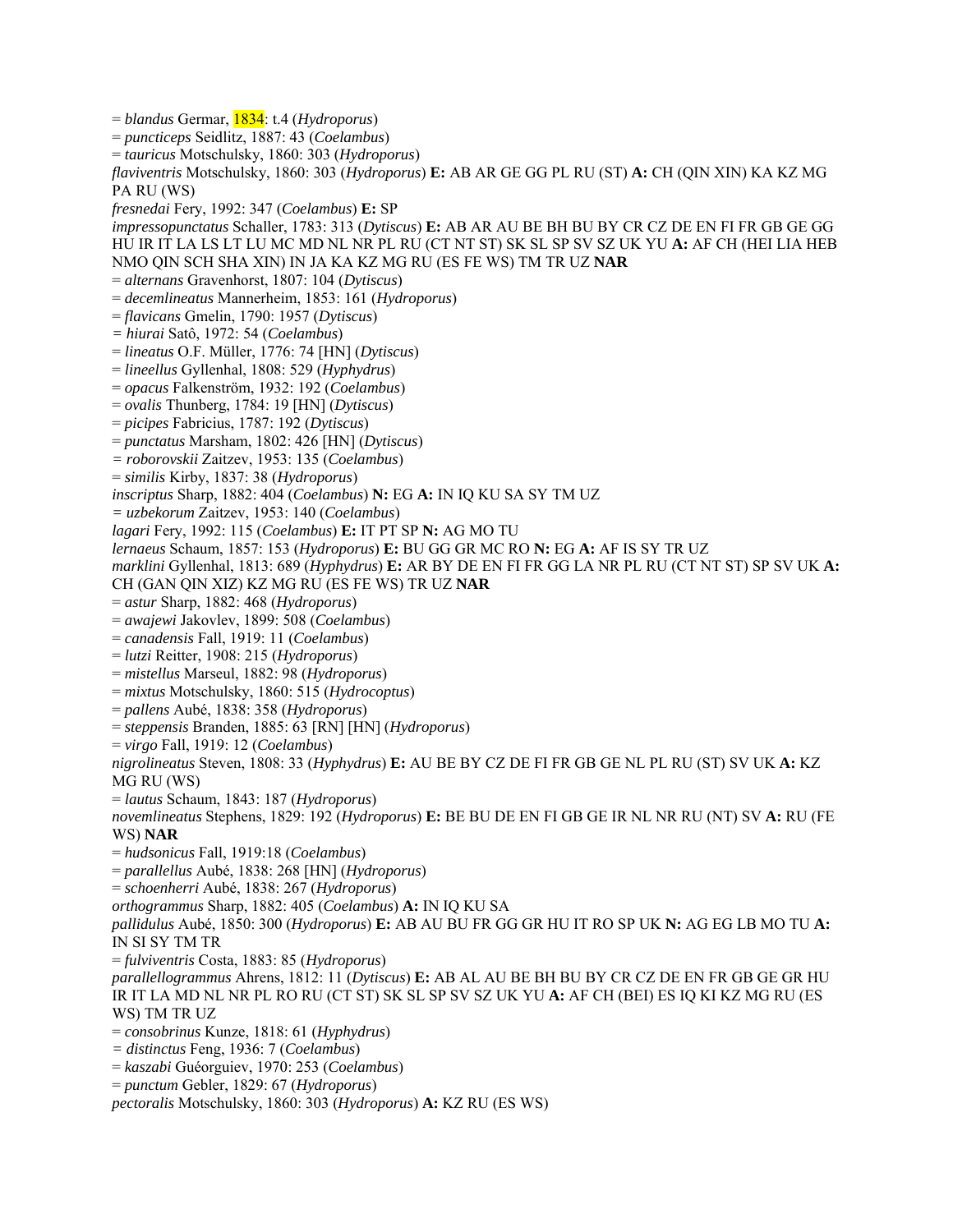*polonicus polonicus* Aubé, 1842: 230 (*Hydroporus*) **E:** AB BY FI PL RU (CT NT ST) UK **A:** KZ RU (WS) *polonicus sahlbergi* Sharp, 1882: 402 [RN] (*Coelambus*) **A:** RU (ES) = *unguicularis* J. Sahlberg, 1880: 47 [HN] (*Coelambus*) *saginatus* Schaum, 1857: 154 (*Hydroporus*) **E:** BU CR GR IT KZ MC MD RU (ST) UK **N:** EG **A:** CY IN IS KZ LE SY TM TR = *elevatus* Sharp, 1882: 403 (*Coelambus*) = *mulsantis* Peyron, 1858: 400 (*Hydroporus*) *sanfilippoi* Fery, 1992: 116 (*Coelambus*) **E:** IT (Sardegna) *semenowi* Jakovlev, 1899: 504 (*Coelambus*) **A:** CH (GAN) *stefanschoedli* Fery, Sadeghi & Hosseinie, 2005: 34 **A:** IN *unguicularis* Crotch, 1874: 73 (*Hydroporus*) **E**: RU (NT) **A:** CH (NMO) MG RU (ES FE WS) **NAR**  = *mongolicus* Jakovlev, 1899: 506 (*Coelambus*) *urgensis* Jakovlev, 1899: 507 (*Coelambus*) **A:** CH (GAN) KZ MG RU (ES) UZ *zigetangco* Fery, 2003: 156 **A:** CH (SCH XIZ) PA **subgenus** *Hygrotus* Stephens, 1828: 38 type species *Dytiscus inaequalis* Fabricius, 1777

*aequalis* Falkenström, 1932: 192 **A:** CH (SCH) *decoratus* Gyllenhal, 1810: xvi (*Hyphydrus*) **E:** AU BE BH BU BY CR CZ DE EN FI FR GB GE HU IR IT LA LS LT LU NL NR PL RU (CT NT ST) SK SL SV SZ UK **A:** KZ RU (ES WS) = *unicolor* Schilsky, 1888: 183 *inaequalis* Fabricius, 1777: 239 (*Dytiscus*) **E:** AB AR AU BE BH BU BY CR CZ DE EN FI FR GB GE GG GR HU IR IT LA LS LT LU MC MD NL NR PL PT RU (CT NT ST) SK SL SP SV SZ UK YU **N:** AG MO **A:** CH (HEI JIL LIA NMO SHA) IN IS JA KZ MG RU (ES FE WS) SY TR = *dalmatinus* Zimmermann, 1915: 218 *= hokkaidensis* Satô, 1972: 54 = *minor* Costa, 1847: 97 (*Hydroporus*) = *parvulus* Fabricius, 1792: 201 [HN] (*Dytiscus*) = *uhagonii* Seidlitz, 1887: 39 *quinquelineatus* Zetterstedt, 1828: 234 (*Hyphydrus*) **E:** AU BY DE FI FR GB GE IR NR RU (CT NT ST) SV SZ **A:**  CH (NMO) KZ MG RU (ES FE WS) TD = *conjunctus* Munster, 1930: 339 = *disjunctus* Munster, 1932: 83 *versicolor* Schaller, 1783: 313 (*Dytiscus*) **E:** AB AU BE BH BU BY CR CZ DE EN FI FR GB GE HU IR IT LA LT LU NL NR PL RU (CT NT ST) SK SL SV SZ UK YU **A:** RU (WS) = *affinis* Stephens, 1828: 48 = *collaris* Panzer, 1795: 79 (*Dytiscus*) = *confluens* Munster, 1932: 83 [HN] = *recurvus* Marsham, 1802: 424 (*Dytiscus*) = *reticulatus* Fabricius, 1792: 200 (*Dytiscus*) = *semilineatus* Zimmermann, 1915: 218

**genus** *Hyphoporus* **Sharp, 1882: 389** type species *Hydroporus solieri* Aubé, 1838

*anitae* Vazirani, 1969: 221 **A:** PA UP *aper* Sharp, 1882: 390 **A:** UP **ORR**  *bertrandi* Vazirani, 1969: 218 **A:** PA *dehraduni* Vazirani, 1969: 211 **A:** UP *elevatus* Sharp, 1882: 390 **A:** PA UP **ORR**  *kempi* Gschwendtner, 1936: 368 **A:** CH (YUN) **ORR**  *nilghiricus* Régimbart, 1903: 331 **A:** PA **ORR**  *pacistanus* Guignot, 1959: 10 **A:** AF PA *severini* Régimbart, 1892: 115 **A:** AF PA UP **ORR**  *solieri* Aubé, 1838: 554 (*Hydroporus*) **N:** EG **A:** KU SA SI = *innesi* Reitter, 1909: 31 = *letourneuxi* Pic, 1896: 141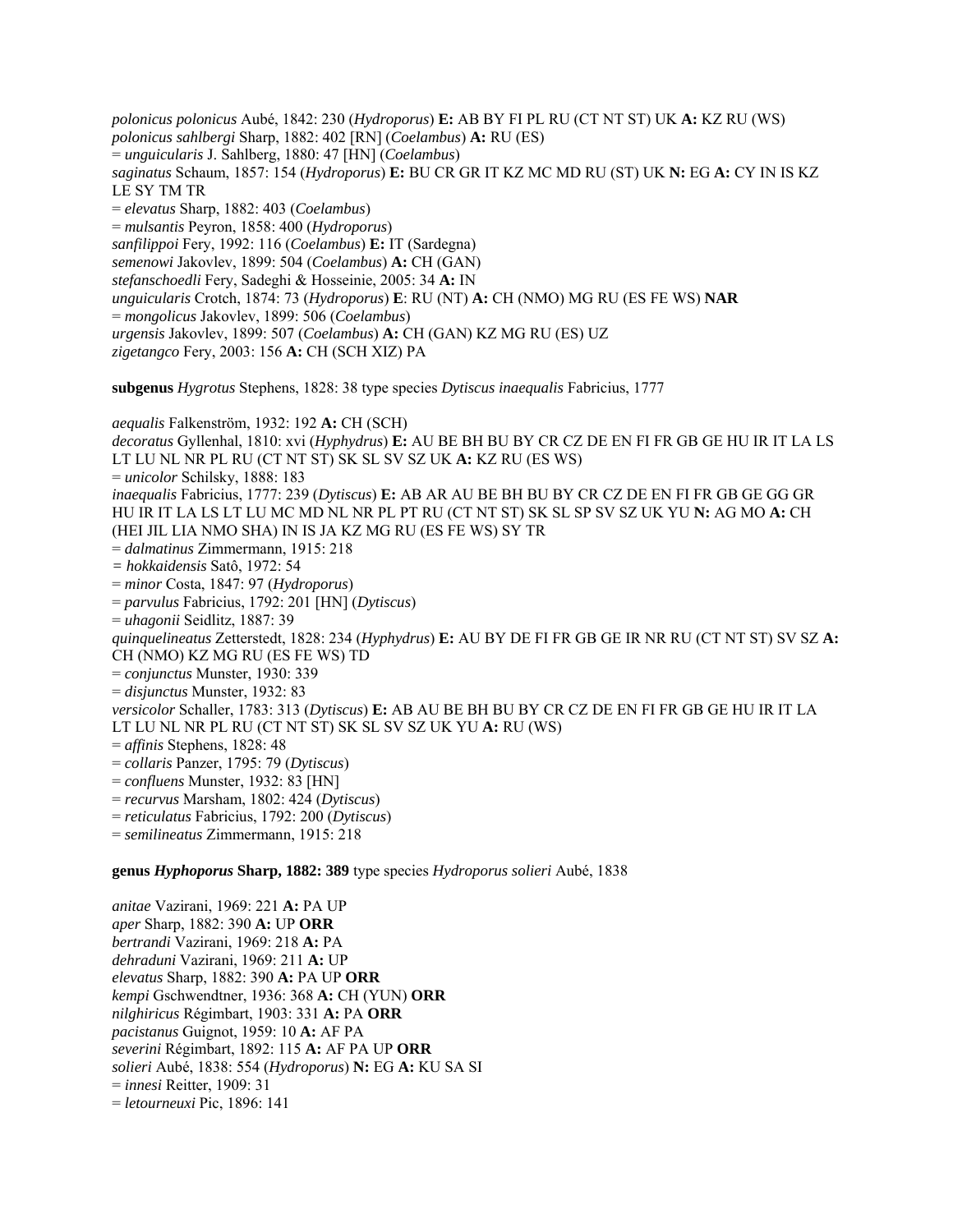= *posticalis* J. Sahlberg, 1913: 41

tribe Hyphydrini Sharp, 1882

**genus** *Agnoshydrus* **Biström, Nilsson & Wewalka, 1997: 72** type species *Hydrovatus laccophiloides* Régimbart, 1888

#### *taiwanus* Wewalka & L.J.Wang, 2007:4 **A:** CH (TAI)

**genus** *Allopachria* **Zimmermann, 1924: 194** type species *Allopachria quadripustulata* Zimmermann, 1924 = *Nipponhydrus* Guignot, 1954: 196 type species *Hyphydrus flavomaculatus* Kamiya, 1938

*bimaculata* Satô, 1972: 51 (*Microdytes*) **A:** JA (Ryukyu Islands) *dieterleorum* Wewalka, 2000:117 **A:** CH (GUX HUN JIX) *dudgeoni* Wewalka, 2000:117 **A:** CH (GUX HKG) *flavomaculata* Kamiya, 1838: 12 (*Hyphydrus*) **A:** CH (GUX) JA *friedrichi* Wewalka, 2000:113 **A:** CH (HUN) *froehlichi* Wewalka, 2000:105 **A:** CH (HKG) *hautmannorum* Wewalka, 2000:108 **A:** CH (ANH) *jaechi* Wewalka, 2000:124 **A:** CH (HAI) *jendeki* Wewalka, 2000:116 **A:** CH (YUN) *jilanzhui* Wewalka, 2000:109 **A:** CH (GUX HUN) *liselotteae* Wewalka, 2000:113 **A:** CH (GUX) *quadrimaculata* Satô, 1981: 70 (*Nipponhydrus*) **A:** NP *schillhammeri* Wewalka, 2000:108 **A:** CH (HUN) *schoenmanni* Wewalka, 2000:113 **A:** CH (ANH) *scholzorum* Wewalka, 2000:116 **A:** CH (YUN) *taiwana* Satô, 1990: 101 (*Microdytes*) **A:** CH (TAI) *wangi* Wewalka & Nilsson, 1994: 991 **A:** CH (TAI) *weinbergerorum* Wewalka, 2000:112 **A:** CH (FUJ)

**genus** *Dimitshydrus* **Uéno, 1996: 36** type species *Dimitshydrus typhlops* Uéno, 1996

*typhlops* Uéno, 1996: 42 **A:** JA

**genus** *Heterhydrus* **Fairmaire, 1869: 186** type species *Heterhydrus agaboides* Fairmaire, 1869

*senegalensis* Laporte, 1835: 106 (*Hyphydrus*) **N:** EG SI **AFR**

**genus** *Hyphydrus* **Illiger, 1802: 299** type species *Dytiscus gibbus* Fabricius, 1777 (= *Dytiscus ovatus* Linnaeus, 1761)

= *Actobaena* Gistel, 1856: 355 type species *Hyphydrus fabricii* Cristofori, 1832 =(*Dytiscus ovatus* Linnaeus, 1761) *= Allophydrus* Zimmermann, 1930: 65 type species *Hyphydrus major* Sharp, 1882 (=*Hyphydrus grandis* Laporte, 1835)

= *Apriophorus* Guignot, 1936: 12 type species *Hyphydrus lyratus* Swartz, 1808

= *Aulacodytes* Guignot, 1936: 12 type species *Hyphydrus impressus* Klug, 1832

= *Pachytes* Montrouzier, 1860: 244 type species *Pachytes elegans* Montrouzier, 1860

*anatolicus* Guignot, 1957: 91 **E:** BH CR GR HU IT MC RU (ST) **A:** TR = *carrarai* Sanfilippo, 1963: 77 *aubei* Ganglbauer, 1891: 448 [RN] **E:** AU BH BU CR FR GB GR IT MA PT SL SP SZ YU **N:** AG LB MO TU = *variegatus* Aubé, 1838: 372 [HN] *birmanicus* Régimbart, 1888: 614 **A:** BT CH (YUN) **ORR** *cycloides* Régimbart, 1889: 56 **N:** EG **AFR** = *circularis* Régimbart, 1895: 53 = *lamottei* Legros, 1958: 212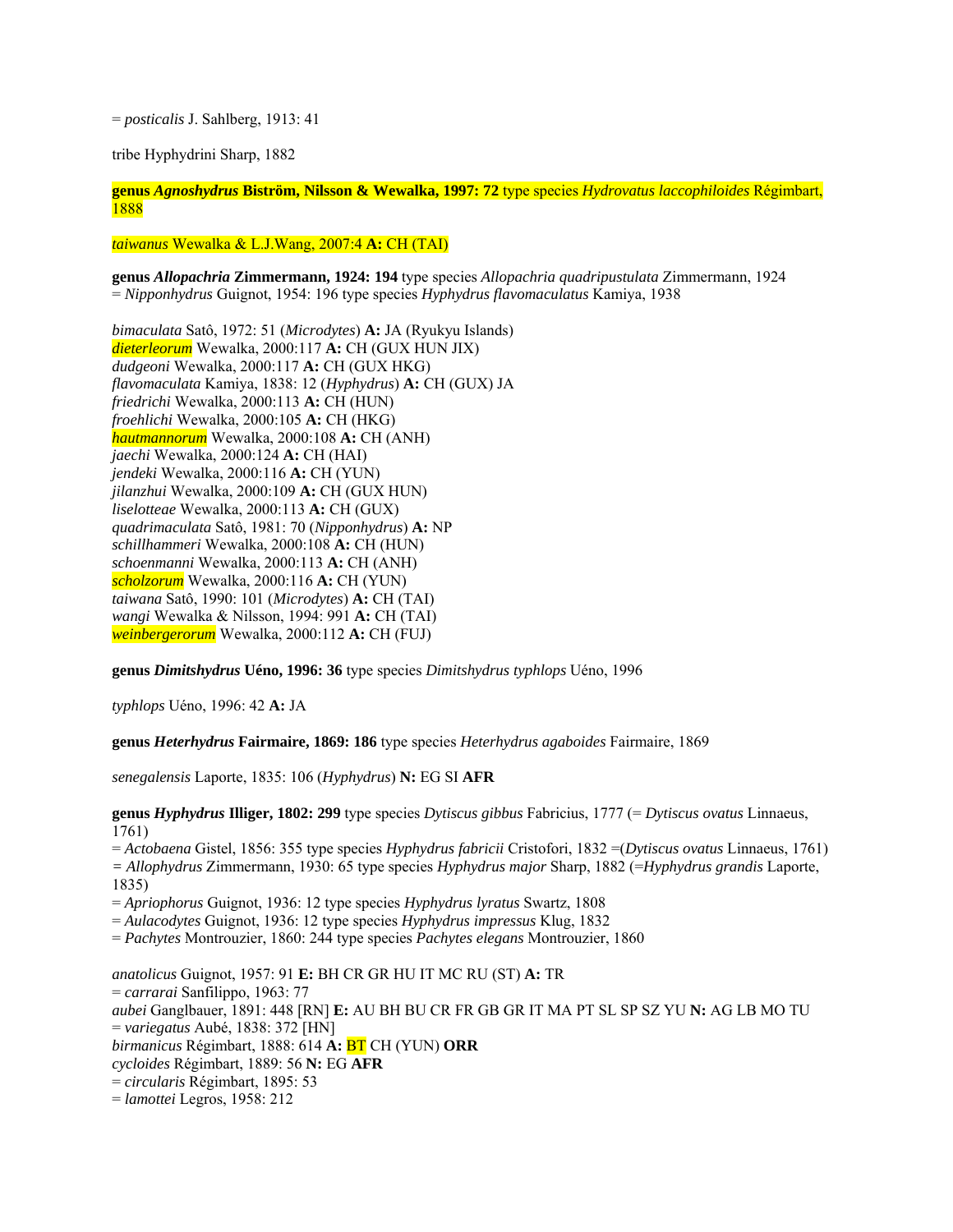= *malawiensis* Omer-Cooper, 1971: 279 = *nigeriensis* Omer-Cooper, 1971: 282 = *pelates* Guignot, 1953: 1 *detectus* Falkenström, 1936: 87 **A:** CH (FUJ GUI HEI HUB JIA JIX LIA SCH SHN ZHE) "Manchuria" = *chinensis* Hlisnikovský, 1955: 85 = *pieli* Guignot, 1936: 133 = *reductus* Hlisnikovský, 1955: 86 *dongba* ŠÄastný, 2000:298 **A:** CH (YUN) *excoffieri* Régimbart, 1899: 210 **A:** CH (GAN HUB YUN) **ORR** *falkenstromi* Gschwendtner, 1939: 25 **A:** CH (BEI FUJ HEI JIA JIL LIA NMO SHN TIA) RU (FE) = *brincki* Guignot, 1946: 72 *fangensis* Biström & Satô, 1988: 47 **A:** CH (HAI) **ORR** *grandis* Laporte, 1835: 107 **N:** EG SI **AFR** = *major* Sharp, 1882: 375 *gschwendtneri* Guignot, 1942: 17 [RN] **A:** AF HP PA SD = *indicus* Gschwendtner, 1936: 367 [HN] = *lindemannae* Guignot, 1959: 8 = *nalinie* Vazirani, 1969: 311 [RN] *holmeni* Biström, 1983: 107 **A:** BT NP *japonicus japonicus* Sharp, 1873: 54 **A:** JA RU (FE) SC = *frontalis* Sharp, 1882: 381 = *paromoeus* Guignot, 1954: 40 *japonicus vagus* Brinck, 1943: 4 **A:** CH (GUI GUX HEB HUN SHG LIA SCH SHA TAI YUN) NC *laeviventris laeviventris* Sharp, 1882: 381 **A:** JA *laeviventris tsugaru* Nakane, 1993: 2 **A:** JA *lyratus flavicans* Régimbart, 1892: 115 **A:** PA UP **ORR** *lyratus lyratus* Swartz in Schönherr, 1808: 29 **A:** CH (FUJ GUA GUI GUX HAI HKG HUB MAC TAI YUN) JA **AUR ORR** = *bisulcatus* Clark, 1863: 422 = *fossulipennis* W.J. MacLeay, 1871: 122 (*Hydroporus*) = *nigronotatus* Clark, 1863: 421 *maculatus* Babington, 1841: 12 **N:** AG CI EG LB **AFR** = *africanus* Sharp, 1882: 376 = *crassus* Wollaston, 1867: 33 *orientalis* Clark, 1863: 419 **A:** CH (BEI FUJ GAN GUA GUI GUX HAI HEB HKG HUB JIA JIX SCH SHG SHN TAI YUN XIN XIZ ZHE) JA **ORR** = *eximius* Clark, 1863: 421 *ovatus* Linnaeus, 1761: 547 (*Dytiscus*) **E:** AL AU BE BH BU BY CR CZ DE EN FI FR GB GE GG GR HU IR IT LA LS LT LU MC NL NR PL RU (CT NT ST) SK SL SV SZ UK YU **A:** KZ RU (ES WS) TR = *fabricii* Cristofori, 1832: 14 = *ferrugineus* Linnaeus, 1767: 666 (*Dytiscus*) = *gibbus* Fabricius, 1777: 238 (*Dytiscus*) = *grossus* O.F. Müller, 1776: 72 (*Dytiscus*) = *ovalis* Illiger, 1798: 271 [HN] (*Dytiscus*) = *sphaericus* DeGeer, 1774: 402 (*Dytiscus*) = *variegatus* Stephens, 1828: 45 *pictus* Klug, 1834: t.33/9 **N:** EG LB **A:** IN IS OM SA SI YE **AFR** = *lugubris* Preudhomme de Borre, 1871: x *pulchellus* Clark, 1863: 420 **A:** CH (FUJ GUA GUX HAI HUN JIX LIA TAI) JA **ORR** = *jeanneli* Guignot, 1935: 269 = *orbicularis* Régimbart, 1899: 212 = *wui* Gschwendtner, 1933: 161 *renardi* Severin, 1890: cxci **A:** BT HP NP SD UP **ORR** *sanctus* Sharp, 1882: 380 **A:** IS JO SY *sumatrae* Régimbart, 1880: 211 **A:** CH (YUN) **ORR** = *assamensis* Vazirani, 1969: 309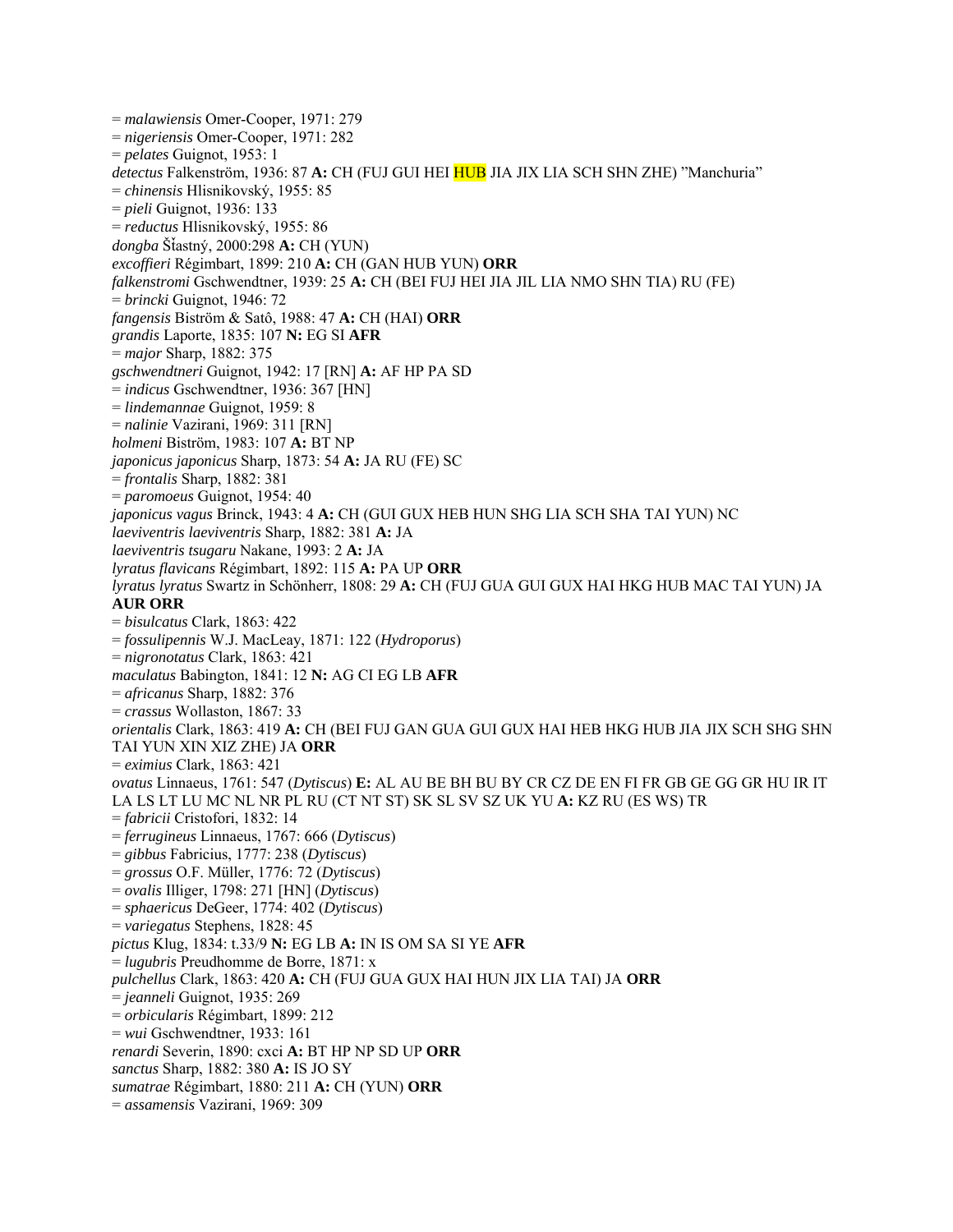**genus** *Microdytes* **J.Balfour-Browne, 1946: 106** type species *Microdytes belli* J.Balfour-Browne, 1946

*bistroemi* Wewalka, 1997: 20 **A:** CH (JIX) *championi* J.Balfour-Browne, 1946: 107 **A:** NP UP *elgae* Hendrich, Balke & Wewalka, 1995: 42 **A:** BT **ORR** *hainanensis* Wewalka, 1997: 25 **A:** CH (HAI) *lotteae* Wewalka, 1998: 64 **A:** CH (FUJ) *nilssoni* Wewalka, 1997: 30 **A:** CH (ANH GUX HUN) *satoi* Wewalka, 1997: 33 **A:** CH (GUX) *schoenmanni* Wewalka, 1997: 34 **A:** NP SD **ORR** *sinensis* Wewalka, 1997: 38 **A:** CH (ANH JIX) *tomokunii* Satô, 1981: 68 **A:** NP *trontelji* Wewalka, Ribera & Balke, 2007:61 **A:** CH (HAI) *uenoi* Satô, 1972: 49 **A:** CH (ANH FUJ HUN TAI) JA

tribe Laccornini Wolfe & Roughley, 1990

**genus** *Laccornis* **Gozis, 1914: 111** type species *Hydroporus oblongus* Stephens, 1835 = *Agaporus* Zimmermann, 1919: 147 type species *Hydroporus oblongus* Stephens, 1835

*kocae* Ganglbauer, 1904: 352 (*Hydroporus*) **E:** AU CR HU RU (ST) UK = *breviusculus* Gschwendtner, 1935: 206 *oblongus* Stephens, 1835: 437 (*Hydroporus*) **E:** AU BE BY CZ DE EN FI FR GB GE HU IR LA NL NR PL RU (CT NT ST) SV **A:** RU (ES WS) **NAR**  = *bohemani* Thomson, 1856: 198 (*Hydroporus*) = *nitidus* Sturm, 1835: 38 (*Hydroporus*)

tribe Methlini Branden, 1885

**genus** *Methles* **Sharp, 1882: 317** type species *Methles punctipennis* Sharp, 1882 (= *Hydroporus cribratellus* Fairmaire, 1880)

*cribratellus* Fairmaire, 1880: 248 (*Hydroporus*) **E:** IT PT SP **N:** AG EG **A:** SA **AFR**  = *punctipennis* Sharp, 1882: 490 = *umbrosus* Gschwendtner, 1930: 210 *rectus* Sharp, 1882: 490 **A:** IN IQ *spinosus* Sharp, 1882: 489 **N:** EG **A:** CY IS SI SY TR **AFR**

incertae sedis (Hydroporinae)

**genus** *Morimotoa* **Uéno, 1957: 260** type species *Morimotoa phreatica* Uéno, 1957

*gigantea* Uéno, 1996: 33 **A:** JA *morimotoi* Uéno, 1996: 29 **A:** JA *phreatica miurai* Uéno, 1957: 273 **A:** JA *phreatica phreatica* Uéno, 1957: 268 **A:** JA

subfamily **Laccophilinae** Gistel, 1856 tribe Agabetini Branden, 1885

**genus** *Agabetes* **Crotch, 1873: 398** type species *Colymbetes acuductus* Harris, 1828

*svetlanae* Nilsson, 1989: 36 **A:** IN

tribe Laccophilini Gistel, 1856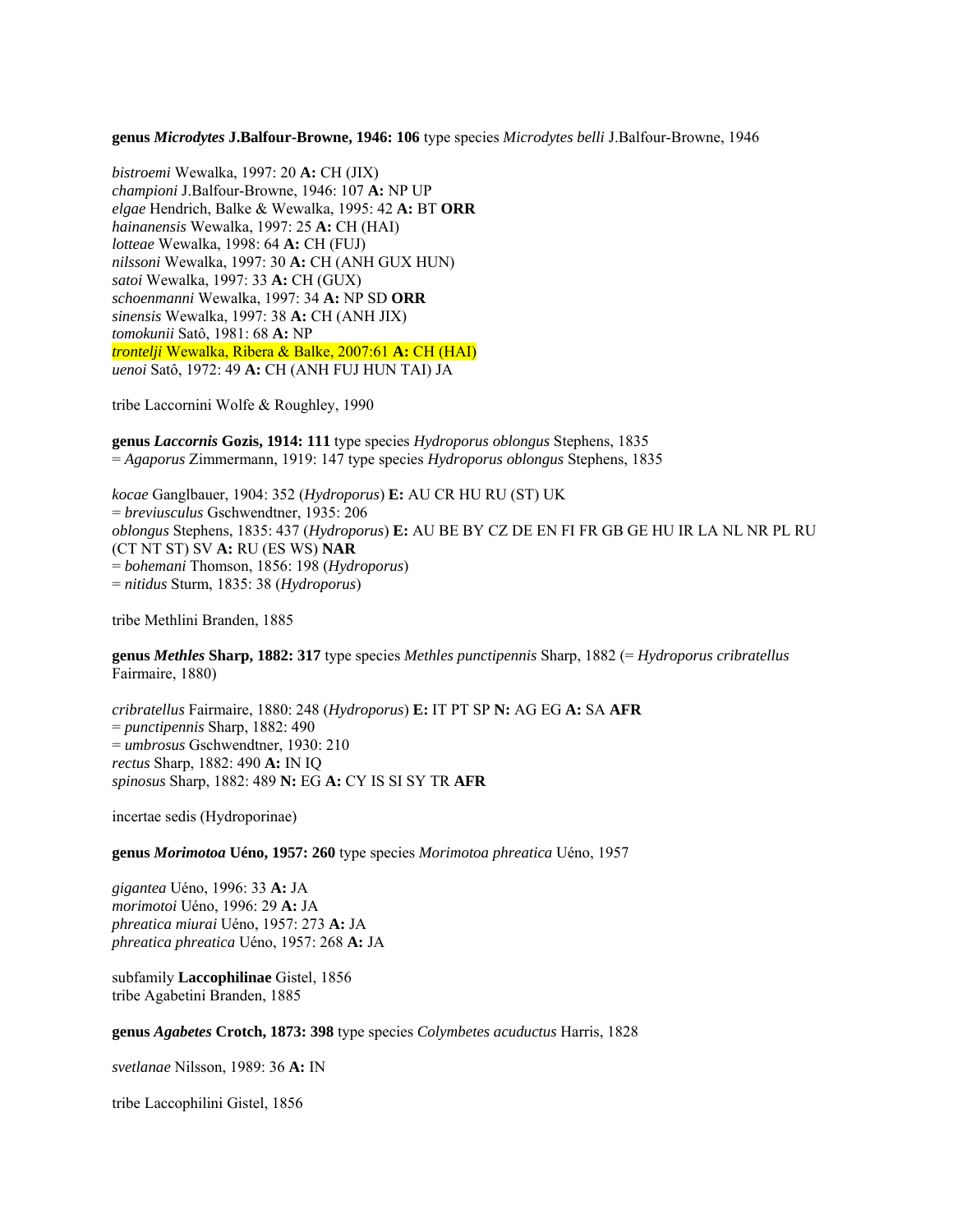**genus** *Japanolaccophilus* **Satô, 1972: 57** type species *Neptosternus niponensis* Kamiya, 1939

*niponensis* Kamiya, 1939: 32 (*Neptosternus*) **A:** JA

**genus** *Laccophilus* **Leach, 1815: 84** type species *Dytiscus minutus* Linnaeus, 1758

*anticatus anticatus* Sharp, 1890: 341 **A:** UP **ORR**  = *wewalkai* Vazirani, 1975: 487 *biguttatus* Kirby, 1837: 69 **E:** FI MD NR RU (NT) SV **A:** CH (HEB NMO) MG RU (ES WS) **NAR**  = *apicicornis* Reitter, 1899: 198 = *fengi* Guignot, 1942: 86 [RN] = *inconspicuus* Fall, 1917: 164 = *pallidulus* Zimmermann, 1930: 50 = *strohmi* Thomson, 1874: 535 = *uniformis* Feng, 1936: 1 [HN] *chinensis* Boheman, 1858: 21 **A:** BT CH (ANH FUJ GUA GUI HAI HKG HUN JIX SCH TAI YUN) HP JA NP PA SD UP **ORR**  *demoflysi* Normand, 1938: 343 **N:** TU *difficilis* Sharp, 1873: 53 **A:** CH (BEI FUJ GUA GUI HAI HEI HUB HUN JIA JIL JIX LIA SCH SHG SHN SHX ZHE YUN) JA NC RU (FE) SC *dikinohaseus* Kamite, Hikida & Satô, 2005:624 **A:** JA (Honshu) *ellipticus* Régimbart, 1889: 152 **A**: CH (FUJ GUA HAI) **ORR**  *flexuosus* Aubé, 1838: 430 **A:** CH (FUJ GUA GUI HAI HKG HUB JIA TAI) HP JA NP PA SD UP **ORR**  = *chloroticus* Régimbart, 1887: 267 = *cognatus* Sharp, 1882: 316 = *formosanus* Takizawa, 1932: 22 = *solutus* Sharp, 1882: 315 *hyalinus* DeGeer, 1774: 406 (*Dytiscus*) **E:** AB AR AU BE BH BU BY CR CZ DE EN FI FR GB GE GG GR HU IR IT LA LT LU MA MC MD NL NR PL PT RU (NT ST) SK SL SP SV SZ UK YU **N:** AG CI LB MO TU **A:** CY IN IQ IS LE RU (ES WS) SY TM TR UZ = *cyprioticus* Mouchamps, 1956: 3 = *hyalinus* Marsham, 1802: 420 (*Dytiscus*) = *inflatus* Wollaston, 1864: 79 = *interruptus* Panzer, 1795: 80 (*Dytiscus*) = *kusteri* Marseul, 1866: 19 [RN] = *marmoratus* Geoffroy, 1785: 70 (*Dyticus*) = *marmoreus* Olivier, 1795: 20 (*Dytiscus*) = *pictus* Küster, 1851: 9 [HN] *= testaceus* Aubé, 1837: 214 *indicus* Gschwendtner, 1936: 366 **A:** PA **ORR**  = *sindensis* Vazirani, 1969: 247 *inefficiens* Walker, 1859: 51 (*Hydroporus*) **A:** NP PA UP **ORR**  = *basalis* Motschulsky, 1859: 45 *kempi holmeni* Brancucci, 1983: 276 **A:** CH (YUN) **ORR**  *kempi kempi* Gschwendtner, 1936: 366 **A:** SD *kobensis* Sharp, 1873: 53 **A:** CH (FUJ GUX HUN SHN TAI) JA *lewisioides* Brancucci, 1983: 272 **A:** CH (HEB JIA NMO SHG) RU (FE) SC *lewisius* Sharp, 1873: 52 **A:** CH (ANH BEI FUJ HEB HUN JIA JIL JIX SCH SHG SHN ZHE) JA *maindroni maindroni* Régimbart, 1897: 207 **A:** OM *maindroni persicus* Brancucci, 1983: 286 **A:** IN *mateui* Omer-Cooper, 1970: 285 **N:** AG *medialis* Sharp, 1882: 309 **A:** BT CH (GUA YUN) SD **ORR**  = *birmanicus* Régimbart, 1891: 538 = *cingulifer* Guignot, 1956: 60

= *lucasseni* Régimbart, 1893: 106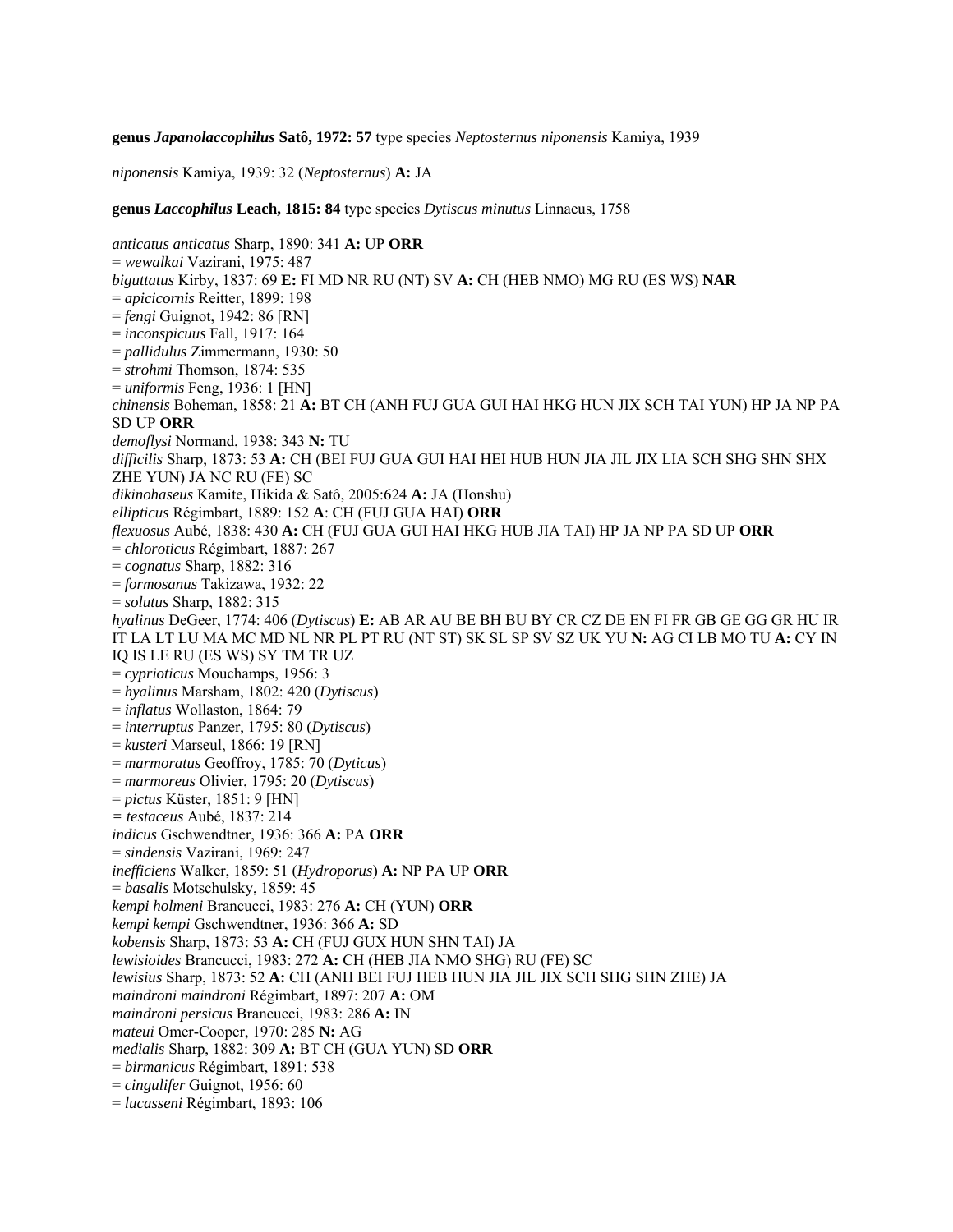*minutus* Linnaeus, 1758: 412 (*Dytiscus*) **E:** AB AL AR AU BE BH BU BY CR CZ DE EN FI FR GB GE GG GR HU IR IT LA LT LU MA MC MD NL NR PL PT RU (NT ST) SK SL SP SV SZ UK YU **N:** AG MO TU **A:** AF CH (XIN YUN) IN IQ IS JO KA KI KZ MG PA RU (ES WS) SY TD TM TR UZ **ORR**  = *cimicoides* O.F. Müller, 1776: 72 (*Dyticus*) = *gibbus* Gmelin, 1790: 1957 (*Dytiscus*) = *gilvus* O.F. Müller, 1776: 72 (*Dyticus*) = *melanophtalmos* Geoffroy, 1785: 68 (*Dyticus*) = *obscurus* Panzer, 1795: 77 (*Dytiscus*) = *striatus* Depoli, 1930: 141 = *variolosus* Herbst, 1784: 128 (*Dytiscus*) = *virescens* Brahm, 1791: 27 [HN] (*Dytiscus*) *nakajimai* Kamite, Hikida & Satô, 2005:622 **A:** JA (Ryukyus) *pallescens* Régimbart, 1903: 14 **A:** YE (Socotra) **AFR** *parvulus obtusus* Sharp, 1882: 311 **A:** CH (FUJ GUA GUX HAI HUB HUN SCH YUN) **ORR** = *derasus* Sharp, 1882: 311 = *dispersus* Sharp, 1882: 312 *parvulus parvulus* Aubé, 1838: 429 **A:** AP BT HP NP PA UP **ORR** = *orientalis* Aubé, 1838: 431 = *proteus* Régimbart, 1877: lxxix = *undulifer* Motschulsky, 1859: 44 *pictipennis* Sharp, 1882: 305 **N:** EG **A:** SA YE **AFR** = *discretus* Sharp, 1882: 305 = *restrictus* Sharp, 1882: 315 = *wehnckei* Sharp, 1882: 306 *poecilus* Klug, 1834: t.33/8 **E:** AB AL AR AU BE BH BU CR CZ EN FR GB GE GG GR HU IT LA LS LT LU MC NL NR PL RU (ST) SK SL SP SV SZ UK YU **N:** AG EG MO **A:** AF CH (XIN) IN IQ IS KI KU KZ SA SI SY TD TM TR UZ = *latior* Pic, 1896: 140 = *parumpunctatus* O.Schneider, 1903: 51 *= ponticus* Sharp, 1882: 311 = *variegatus* Germar & Kaulfuss, 1816: t. 6 [HN] (*Dytiscus*) *pulicarius* Sharp, 1882: 313 **A:** CH (HKG) JA **ORR** = *chibi* Satô, 1972: 56 = *mjobergi* Zimmermann, 1927: 4 = *planitarsis* Régimbart, 1891: 539 *punctatissimus* Brancucci, 1983: 368 **A:** NP PA UP **ORR** *sharpi* Régimbart, 1889: 151 **A:** CH (ANH BEI FUJ GUA GUI GUX HAI HEB HKG HUB HUN JIA JIL JIX LIA SCH SHX TAI YUN ZHE) HP IN JA NP PA SA SC SD UP **AUR ORR** = *samosir* Csiki, 1938: 125 = *similis* Régimbart, 1889: 150 *siamensis siamensis* Sharp, 1882: 306 **A:** CH (YUN) **ORR** *siamensis taiwanensis* Brancucci, 1983: 302 **A:** CH (FUJ GUA GUX HAI JIX TAI YUN) *sordidus* Sharp, 1882: 302 **N:** EG **A:** SA SI YE *sublineatus* Sharp, 1882: 305 **A:** SA YE *tonkinensis* Brancucci, 1983: 258 **A:** CH (HAI) **ORR** *transversalis lituratus* Sharp, 1882: 313 **A:** CH (FUJ GUA HAI HKG YUN) **ORR**  *transversalis transversalis* Régimbart, 1877: lxxix **AUR ORR**  = *unifasciatus* Sharp, 1882: 303 *uniformis* Motschulsky, 1859: 46 **A:** CH (FUJ GUA HUB) **ORR**  = *rufulus* Régimbart, 1888: 611 = *weyersi* Régimbart, 1900: 147 *vagelineatus* Zimmermann, 1922: 19 **A:** CH (ANH FUJ HUB JIA JIX YUN ZHE) JA RU (FE) SC *wittmeri* Brancucci, 1983: 260 **A:** CH (GUA YUN) **ORR**

**genus** *Laccoporus* **J.Balfour-Browne, 1939: 103** type species *Laccoporus viator* J.Balfour-Browne, 1939